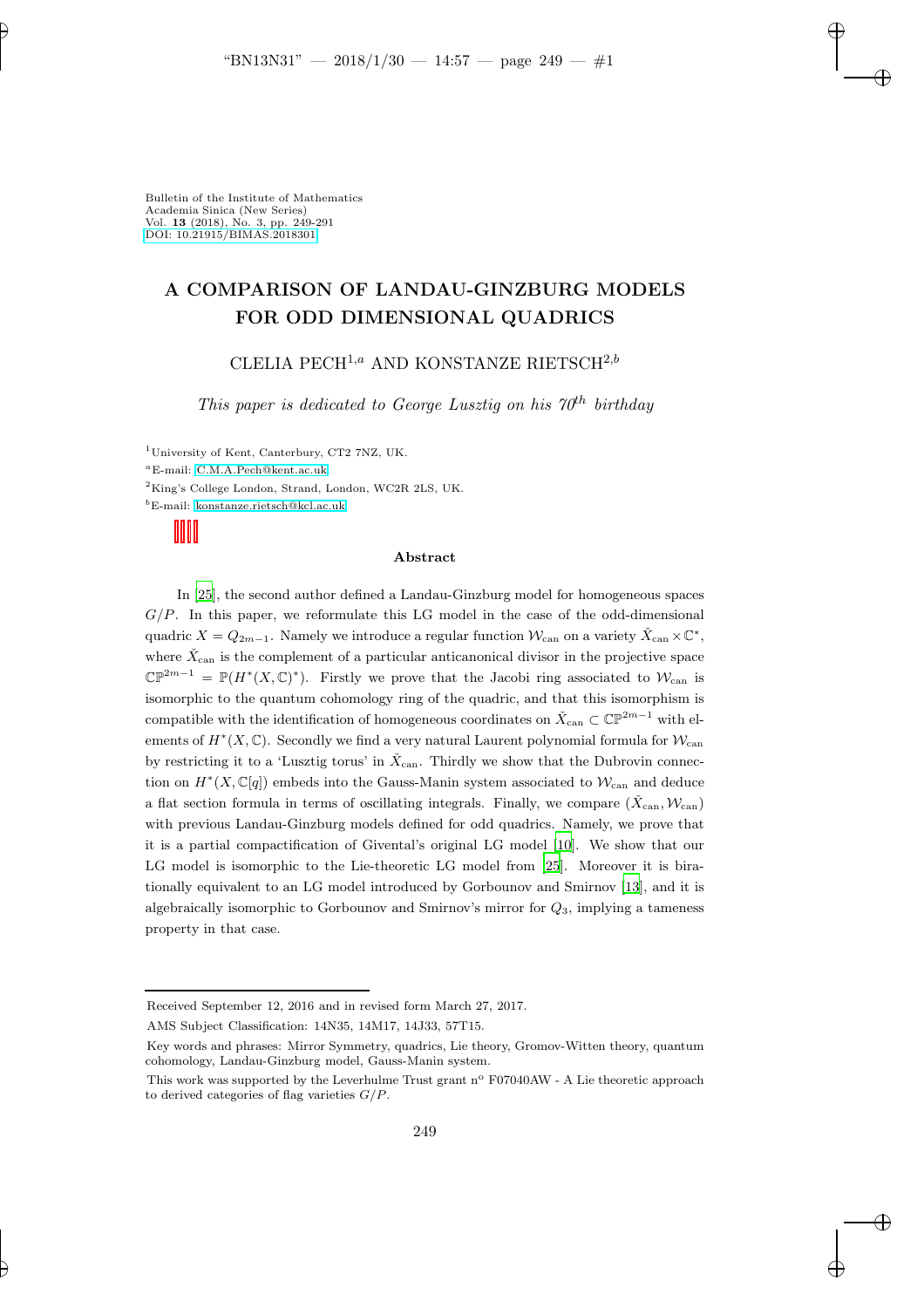#### 1. Introduction

The geometric Satake correspondence [\[8,](#page-41-0) [17](#page-42-3), [20](#page-42-4)] constructs representations of a reductive algebraic group  $G$  in terms of geometry of the affine Grassmannian of the Langlands dual group  $G^{\vee}$ . It has its origins in the seminal paper of Lusztig [\[17\]](#page-42-3). In this paper we describe the mirror symmetry partner of a smooth, odd-dimensional complex quadric  $X = Q_{2m-1}$  from the point of view of its automorphism group  $G^{\vee} = SO_{2m+1}(\mathbb{C})$ , Langlands duality and the geometric Satake correspondence.

Recall that the Langlands dual group of  $SO_{2m+1}(\mathbb{C})$  is the symplectic group  $Sp_{2m}(\mathbb{C})$ . The geometric Satake correspondence provides us with a 'Langlands dual' interpretation of the cohomology  $H^*(X, \mathbb{C})$  of the smooth quadric  $X = Q_{2m-1}$  as follows. The quadric X appears as one of the simplest Schubert varieties inside the affine Grassmannian of  $SO_{2m+1}(\mathbb{C}),$ 

$$
X \hookrightarrow \mathrm{Gr}_{G^\vee} = \mathrm{SO}_{2m+1}(\mathbb{C}((t)))/\mathrm{SO}_{2m+1}(\mathbb{C}[[t]]).
$$

Namely this Schubert variety is associated to the first fundamental coweight of  $SO_{2m+1}(\mathbb{C})$ . The geometric Satake correspondence reinterprets this coweight as a dominant *weight* for the Langlands dual group,  $Sp_{2m}(\mathbb{C})$ . Moreover the intersection cohomology of the associated Schubert variety X is then understood to be the representation of  $Sp_{2m}(\mathbb{C})$  with that highest weight. In our setting, since the quadric is smooth, the intersection cohomology coincides with the usual cohomology of  $X$  and we obtain the interpretation,

$$
H^*(X,\mathbb{C})=\mathbb{C}^{2m}=V_{\omega_1},
$$

of the cohomology of X, where  $V_{\omega_1}$  is the defining representation of  $G =$  $Sp_{2m}(\mathbb{C}).$ 

In mirror symmetry a 'mirror dual' construction of the *quantum* cohomology ring of  $X$  is sought, along with other structures involving Gromov-Witten invariants of X, see [\[1,](#page-41-1) [4](#page-41-2)]. In the setting of the quadric X, the (small) quantum cohomology ring is a 1-parameter deformation of  $H^*(X, \mathbb{C})$ , whose structure constants are Gromov-Witten invariants that count 3-pointed genus 0 holomorphic curves in X subject to certain constraints. The result is a commutative algebra structure on  $H^*(X, \mathbb{C}) \otimes \mathbb{C}[q]$  which recovers the usual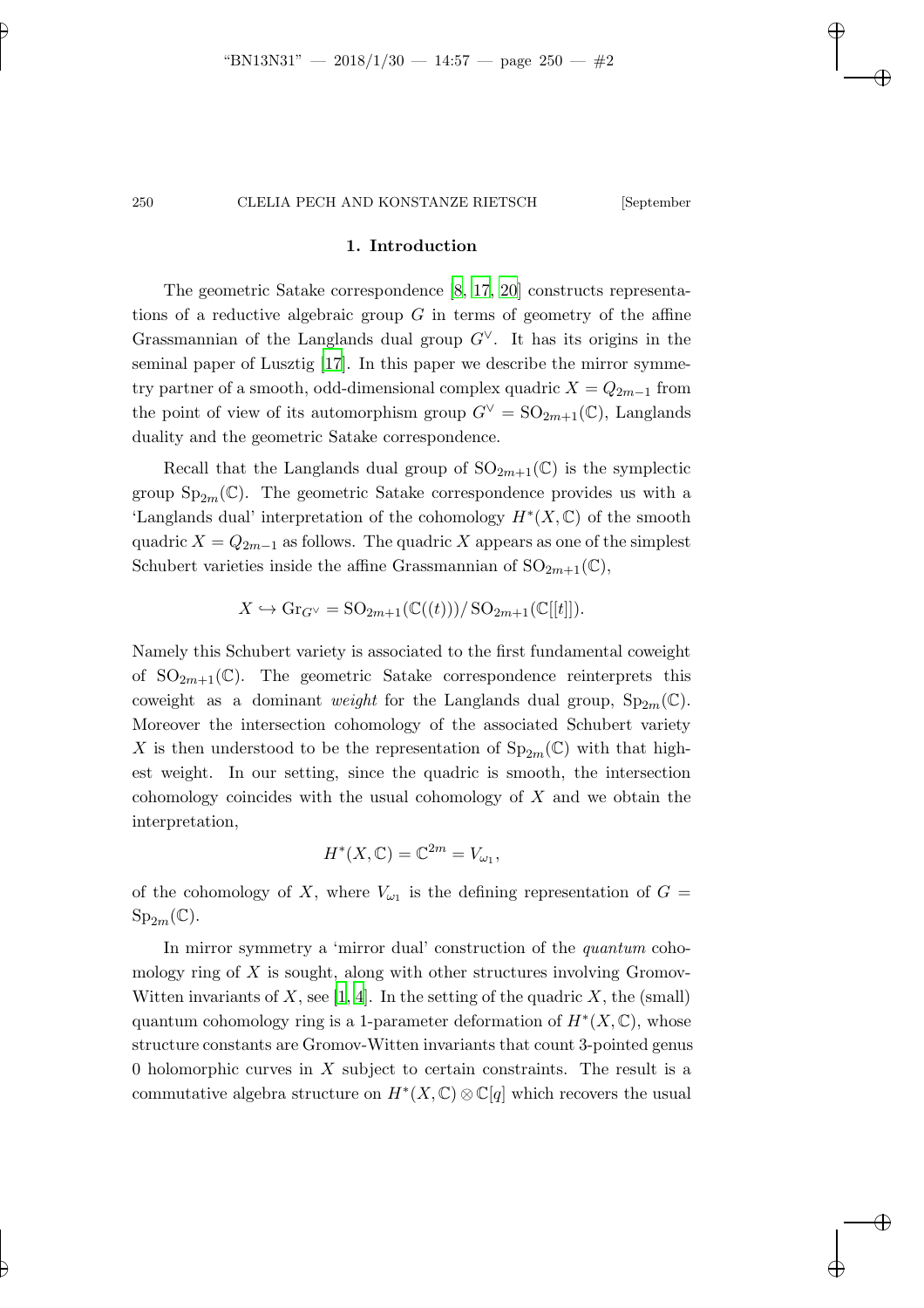cohomology ring when  $q \to 0$ . For explicit formulas in the case of quadrics we refer to [\[3](#page-41-3)].

There are various previous mirror constructions that apply to odd quadrics, which we recall in Section 2. Some of these already recover the quantum cohomology ring, and one construction is already in terms of the Langlands dual group  $\text{Sp}_{2n}(\mathbb{C})$ . The main new construction we introduce in this paper combines the geometric Satake correspondence with the 'Langlands dual group' construction of the mirror. As a result we construct a mirror for the quadric  $X$  that is expressed in terms of coordinates which are naturally identified with cohomology classes of the quadric. An analogous construction was carried out for Grassmannians in [\[19](#page-42-5)], and then for Lagrangian Grassmannians in [\[22](#page-42-6)].

The mirror of the quadric  $X$  takes the form of a Landau-Ginzburg model or LG model, that is, of a pair  $(\check{X}_{\text{can}}, W_{\text{can}})$ , where  $\check{X}_{\text{can}}$  is an affine Calabi-Yau variety and  $\mathcal{W}_{\text{can}}$  is a regular function  $\check{X}_{\text{can}} \to \mathbb{C}$ . In our construction  $\check{X}_{\text{can}}$  is the complement of a particular anticanonical divisor in projective space,

$$
\check{\mathbb{X}}_{\operatorname{can}} := \mathbb{CP}^{2m-1} = \mathbb{P}(H^*(X,\mathbb{C})^*) = \operatorname{Proj}(\mathbb{C}[p_0,\ldots,p_{2m-1}]).
$$

Here  $\mathbb{CP}^{2m-1}$  is viewed as the homogeneous space  $\mathbb{P}(V_{\omega_1}^*)$  for the symplectic group  $G = Sp_{2m}(\mathbb{C})$ . Thus the first equality is by the geometric Satake correspondence. In the second equality, the variables or homogeneous coordinates,  $p_0, p_1, \ldots, p_{2m-1}$  are identified with the Schubert basis,  $\sigma_0, \sigma_1, \ldots, \sigma_{2m-1} \in H^*(X, \mathbb{C})$ , which has one element in each even degree.

To give a concrete example, in the case of  $X = Q_3$  our formula reads

$$
\mathcal{W}_{\text{can},q} = \frac{p_1}{p_0} + \frac{p_2^2}{p_1 p_2 - p_0 p_3} + q \frac{p_1}{p_3} \tag{1}
$$

in terms of the homogeneous coordinates  $(p_0 : p_1 : p_2 : p_3)$  on  $\mathbb{X}_{\text{can}} = \mathbb{CP}^3$ , which are identified with the Schubert classes of  $Q_3$ .

In the case of  $X = Q_5$  our formula reads

$$
\mathcal{W}_{\text{can},q} = \frac{p_1}{p_0} + \frac{p_2 p_4}{p_1 p_4 - p_0 p_5} + \frac{p_3^2}{p_2 p_3 - p_1 p_4 + p_0 p_5} + q \frac{p_1}{p_5} \tag{2}
$$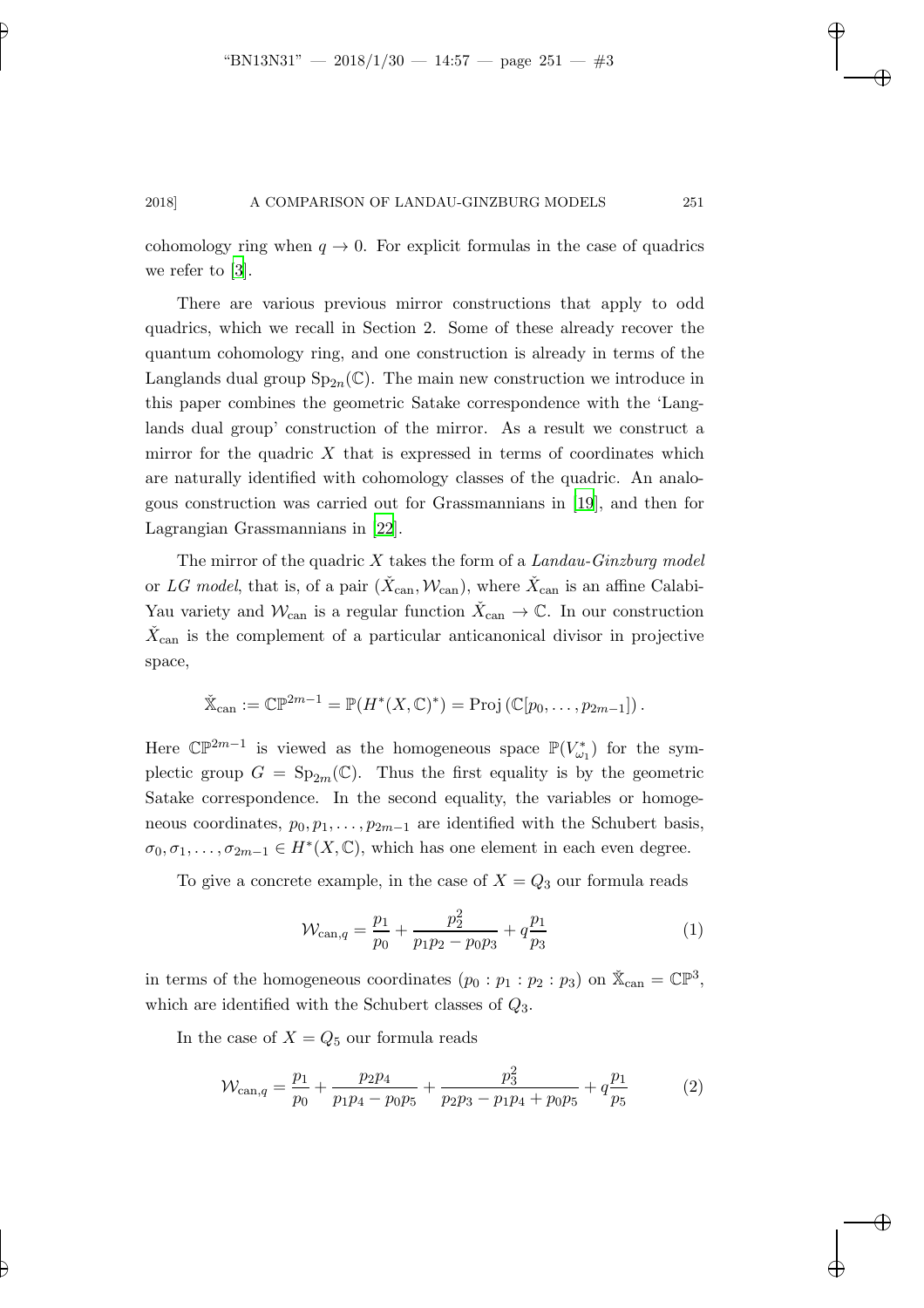in terms of the homogeneous coordinates  $(p_0 : p_1 : p_2 : p_3 : p_4 : p_5)$  on  $\check{\mathbb{X}}_{\text{can}} = \mathbb{CP}^5$ , which are identified with the Schubert classes of  $Q_5$ .

We compare our formula with previous constructions of Landau-Ginzburg models [\[10](#page-42-1), [25](#page-42-0), [13\]](#page-42-2), and obtain various mirror theorems for our LG model.

#### 1.1. Quantum cohomology

The LG model  $(\check{X}_{\text{can}}, \mathcal{W}_{\text{can}})$  provides the following Jacobi ring description of the small quantum cohomology ring of the quadric X. Let  $\delta_i$  denote the  $i<sup>th</sup>$  quadratic denominator of the superpotential  $\mathcal{W}_{\text{can}}$  when  $i =$  $1 \ldots m-1$ , and  $\delta_m = p_{2m-1}$ . Then

$$
qH^*(X, \mathbb{C})[q^{-1}] = \mathbb{C}[\check{X}_{\text{can}} \times \mathbb{C}_q^*]/\left(\frac{\partial W_{\text{can},q}}{\partial p_1}, \frac{\partial W_{\text{can},q}}{\partial p_2}, \dots, \frac{\partial W_{\text{can},q}}{\partial p_{2m-1}}\right)
$$
  
=  $\mathbb{C}[p_1, \dots, p_{2m-1}, \delta_1^{-1}, \dots, \delta_m^{-1}, q^{\pm 1}]/\left(\frac{\partial W_{\text{can},q}}{\partial p_1}, \frac{\partial W_{\text{can},q}}{\partial p_2}, \dots, \frac{\partial W_{\text{can},q}}{\partial p_{2m-1}}\right),$  (3)

<span id="page-3-0"></span>where  $p_i$  is identified with the (unique) Schubert class generator  $\sigma_i$  in  $\mathrm{qH}^{2i}(X,$  $\mathbb{C}$ ) and we have set  $p_0 = 1$ . In particular, the equality [\(3\)](#page-3-0) says that the  $p_i$ span the right hand side as a free  $\mathbb{C}[q, q^{-1}]$ -module, and the multiplicative structure constants compute 3-point genus 0 Gromov-Witten invariants of the quadric X.

### 1.2. The Dubrovin connection and flat sections

The next more sophisticated mirror theorem says that the Gauss-Manin connection defined using  $W_{\text{can},q}$  recovers Dubrovin's connection on the free  $\mathbb{C}[q^{\pm 1}]$ -module,  $H^*(X,\mathbb{C}[q^{\pm 1}])$ , which is defined using the small quantum cup product  $\star_q$ , see [\[5,](#page-41-4) [4](#page-41-2)]. The precise statement is formulated in Section 11. Namely we have a natural embedding of the Dubrovin connection into the Gauss-Manin system, Theorem [11.1,](#page-33-0) in which the coordinates  $p_i$  on the Gauss-Manin side match up with the Schubert classes  $\sigma_i$  on the Dubrovin connection side. The theorem in particular implies an integral formula for a global flat section of the connection, which is stated in Corollary [11.2.](#page-38-0) Much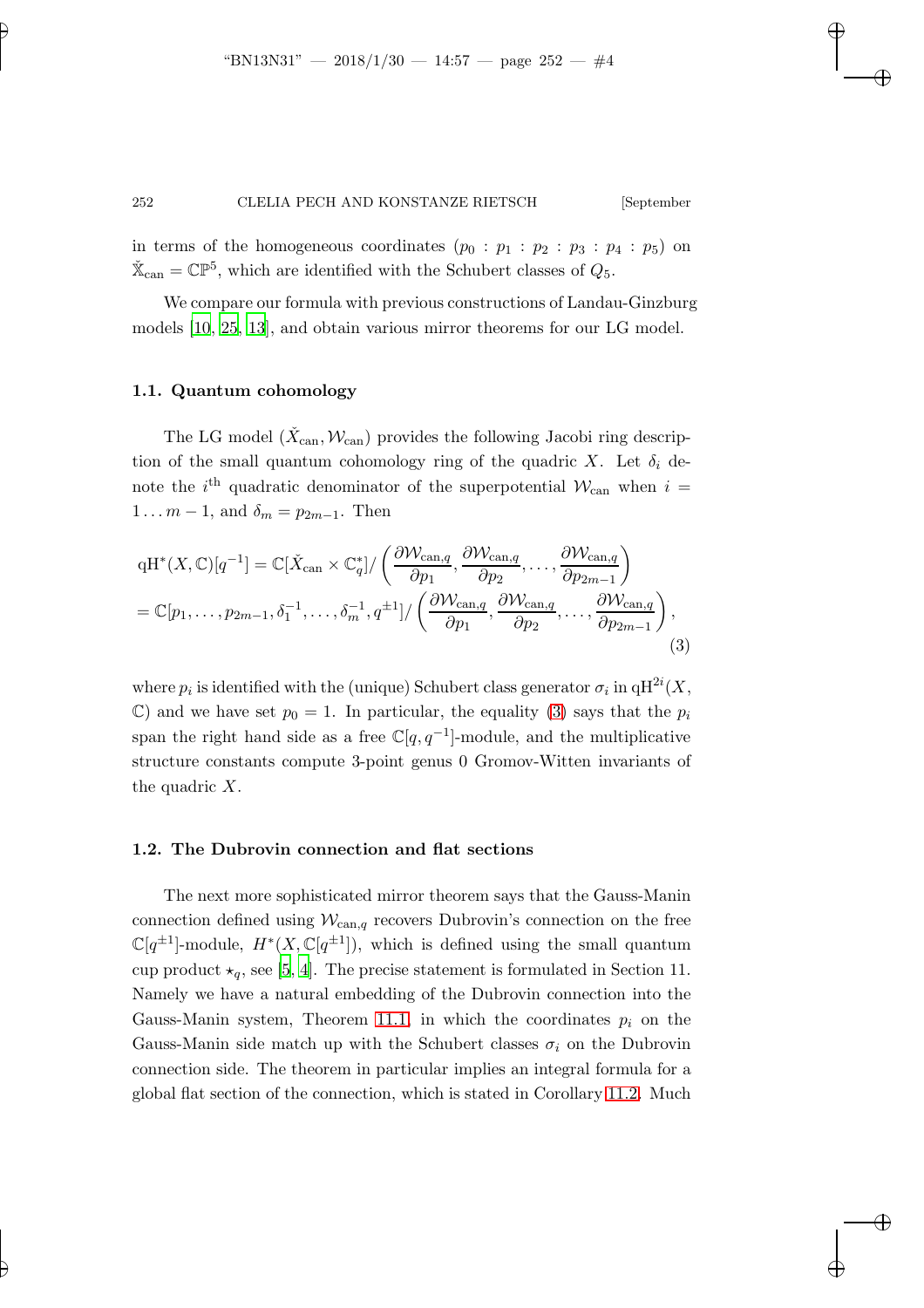earlier Givental [\[10](#page-42-1)] constructed a flat section for this connection without using mirror symmetry, as a power series with coefficients given by descendent 2-point Gromov-Witten invariants of  $X$ . Our Corollary [11.2](#page-38-0) implies integral formulas for these invariants, via a comparison with Givental's formula. See the sequel paper [\[23](#page-42-7)].

To illustrate the flat section formulas, let  $X = Q_3$  and  $\omega$  be a meromorphic 3-form on  $\mathbb{CP}^3$  with simple poles along the divisor

$$
D = \{p_0 = 0\} \cup \{p_3 = 0\} \cup \{p_1p_2 - p_0p_3 = 0\}.
$$

Suppose  $\Gamma$  is a real 3-dimensional cycle in  $\mathbb{CP}^3 \setminus D$  for integrating over; e.g. the compact 3-torus used in Section 1.3 below. Then our result implies that the  $H^*(X,\mathbb{C})$ -valued function in q,

$$
S(q) = \left(\int_{\Gamma} e^{\mathcal{W}_{\text{can},q}} p_3 \,\omega\right) \sigma_0 + \left(\int_{\Gamma} e^{\mathcal{W}_{\text{can},q}} p_2 \,\omega\right) \sigma_1 + \left(\int_{\Gamma} e^{\mathcal{W}_{\text{can},q}} p_1 \,\omega\right) \sigma_2 + \left(\int_{\Gamma} e^{\mathcal{W}_{\text{can},q}} \,\omega\right) \sigma_3,
$$

satisfies the 'flat section' differential equation

$$
q\frac{d}{dq}S = \sigma_1 \star_q S.
$$

Here we have set  $p_0 = 1$  and used  $p_1, p_2, p_3$  as coordinates on  $\mathbb{CP}^3 \setminus D$ , as in Section 1.1.

We can improve on Theorem [11.1](#page-33-0) in the special case of  $X = Q_3$  using a paper of Gorbounov and Smirnov. Namely in [\[13](#page-42-2)] Gorbounov and Smirnov construct their own ad hoc partial compactification of the original Givental-mirror [\[10](#page-42-1)] for  $Q_{2m-1}$ . They prove with Sabbah and Nemethi that their superpotential  $W_{\text{GS}}$  is cohomogically tame, which implies that the associated Gauss-Manin system reconstructs the Dubrovin connection without needing to pass to a submodule, see [\[26\]](#page-42-8). We compare the Gorbounov-Smirnov partial compactification of Givental's mirror to the canonical LG model and show that in the case of  $Q_3$  they are isomorphic. Together with the result of [\[13](#page-42-2)], we obtain in this case an isomorphism of the Gauss-Manin system of  $(\check{X}_{\text{can}}, \mathcal{W}_{\text{can}})$  with the Dubrovin connection, see Theorem [11.1.](#page-33-0)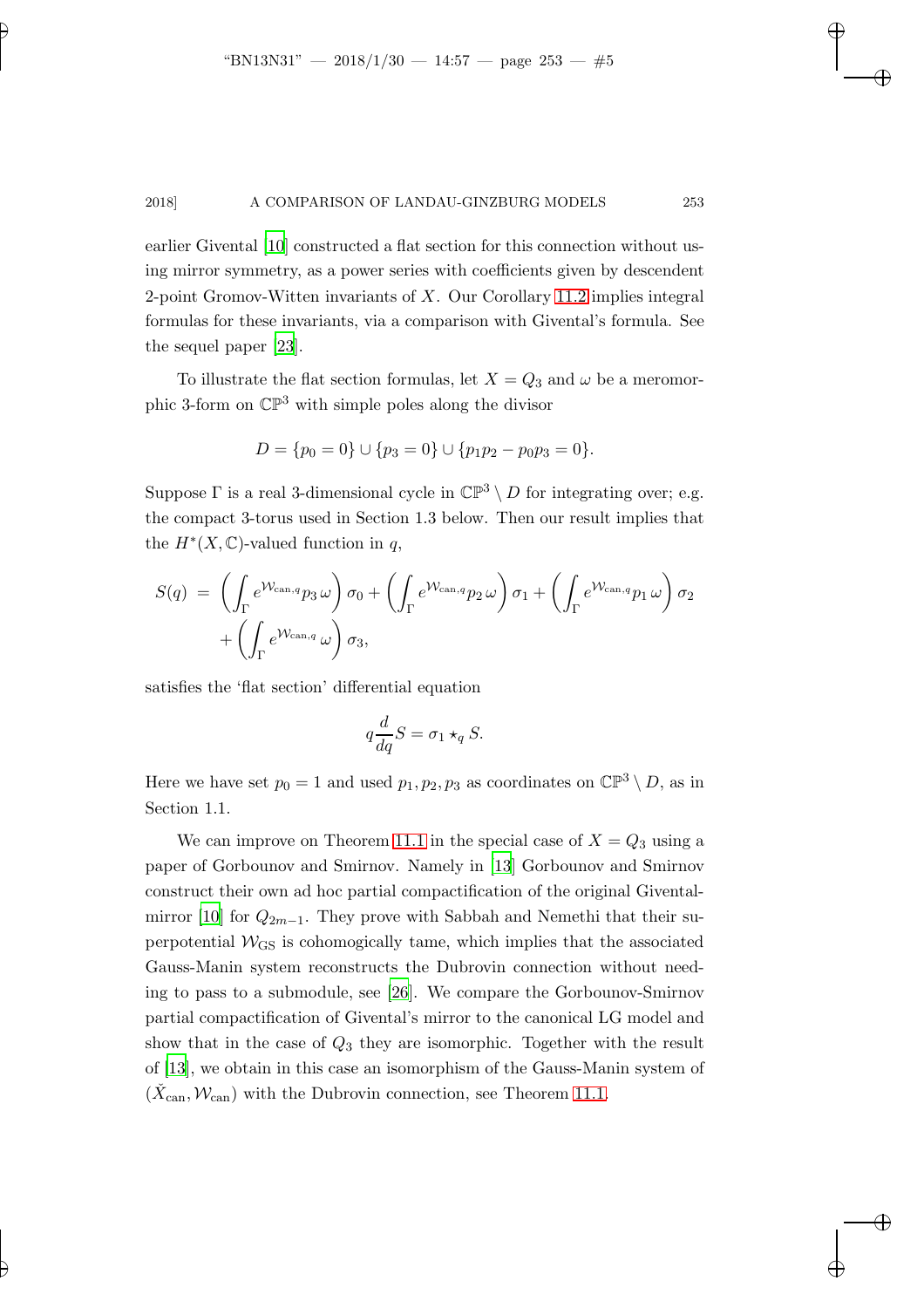For dimension greater than three the canonical LG model is only birationally isomorphic to the Gorbounov-Smirnov mirror. However it still has the expected number of critical points. We therefore conjecture that the canonical and the Lie-theoretic superpotentials are also cohomologically tame, and the isomorphism statement of Theorem [11.1](#page-33-0) extends to all quadrics.

#### 1.3. The Lie-theoretic superpotential and Lusztig coordinates

The flat sections  $S(q)$  discussed above can also be written in terms of  $(\check{X}_{\text{Lie}}, \mathcal{W}_{\text{Lie}})$ , the Lie-theoretic LG model which was defined in [\[25](#page-42-0)]. In this case the top degree coefficient of  $S(q)$  (with respect to the grading on cohomology) takes on the form

<span id="page-5-0"></span>
$$
\langle S(q), \sigma_0 \rangle = \int_{\Gamma_{\text{Lie}} \subset \check{X}_{\text{Lie}}} e^{\mathcal{W}_{\text{Lie},q}} \omega. \tag{4}
$$

Here  $\check{X}_{\text{Lie}}$  is a  $(2m-1)$ -dimensional affine subvariety of the full flag variety  $Sp_{2m}/B$  (it is a Schubert variety intersected with an opposite big cell), and  $\omega$  is a particular holomorphic volume form on  $\check{X}_{\mathrm{Lie}}$ . This formula [\(4\)](#page-5-0) which we prove here was conjectured in [\[25](#page-42-0), Conjecture 8.1].

Crucial to our proofs is a new Laurent-polynomial LG-model. From the point of view of Lie theory,  $\check{X}_{\mathrm{can}}$  can be described as the image inside  $\check{\mathbb{X}}_{\mathrm{can}} =$  $\mathbb{CP}^{2m-1}$  of the intersection of two opposite Bruhat cells. It is therefore natural to restrict  $(\check{X}_{\text{can}}, \mathcal{W}_{\text{can}})$  to a 'Lusztig torus'  $\check{X}_{\text{Lus}}$  inside  $\check{X}_{\text{can}}$ . That is we consider the same torus which would be used by Lusztig to parametrise the totally positive part of  $\check{\mathbb{X}}_{\text{can}}$  viewed as an  $\text{Sp}_{2m}\text{-homogeneous space}$ , in the theory of total positivity [\[18](#page-42-9)]. After restriction of  $\mathcal{W}_{\text{can}}$  to this torus we obtain a very nice Laurent polynomial, which is reminiscent of the standard superpotential for projective space  $\mathbb{CP}^n$ ,

$$
z_1+\ldots+z_n+q\frac{1}{z_1\ldots z_n},
$$

and which can be used to compute the integral [\(4\)](#page-5-0).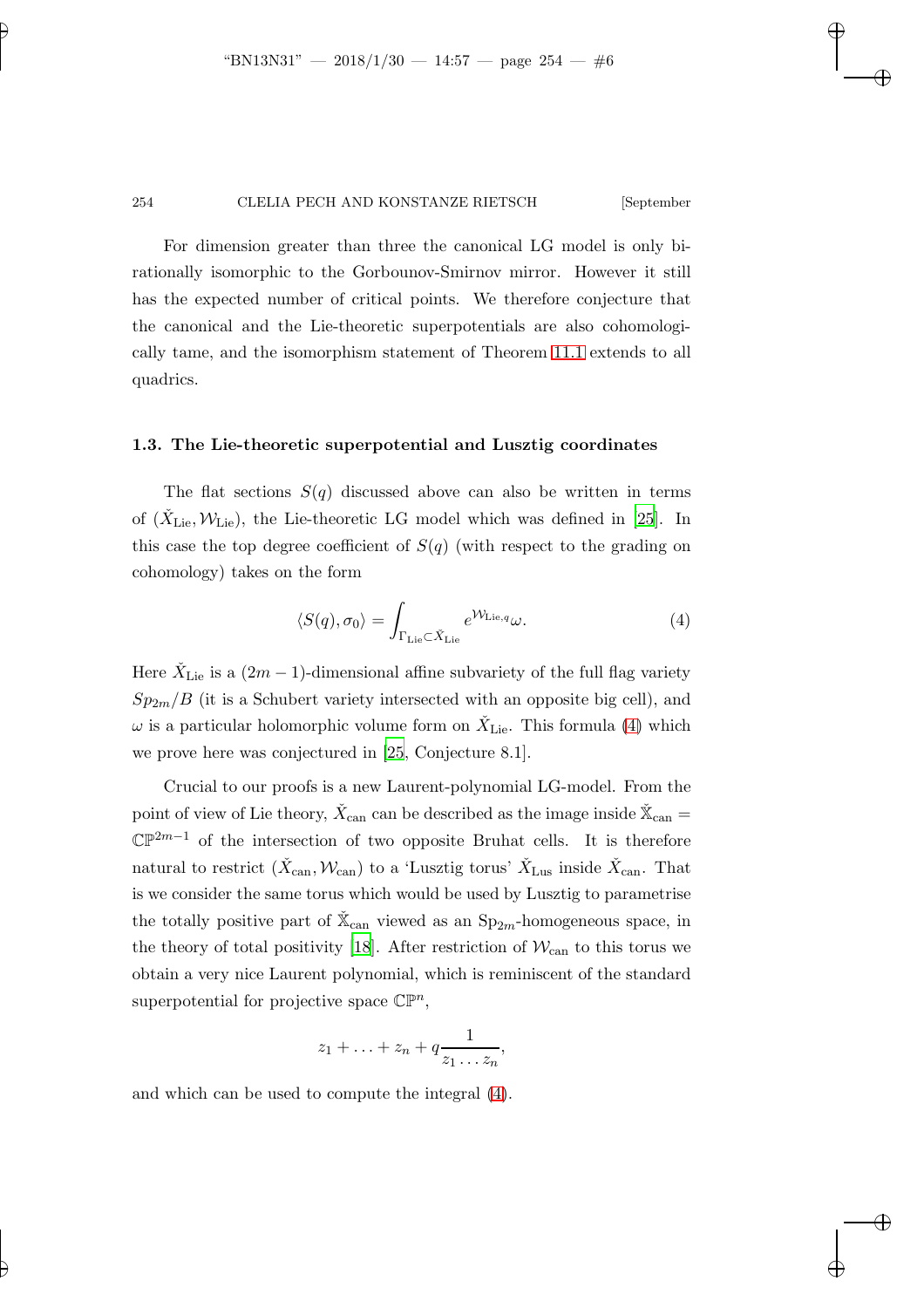For example in the case of  $X = Q_3$  we have a 3-dimensional torus with coordinates  $a, b, c$ , and

<span id="page-6-0"></span>
$$
\mathcal{W}_{\text{Lus},q} = a + b + c + q \frac{a+b}{abc}.\tag{5}
$$

In the case of  $X = Q_5$  we have a 5-dimensional torus with coordinates  $a_1, a_2, b_1, b_2, c$ , and

<span id="page-6-1"></span>
$$
\mathcal{W}_{\text{Lus},q} = a_1 + a_2 + b_1 + b_2 + c + q \frac{a_1 + b_1}{a_1 a_2 b_1 b_2 c}.
$$
\n
$$
(6)
$$

We may rewrite our integral formulas in terms of these coordinates. For example if  $X = Q_3$  we obtain the easily computable integral

$$
\langle S(q), \sigma_0 \rangle = \oint \oint \oint e^{\left(a+b+c+q\frac{a+b}{abc}\right)} \frac{da}{a} \wedge \frac{db}{b} \wedge \frac{dc}{c}.
$$
 (7)

Finally, we note that analogous results in the parallel case of even quadrics are worked out in [\[23](#page-42-7)]. For even-dimensional quadrics, the Langlands dual homogeneous space is another even-dimensional quadric, thus the canonical mirror  $(\check{X}_{\text{can}}, \mathcal{W}_{\text{can}})$  looks quite different from the one in the odd quadrics case. However when we restrict to the Lusztig torus in that setting, the formula is a straightforward generalisation of  $(5)$ ,  $(6)$ , etc., to an even number of coordinates.

#### Acknowledgments

The second author thanks George Lusztig for his great PhD supervision and for introducing her to the theory of total positivity, which turns out to have so many beautiful connections. The second author also thanks Dale Peterson for his inspiring lectures on quantum cohomology.

### 2. Overview of earlier LG models

We begin by recalling various earlier constructions of mirror Landau-Ginzburg models which are relevant in our setting.

The Givental mirror. The earliest Landau-Ginzburg model construction which applies to odd quadrics is due to Givental [\[10\]](#page-42-1), who wrote down an LG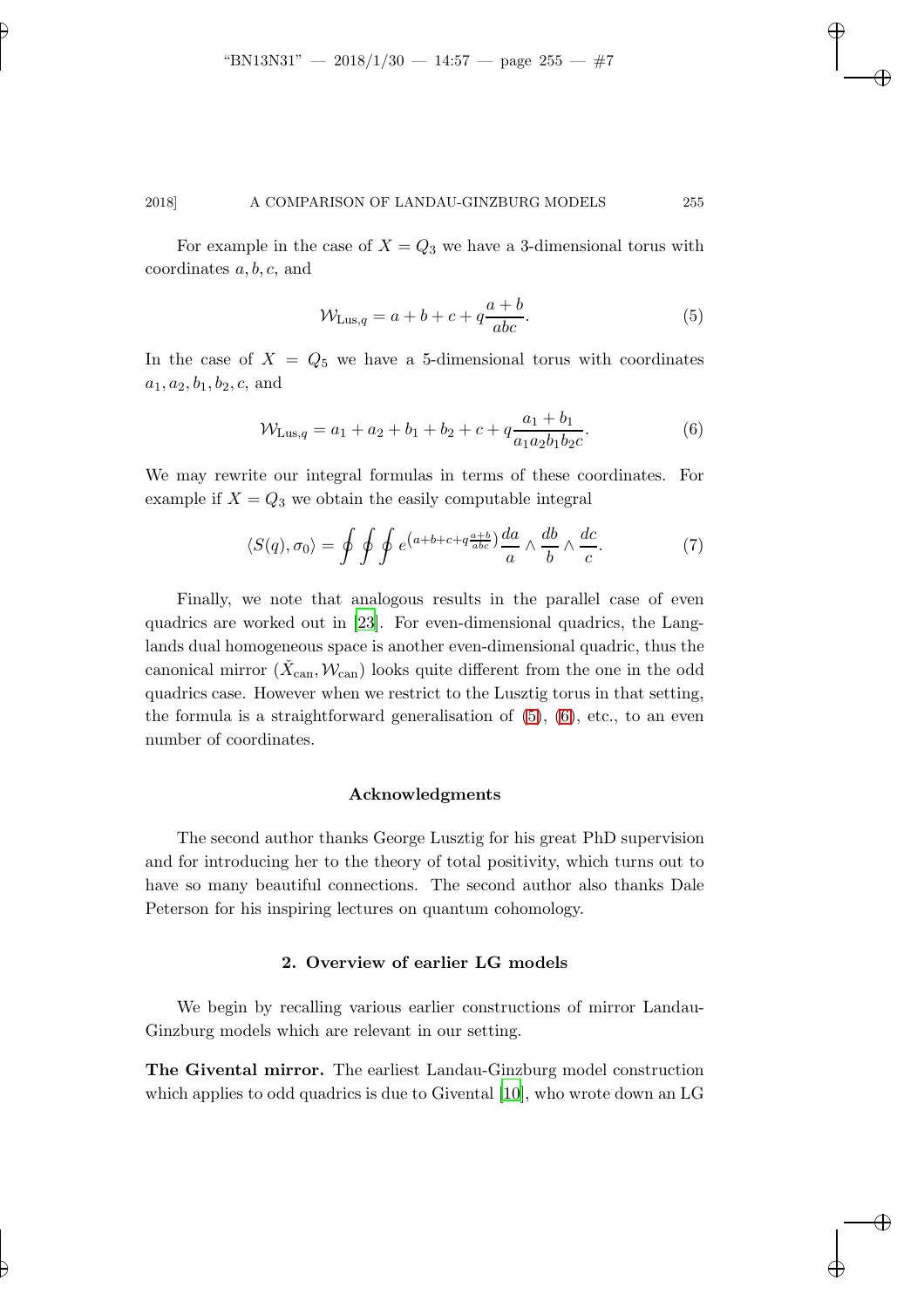model for any complex projective hypersurface  $Y \hookrightarrow \mathbb{CP}^N$ . Givental's LG model is a regular function  $W_{\text{Giv}}$  on a hypersurface inside an N-dimensional torus.

The odd quadric  $Q_{2m-1}$  is a hypersurface inside  $\mathbb{CP}^{2m}$ , and Givental's mirror is a regular function on a particular hypersurface in a  $2m$ -dimensional torus, namely

$$
\left\{ (x_1, \ldots, x_{2m}) \mid x_{2m} + \frac{q}{\prod_{i=1}^{2m} x_i} = 1 \right\}.
$$

In a more symmetric formulation the Givental mirror of  $Q_{2m-1}$  is

$$
\check{X}_{\text{Giv}} = \left\{ (\nu_1, \dots, \nu_{2m+1}) \in (\mathbb{C}^*)^{2m+1} \mid \prod_{i=1}^{2m+1} \nu_i = q, \ \nu_{2m} + \nu_{2m+1} = 1 \right\},\
$$
  

$$
\mathcal{W}_{\text{Giv}} = \nu_1 + \dots + \nu_{2m-1}.
$$

Additionally,  $\dot{X}_{\text{Giv}}$  comes with a holomorphic volume form. But we do not include it here as it will not be used later.

The Przyjalkowski mirror. We use the notation  $(\check{X}_{\text{Prz}}, \mathcal{W}_{\text{Prz}})$  for a Laurent polynomial mirror written down in [\[24\]](#page-42-10) which extends Givental's mirror from  $\check{X}_{\text{Giv}}$  to a  $(2m-1)$ -dimensional torus containing it. In the case where Y is the smooth quadric  $Q_3$  in  $\mathbb{P}^4$  the Przyjalkowski mirror is given by

$$
\check{X}_{\text{Prz}} := (\mathbb{C}^*)^3
$$
,  $\mathcal{W}_{\text{Prz},q} := Y_1 + Y_2 + \frac{(Y_3 + q)^2}{Y_1 Y_2 Y_3}$ .

More generally for a quadric  $Q_{2m-1}$  the formula reads

$$
\check{X}_{\text{Prz}} = (\mathbb{C}^*)^{2m-1}, \quad \mathcal{W}_{\text{Prz},q} = Y_1 + \dots + Y_{2m-2} + \frac{(Y_{2m-1} + q)^2}{Y_1 \dots Y_{2m-1}}.
$$

The superpotential  $W_{\text{Prz}}$  is obtained from  $W_{\text{Giv}}$  via the change of coordinates described in Section 10.

One issue with both  $(\check{X}_{\text{Giv}}, \mathcal{W}_{\text{Giv}})$  and  $(\check{X}_{\text{Prz}}, \mathcal{W}_{\text{Prz}})$  is that the superpotential does not in general have the expected number of critical points (at fixed generic value of  $q$ ). Namely the expected number of critical points should be equal to dim  $H^*(Q_{2m-1}, \mathbb{C}) = 2m$ . The analogous problem in the case of the even quadric  $Q_4$  was already observed in [\[6](#page-41-5)]. In this example [\[6\]](#page-41-5)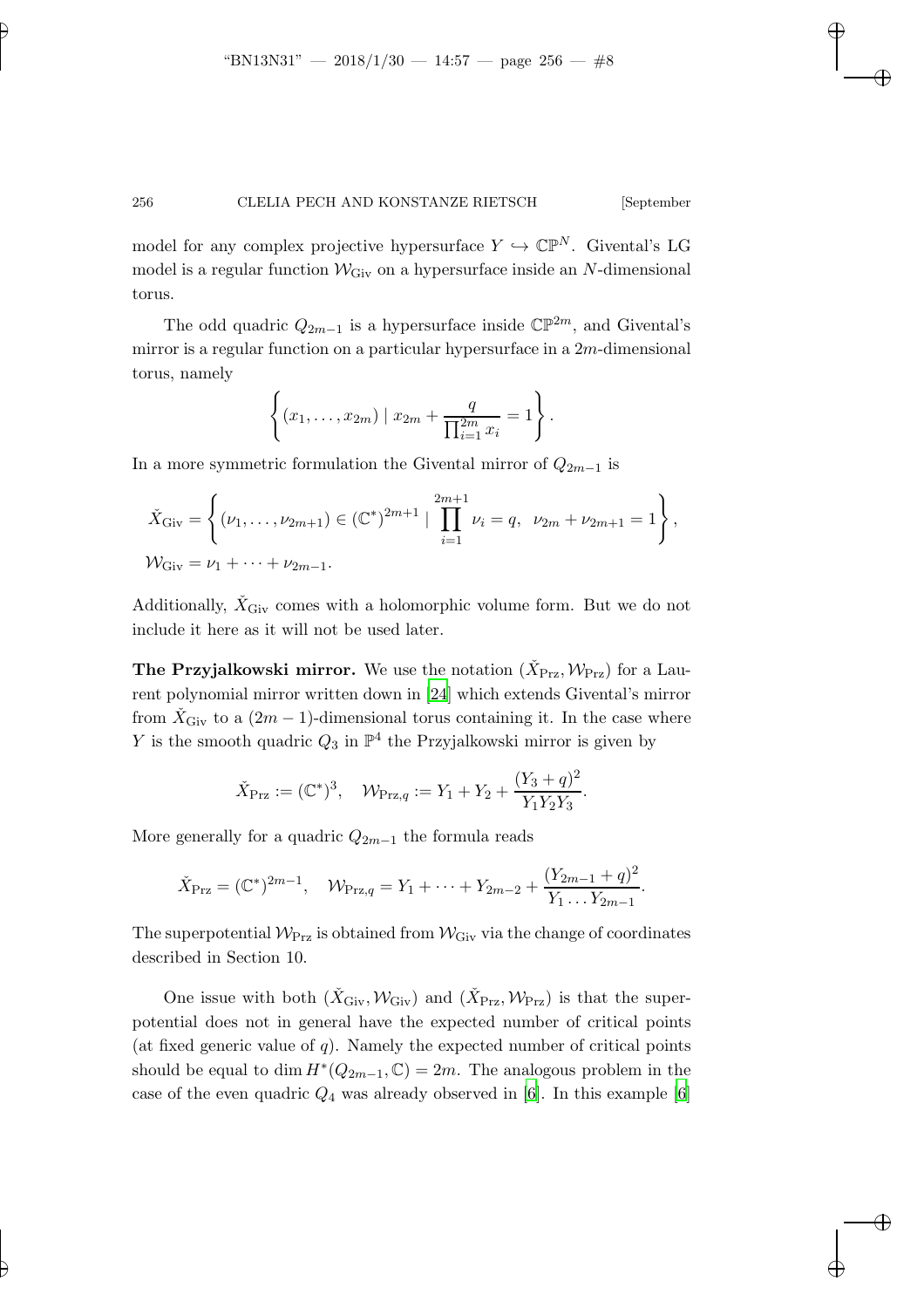constructed a partial compactification to solve this problem, albeit in an ad hoc fashion.

The following LG models, described in detail later in the paper, are partial compactifications of Givental's mirror  $(\check{X}_{\text{Giv}},\mathcal{W}_{\text{Giv}})$  which are known to have the correct number of critical points.

**The Lie-theoretic mirror.** The quadratic hypersurfaces  $Q_{2m-1}$  have large symmetry groups. Indeed  $Q_{2m-1}$  can be viewed as the Grassmannian of isotropic lines in  $\mathbb{C}^{2m}$  for a fixed non-degenerate quadratic form. In this way the quadric  $Q_{2m-1}$  is identified as a cominuscule homogeneous space for the group  $G^{\vee} = SO_{2m+1}$  or its universal cover  $Spin_{2m+1}(\mathbb{C})$ .

For any projective homogeneous space of a complex algebraic group there is a Landau-Ginzburg model which was defined by the second author using a Lie-theoretic construction. Namely, in [\[25](#page-42-0)] a conjectural LG model  $(\check{X}_{\rm Lie},\mathcal{W}_{\rm Lie})$  is constructed for any projective homogeneous space  $X\!=\!G^\vee/P^\vee$ of a simple complex algebraic group  $G^{\vee}$ , as a regular function on an affine subvariety of the Langlands dual group  $G$ . This affine variety is generally larger than a torus. It is shown in [\[25\]](#page-42-0) that this Lie-theoretic LG model has the correct number of critical points. Namely its Jacobi ring is shown to recover the Peterson variety presentation [\[21](#page-42-11)] of the quantum cohomology of  $X$ .

The Gorbounov-Smirnov mirror. For odd-dimensional quadrics  $Q_{2m-1}$ a recent paper [\[13\]](#page-42-2) of Gorbounov and Smirnov directly constructs a partial compactification  $(X_{\text{GS}}, \mathcal{W}_{\text{GS}})$  of the Givental mirror, without making use of [\[25](#page-42-0)]. Moreover a version of mirror symmetry is proved, which identifies the initial data of the Frobenius manifold associated to their LG model with that constructed out of the quantum cohomology. In particular the Gauss-Manin connection associated to  $(\check{X}_{\text{GS}}, \mathcal{W}_{\text{GS}})$  is shown to be isomorphic to the small Dubrovin connection.

#### 3. Plan of the paper

We begin in Section 4 by setting up notation and giving a careful definition of the Lie-theoretic LG model  $(\check{X}_{\text{Lie}}, \mathcal{W}_{\text{Lie}})$ . The domain is an open subvariety of a  $(2m - 1)$ -dimensional Schubert variety  $\check{\mathbb{X}}_{\text{Lie}}$  of the full flag variety of  $Sp_{2m}(\mathbb{C})$ .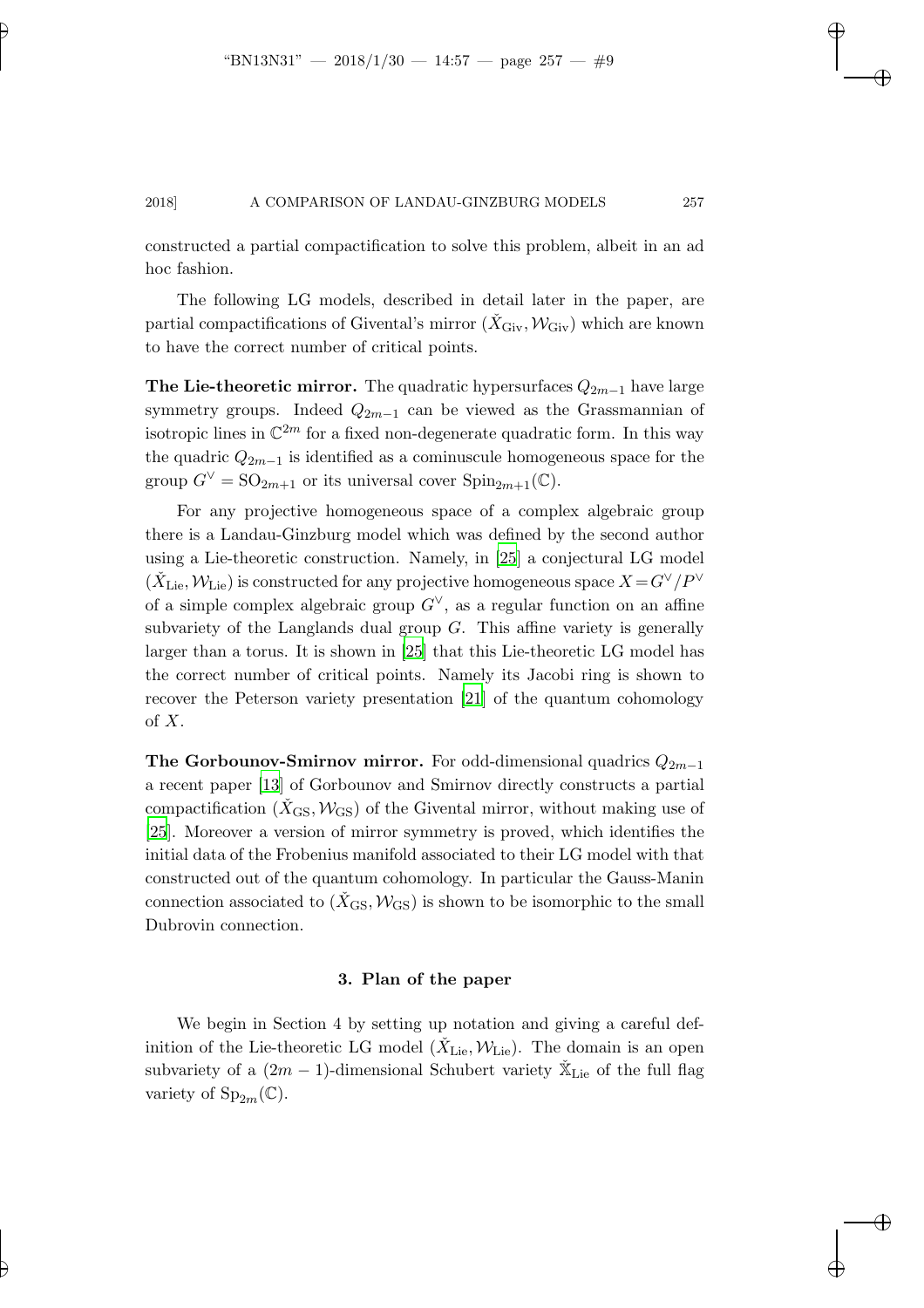Our first result is that  $W_{\text{Lie}}$  restricted to a certain torus recovers the Laurent polynomial superpotential  $W_{\text{Lus}}$ . This is proved in Section 5.

We introduce the canonical LG model in Section 6. It has domain  $\check{X}_{\mathrm{can}}$ equal to the complement of an anti-canonical divisor in  $\mathbb{X}_{\text{can}} = \mathbb{CP}^{2m}$ , where  $\mathbb{CP}^{2m}$  is viewed as right homogeneous space for  $\text{Sp}_{2m}(\mathbb{C})$ . We then describe a birational map (depending on  $q$ )

<span id="page-9-0"></span>
$$
\check{\mathbb{X}}_{\text{Lie}} \longrightarrow \check{\mathbb{X}}_{\text{can}}.\tag{8}
$$

This birational map sends the torus used above isomorphically to the Lusztig torus  $\check{X}_{\text{Lus}}$  in  $\check{\mathbb{X}}_{\text{can}}$ . We express the Lusztig coordinates in terms of the homogeneous coordinates of  $\check{\mathbb{X}}_{\text{can}}$  and show that the formula for  $\mathcal{W}_{\text{Lus}}$  transforms to the formula for the canonical superpotential  $\mathcal{W}_{\mathrm{can}}$ . Therefore we see that  $(\check{X}_{\text{Lie}}, \mathcal{W}_{\text{Lie}})$  and  $(\check{X}_{\text{can}}, \mathcal{W}_{\text{can}})$  are birationally isomorphic (to each other as well as to  $(\check{X}_{\text{Lus}}, \mathcal{W}_{\text{Lus}})$ .

Next, in Section 7 we show that the birational map [\(8\)](#page-9-0) restricts to an isomorphism

$$
\check{X}_{\mathrm{Lie}} \to \check{X}_{\mathrm{can}}.
$$

It follows that the canonical and the Lie-theoretic LG models are isomorphic.

Then in Section 9 we deduce an isomorphism which identifies the Jacobi ring associated to  $(\check{X}_{\operatorname{can}}, \mathcal{W}_{\operatorname{can}})$  with the quantum cohomology ring of X. We show that under this isomorphism the homogeneous coordinates  $\{p_i\}$  map to the Schubert classes  $\{\sigma_i\}$ , and the quadratic denominators of  $\mathcal{W}_{\text{can}}$  each map to either q or  $\sigma_{2m-1}$ .

In Section 10 we show that the following LG models are all birationally equivalent:

- the Givental mirror  $(\check{X}_{\text{Giv}}, W_{\text{Giv}})$  from [\[10](#page-42-1)],
- the Przyjalkowski mirror  $(\check{X}_{Prz}, \mathcal{W}_{Prz})$  from [\[24](#page-42-10)],
- the Gorbounov-Smirnov mirror  $(\check{X}_{\text{GS}}, \mathcal{W}_{\text{GS}})$  from [\[13](#page-42-2)],
- and the canonical mirror  $(\check{X}_{\text{can}}, \mathcal{W}_{\text{can}})$ , or equivalently  $(\check{X}_{\text{Lie}}, \mathcal{W}_{\text{Lie}})$  from [\[25\]](#page-42-0).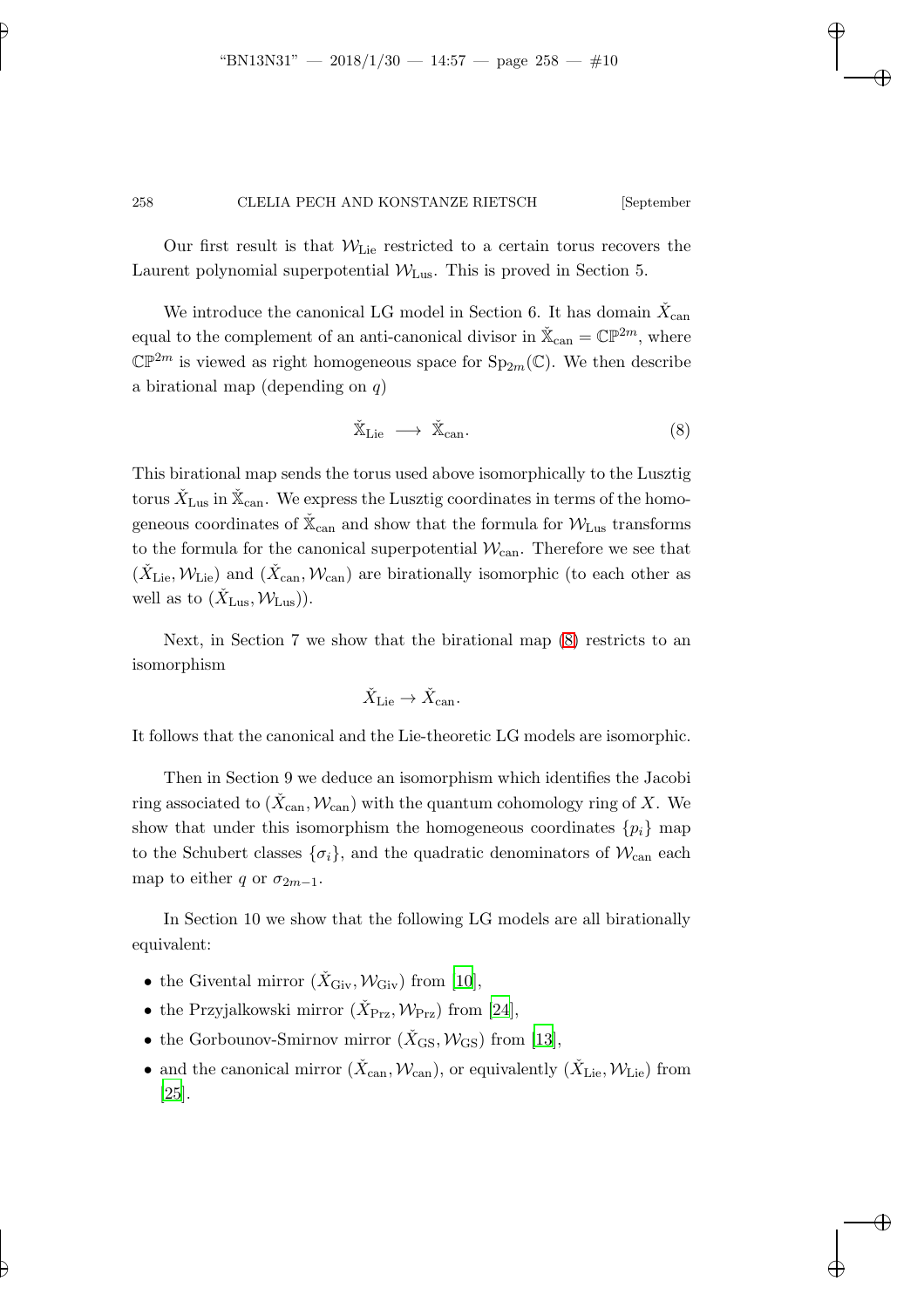In the case of  $X = Q_3$  we also show that the Gorbounov-Smirnov mirror and the canonical mirror are isomorphic.

Section 11 is devoted to the Gauss-Manin system of  $(\check{X}_{\text{can}}, \mathcal{W}_{\text{can}})$ . Inside this Gauss-Manin system we identify a free  $\mathbb{C}[q^{\pm 1}]$ -submodule with connection, which is then shown to be isomorphic to the Dubrovin connection on  $H^*(X,\mathbb{C}[q^{\pm 1}])$ . From this result we deduce integral formulas for flat sections of the Dubrovin connection.

Using results from [\[13](#page-42-2)] we deduce that the Dubrovin connection on  $H^*(X,\mathbb{C}[q^{\pm 1}])$  is isomorphic to the Gauss-Manin system of  $(\check{X}_{\text{can}}, \mathcal{W}_{\text{can}})$ (and not just to a submodule) in the special case of the quadric  $Q_3$ . In the final section we collect together and write out explicitly the formulas in the example of  $Q_3$ .

# 4. The Lie-theoretic LG model  $(\check{X}_{\mathrm{Lie}}, \mathcal{W}_{\mathrm{Lie}})$

To introduce the Lie-theoretic Landau-Ginzburg model we view the odddimensional quadric  $X = Q_{2m-1}$  for  $m \geq 2$  as a homogeneous space under the special orthogonal group  $G^{\vee} = SO_{2m+1}(\mathbb{C})$ . We fix a Borel subgroup  $B_+^{\vee}$ , a maximal torus  $T^{\vee}$  and an opposite Borel subgroup  $B_-^{\vee}$ , and consider the Dynkin diagram of type  $B_m$ :



We denote by  $P_{\omega_i}^{\vee} \supseteq B_+^{\vee}$  the parabolic subgroup corresponding to the *i*-th vertex of the diagram. The quadric  $X = Q_{2m-1}$  identifies with the homogeneous space  $\mathrm{SO}_{2m+1}(\mathbb{C})/P_{\omega_1}^{\vee}$ .

The Landau-Ginzburg model for  $X = \text{SO}_{2m+1}(\mathbb{C})/P_{\omega_1}^{\vee}$  defined in [\[25](#page-42-0)], which we call the *Lie-theoretic LG model* ( $\check{X}_{\text{Lie}}, \mathcal{W}_{\text{Lie}}$ ), takes place on an affine subvariety  $\check{X}_{\text{Lie}}$  of the Langlands dual flag variety. Let  $G = \text{Sp}_{2m}(\mathbb{C})$ be the Langlands dual group of  $G^{\vee}$ , and  $B_{+}$ , T and  $B_{-}$  be the duals of  $B_{+}^{\vee}$ ,  $T^{\vee}$  and  $B_{-}^{\vee}$ , respectively. The Langlands dual flag variety is  $Sp_{2m}(\mathbb{C})/B_{-}$ , and the Lie-theoretic mirror  $\check{X}_{\text{Lie}}$  is the intersection of two particular opposite open Bruhat cells in  $Sp_{2m}(\mathbb{C})/B_-\$ . This intersection of cells is also called an open Richardson variety. The Lie-theoretic potential  $W_{\text{Lie}}$  will be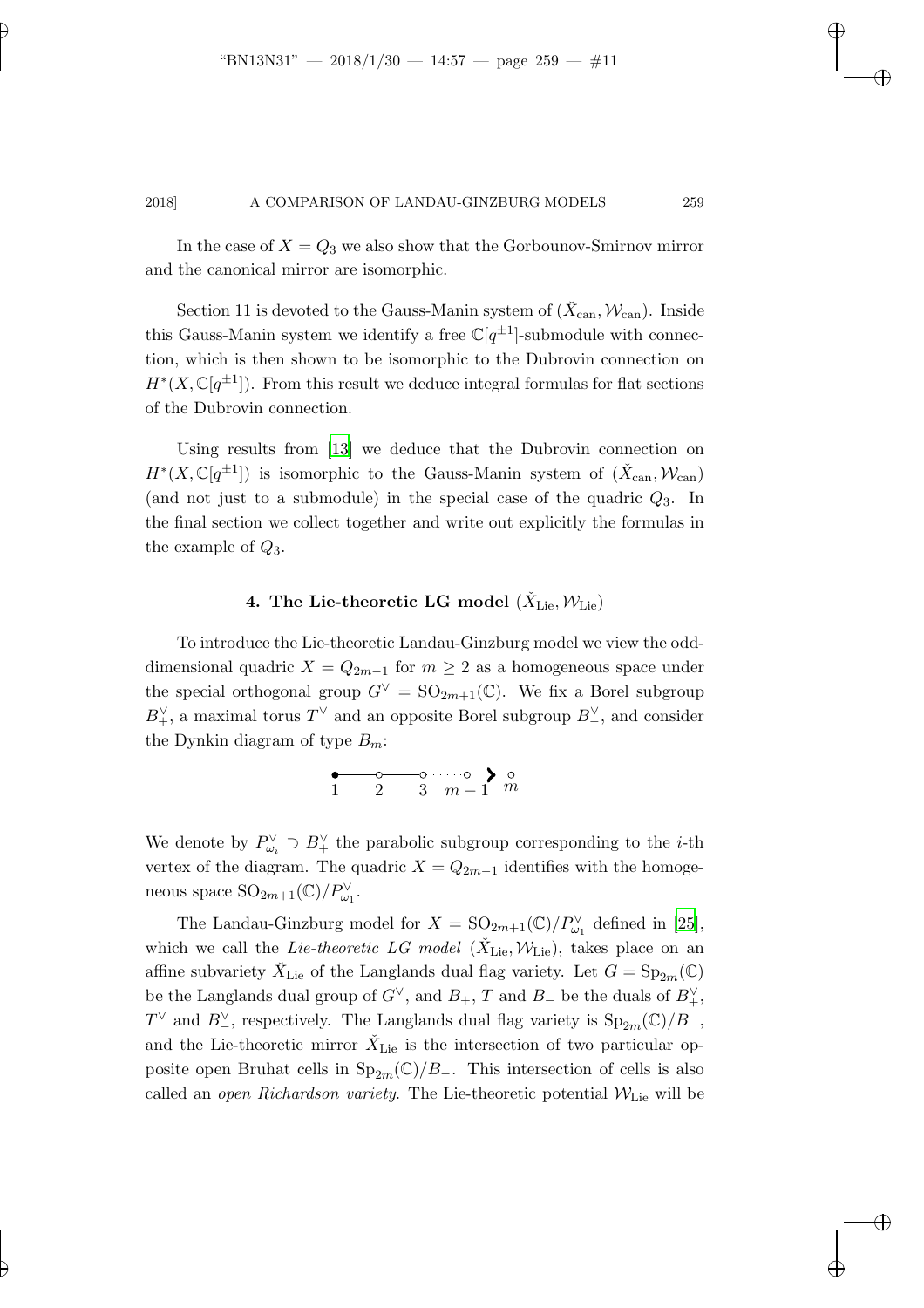a particular regular function on  $\check{X}_{\text{Lie}} \times \mathbb{C}^*_{q}$ , where by  $\mathbb{C}^*_{q}$  we mean  $\mathbb{C}^*$  with coordinate denoted q.

## 4.1. Notation for the symplectic group  $G = Sp_{2m}(\mathbb{C})$

We denote by  $\omega_i$  for  $1 \leq i \leq m$  the *i*-fundamental weight of  $Sp_{2m}(\mathbb{C})$ , and by  $V_{\omega_i}$  the fundamental representation with highest weight  $\omega_i$ . We fix a basis  $(v_1, \ldots, v_{2m})$  for the representation  $V := V_{\omega_1} \cong \mathbb{C}^{2m}$  of G with highest weight  $\omega_1$  in such a way that the matrix of the symplectic form in the basis  $(v_1, \ldots, v_{2m})$  be given by

J = −1 1 . . . −1 1 .

Then the Borel subgroups  $B_+$  and  $B_-\$  consist of upper-triangular and lowertriangular matrices, and the maximal torus T of diagonal matrices  $(d_{ij})$  with non-zero entries  $d_{i,i} = d_{2m-i+1,2m-i+1}^{-1}$ . We also fix Chevalley generators  $(e_i)_{1 \leq i \leq m}$  and  $(f_i)_{1 \leq i \leq m}$  for the Lie algebra g of G. Explicitly, we embed  $\mathfrak{sp}(V, J)$  into  $\mathfrak{gl}(V)$  and set

$$
e_i := E_{i,i+1} + E_{2m-i,2m-i+1}
$$
 for  $i = 1, ..., m-1$ , and  $e_m := E_{m,m+1}$ ,

where  $E_{i,j} = (\delta_{i,k}\delta_{l,j})_{k,l}$  is the standard basis of  $\mathfrak{gl}(V)$ . We also set  $f_i := e_i^T$ , the transpose matrix, for every  $i = 1, \ldots, m$ .

Using the Chevalley generators we introduce one-parameter subgroups of G by setting  $x_i(a) := \exp(a e_i)$  and  $y_i(a) := \exp(a f_i)$ . We choose specific representatives for elements of the Weyl group  $W$  of  $G$  by associating to a simple reflection  $s_i$  the element

$$
\dot{s}_i = y_i(1)x_i(-1)y_i(1) \in G.
$$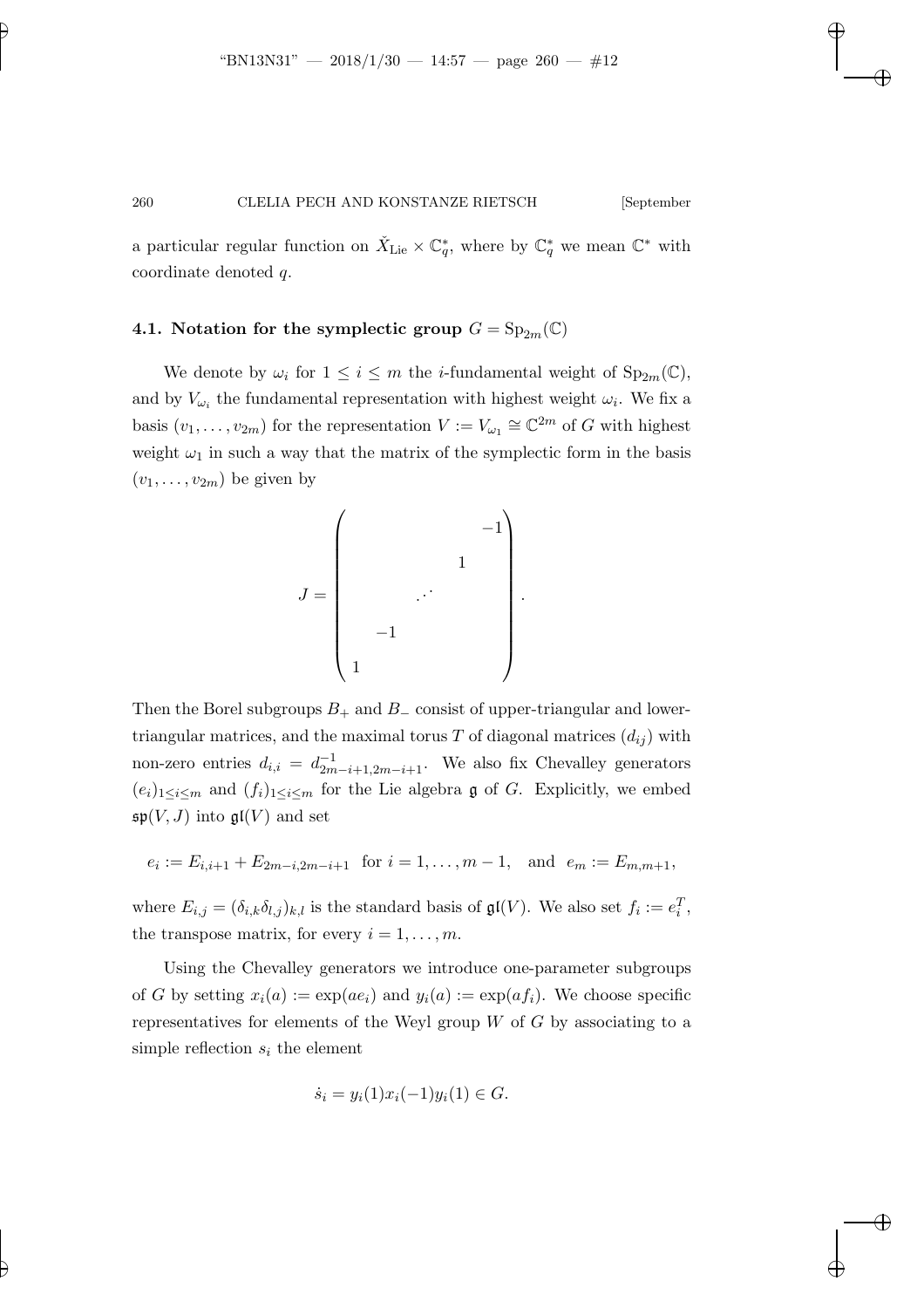If  $s_{i_1} \cdots s_{i_r}$  is a reduced expression for  $w \in W$  we denote by  $\dot{w}$  the element of G given by

$$
\dot{w} = \dot{s}_{i_1} \cdots \dot{s}_{i_r},
$$

and we define  $\ell(w) := r$ , the length of the Weyl group element w. As is customary we also denote by  $w_0$  the longest element in W.

The 1-parameter subgroups given by the  $x_i$  generate  $U_+$ , and those given by the  $y_i$  generate  $U_-\$ . We define the following additive characters on  $U_+$ and  $U_-,$  respectively,

$$
e_i^*: U_+ \to \mathbb{C}, \qquad e_i^*(x_j(m)) = m\delta_{i,j},
$$
  

$$
f_i^*: U_+ \to \mathbb{C}, \qquad f_i^*(y_j(m)) = m\delta_{i,j}.
$$
  
(9)

Recall that we realised our quadric  $Q_{2m-1}$  as the homogeneous space  $G^{\vee}/P_{\omega_1}^{\vee}$  for  $SO_{2m+1}(\mathbb{C})$ . We now consider the *dual parabolic subgroup*  $P =$  $P_{\omega_1}$  of  $G = \mathrm{Sp}_{2m}(\mathbb{C})$  associated with the first fundamental weight. Explicitly it is the subgroup whose Lie algebra is generated by all of the Chevalley generators  $e_i$  together with  $f_2, \ldots, f_m$ , leaving out  $f_1$ . We let  $W_P$  denote the subgroup of the Weyl group W associated with  $P_{\omega_1}$ , namely  $W_P =$  $\langle s_2, \ldots, s_m \rangle$ . We write  $w_P$  for the longest element in  $W_P$ ,  $W^P$  for the set of minimal length coset representatives for  $W/W_P$ , and  $w^P \in W^P$  for the minimal length coset representative of  $w_0$ .

#### 4.2. Definition of the Lie-theoretic LG model

In this section we follow [\[25\]](#page-42-0), adapting the results there to our special case. We first introduce the domain,  $\check{X}_{\text{Lie}} \subset G/B_{-}$ , of the Lie-theoretic mirror, namely

$$
\check{X}_{\mathrm{Lie}} := (B_+ \dot{w}_P B_- \cap B_- \dot{w}_0 B_-) / B_-.
$$

It closure in  $G/B_$  is the Schubert variety

$$
\check{\mathbb{X}}_{\mathrm{Lie}}:=\overline{B_+\dot{w}_PB_-/B_-}.
$$

To write down the superpotential  $W_{\text{Lie}} : \check{X}_{\text{Lie}} \times \mathbb{C}^*_{q} \to \mathbb{C}$ , we introduce a variety  $Z \subset G$  which is a covering of  $\check{X}_{\mathrm{Lie}} \times \mathbb{C}_q^*$ . Let  $T^{W_P}$  be the  $W_P$ -fixed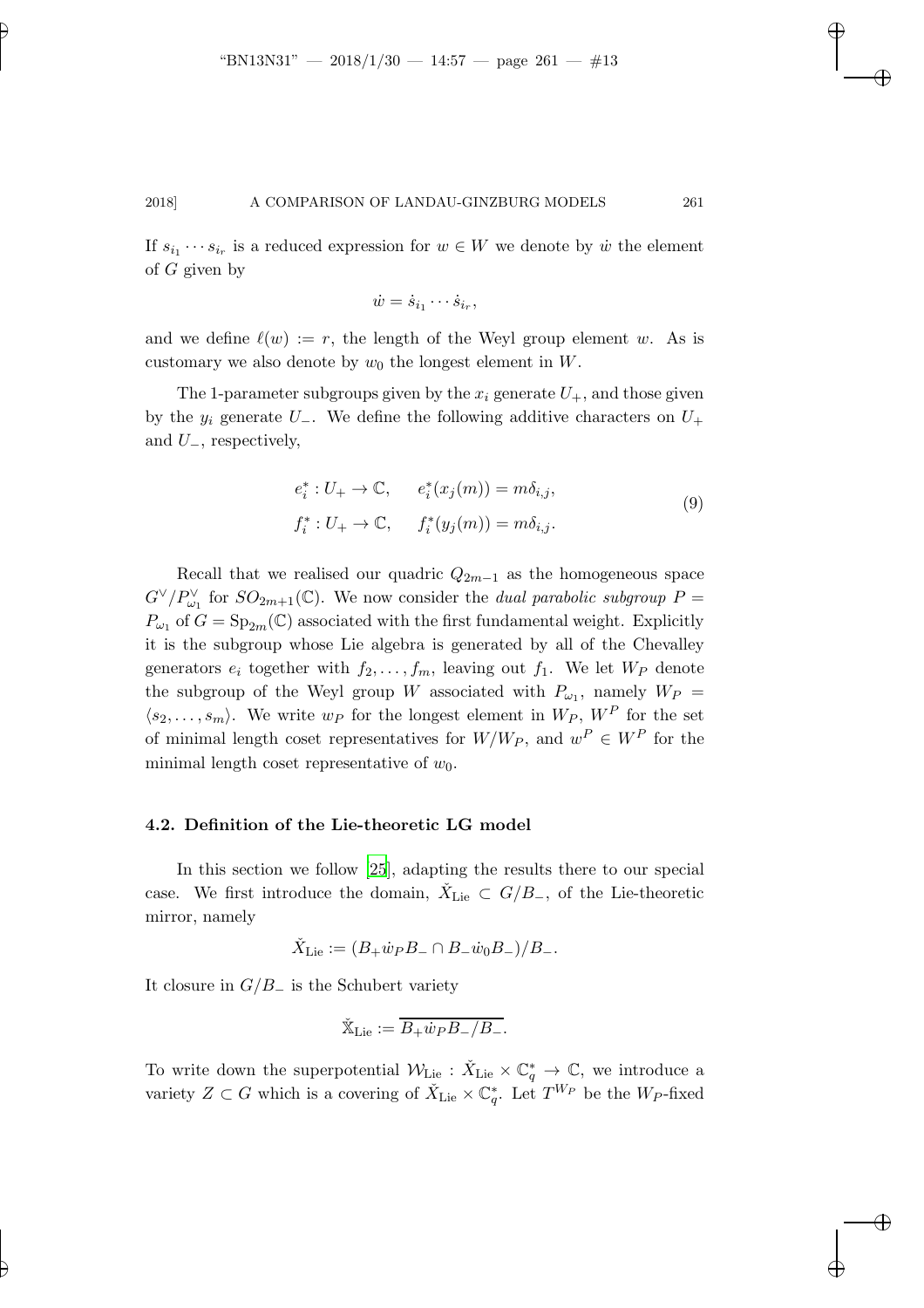part of the maximal torus  $T$ . Since  $P$  is a maximal parabolic, this is a one-dimensional torus, and we have that

$$
\alpha_1: T^{W_P} \to \mathbb{C}^*_q,
$$
  

$$
t \mapsto \alpha_1(t)
$$

is a double cover. We set

<span id="page-13-0"></span>
$$
Z := B_{-}\dot{w}_0 \cap U_{+}T^{W_P}\dot{w}_P U_{-},\tag{10}
$$

and define a map

$$
\pi_{\text{Lie}}: \quad Z \quad \to \quad \check{X}_{\text{Lie}} \times \mathbb{C}_q^*
$$
\n
$$
z = u_1 t \dot{w}_p \bar{u}_2 \quad \mapsto \quad (zB_-, \alpha_1(t)).
$$

which is again a double cover. Note that if we were to quotient out  $Z$ by the action of the centre,  $\{\pm 1\}$ , of  $Sp_{2m}(\mathbb{C})$ , then the map would be an isomorphism. This would be the convention taken in [\[25](#page-42-0)].

We define a regular function on Z by

$$
\mathcal{F}: \qquad Z \qquad \to \qquad \mathbb{C}
$$
  

$$
z = u_1 t \dot{w}_p \bar{u}_2 \qquad \to \qquad \sum e_i^*(u_1) + \sum f_i^*(\bar{u}_2).
$$
 (11)

From [\[25\]](#page-42-0) it follows that  $\mathcal F$  is well-defined and descends to a regular function  $\mathcal{W}_{\mathrm{Lie}} : \check{X}_{\mathrm{Lie}} \times \mathbb{C}^\ast_q \to \mathbb{C}$  such that the diagram



commutes. The corresponding map for fixed  $q$ , is denoted

$$
\mathcal{W}_{\mathrm{Lie},q}: \check{X}_{\mathrm{Lie}} \to \mathbb{C}, \qquad u_1 \dot{w}_P B_- \mapsto \mathcal{W}_{\mathrm{Lie}}(u_1 \dot{w}_P B_-, q).
$$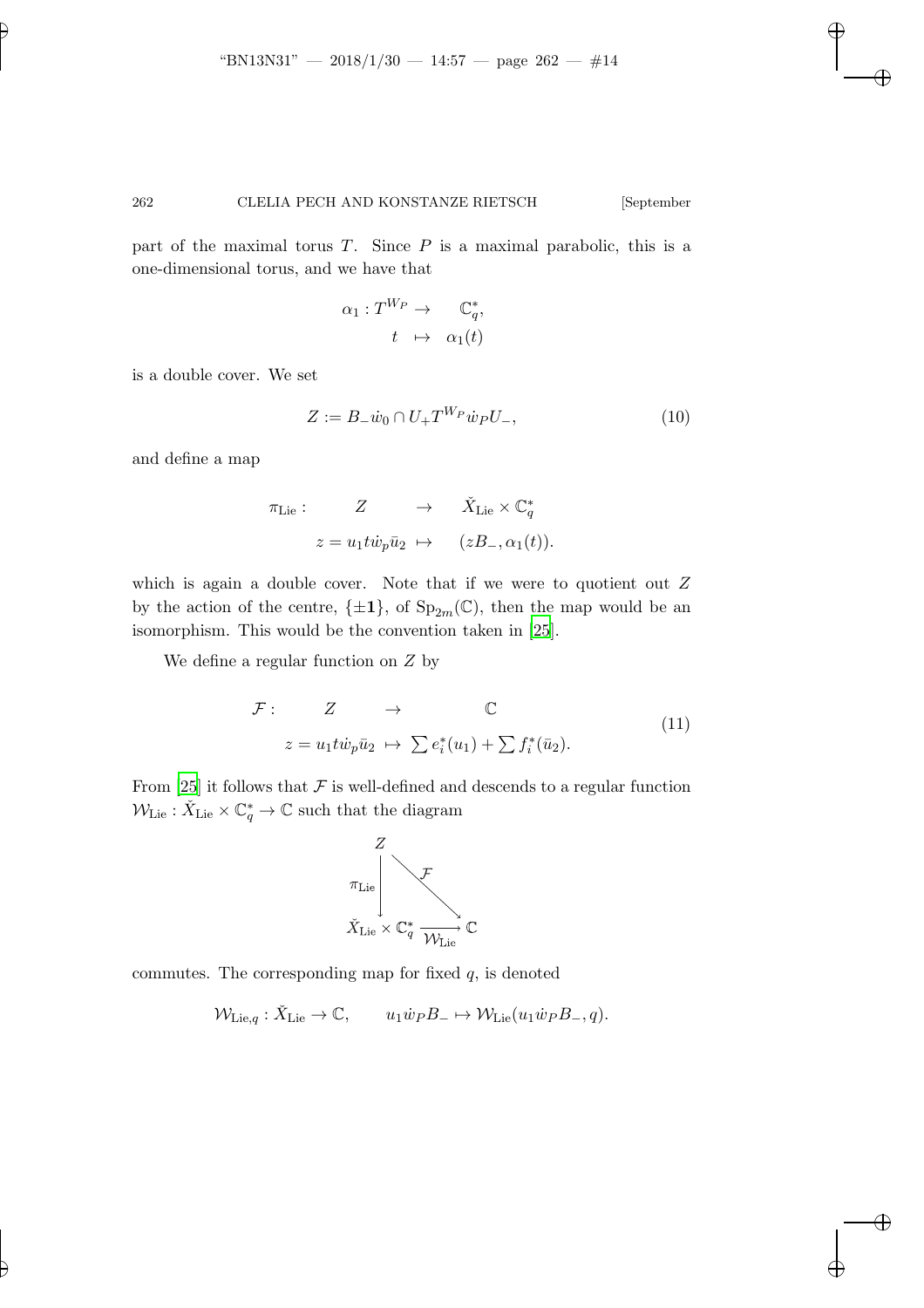## 5. The Laurent polynomial superpotential  $W_{\text{Lus}}$

We continue using all of the notations from the previous section. We want to restrict the Lie-theoretic superpotential  $W_{\text{Lie}}$  to a well-chosen torus to obtain a particularly nice Laurent polynomial. Instead of constructing the torus inside  $\check{X}_{\text{Lie}}$ , we will use Z, the double cover of  $\check{X}_{\text{Lie}} \times \mathbb{C}^*$ . Recall that  $Z \text{ }\subset B_{-} \dot{w}_0$  consists of those elements z which can be written in the form

$$
z=u_1 t \dot w_P \bar u_2
$$

for  $u_1 \in U_+$ ,  $t \in T^{W_P}$  and  $\bar{u}_2 \in U_-.$  However, the factors  $u_1$  and  $\bar{u}_2$  in this factorisation are not uniquely determined. We can make them uniquely determined for example by restricting the domain of  $\bar{u}_2$ , which is what we will do now. Let

<span id="page-14-2"></span>
$$
U_{-}^{P} := U_{-} \cap B_{+}(\dot{w}^{P})^{-1}B_{+}.
$$
\n(12)

<span id="page-14-0"></span>We have the following proposition.

**Proposition 5.1.** For any  $z \in Z$  there exists a unique  $\bar{u}_2 = \bar{u}_2(z) \in U^P$ such that z has a factorisation of the form

$$
z = u_1 t \dot{w}_P \bar{u}_2.
$$

We also write  $t(z) = t$  if z is factored as above. The map  $\theta : Z \to U^P_- \times T^{W_P}$ defined by

$$
\theta:z\mapsto(\bar{u}_2(z),t(z))
$$

is an isomorphism of affine varieties.

**Remark.** Note that for any  $z \in Z$  with factorisation  $z = u_1 t \dot{w}_P \bar{u}_2$ , the factor  $t \in T^{W_P}$  is uniquely determined and we may write  $t = t(z)$ . Under the conditions of the proposition,  $\bar{u}_2 = \bar{u}_2(z) \in U^P$  is uniquely determined by z. This implies that the first factor,  $u_1 \in U_+$ , is also uniquely determined (if we keep the condition on  $\bar{u}_2$ ). Namely  $u_1(z) = z\bar{u}_2(z)^{-1}\dot{w}_P^{-1}t(z)^{-1}$ .

<span id="page-14-1"></span>The above proposition is proved using the twist map of Berenstein and Zelevinsky.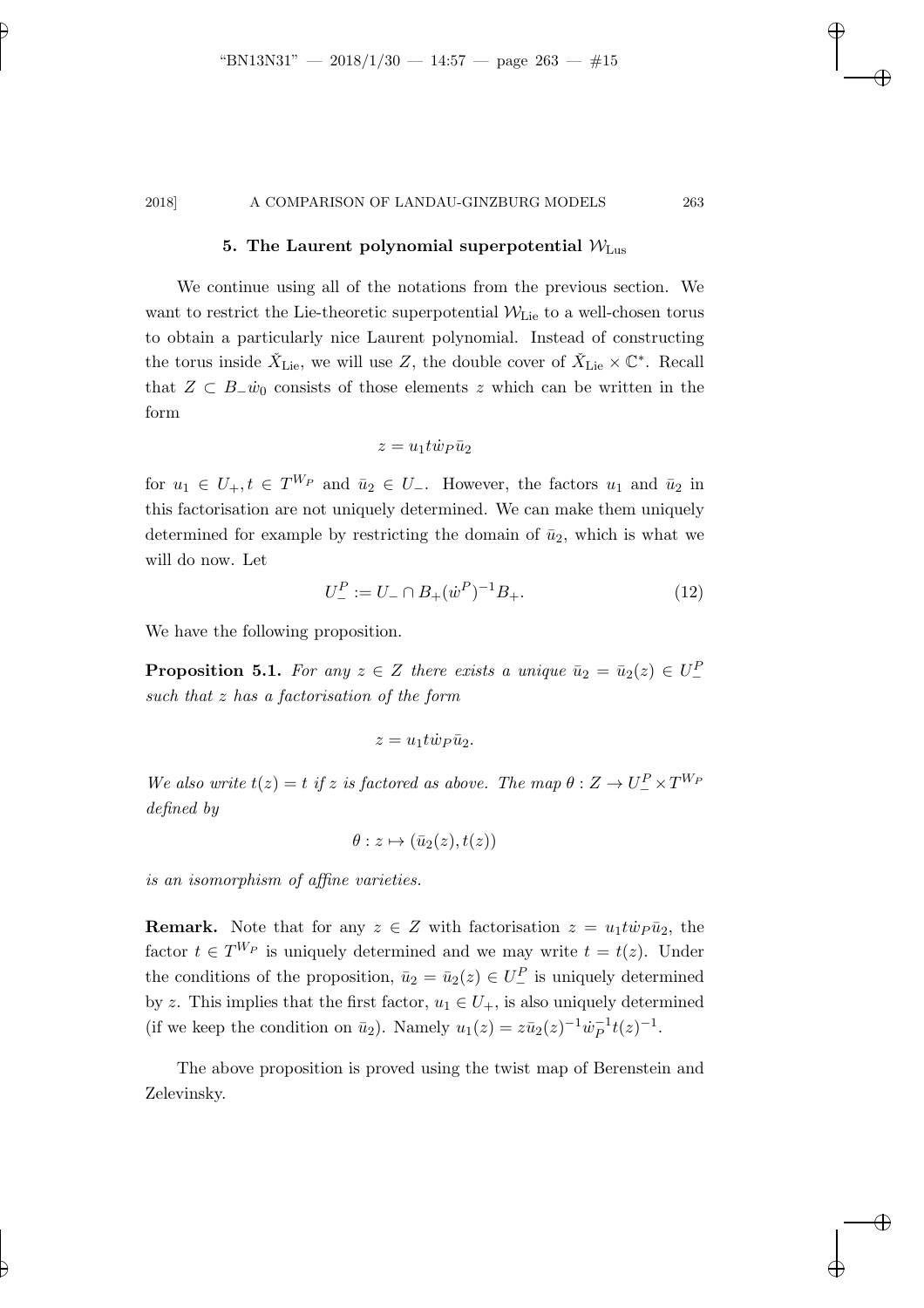**Theorem 5.2** ([\[2](#page-41-6), Theorem 1.2]). Let G be a semisimple algebraic group. Let  $B_+, B_-$  be opposite Borel subgroups in G and  $U_+, U_-$  their unipotent radicals. Denote by  $\dot{w} \in G$  a choice of representative for an element w of the Weyl group W as in Section 4.1. Consider  $y \in U_-\cap B_+\dot{w}^{-1}B_+$ . There exists a unique  $x \in U_+ \cap B_- \dot{w} B_-$  such that  $U_+ \cap B_- \dot{w} y = \{x\}$ , and the resulting map

$$
\tilde{\eta}_w : U_- \cap B_+ \dot{w}^{-1} B_+ \to U_+ \cap B_- \dot{w} B_-, \quad y \mapsto x
$$

is an isomorphism. In particular there exists an inverse isomorphism

$$
\epsilon_w: U_+ \cap B_- \dot{w} B_- \to U_- \cap B_+ \dot{w}^{-1} B_+.
$$

**Proof of Proposition [5.1.](#page-14-0)** The map  $z \mapsto (\bar{u}_2(z), t(z))$  is constructed as the composition

$$
Z \to (U_- \dot{w}_0 \cap B_+ \dot{w}_P U_-) \times T^{W_P} \to (U_+ \cap B_- \dot{w}^P B_-) \times T^{W_P} \to U_-^P \times T^{W_P},
$$

where the rightmost map is defined using the isomorphism  $\epsilon_{w^P}$  from Theo-rem [5.2,](#page-14-1) the middle map is defined using left multiplication by  $\dot{w}_0^{-1}$ , which is also an isomorphism, and the leftmost map is defined to be

$$
z = b_{-} \dot{w}_0 \mapsto ([b_{-}]_0^{-1} b_{-} \dot{w}_0, t(z)).
$$

Here  $[b_+]$  denotes the torus part of the Borel group element  $b_-\in TU_-\$ . This latter map is also an isomorphism with inverse

$$
(b_+ \dot w_P u_-, t) \to t [b_+]_0^{-1} b_+ \dot w_P u_-.
$$

#### 5.1. The intermediate LG model

We now have the commutative diagram

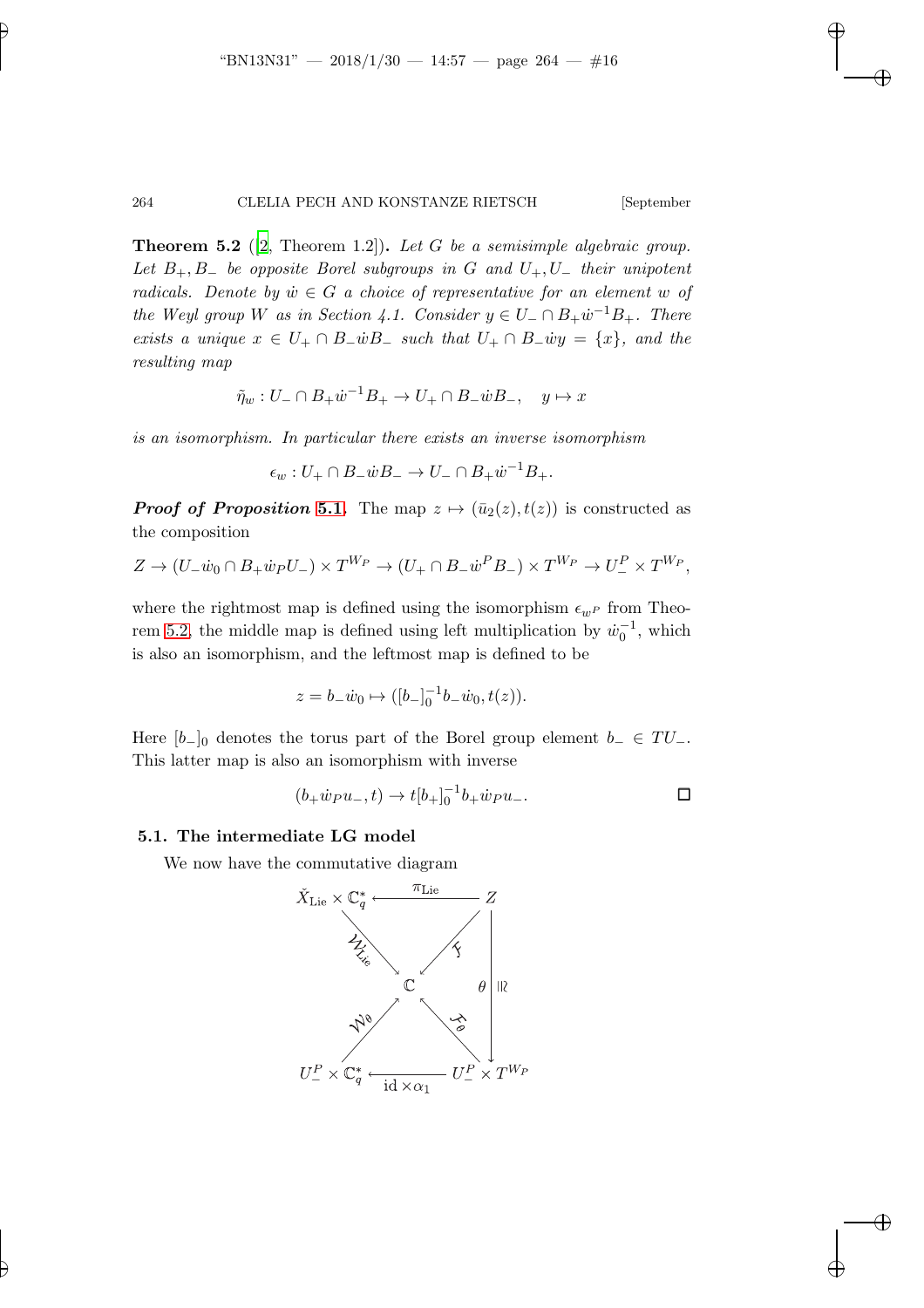defining the maps  $\mathcal{F}_{\theta}: U^P_{-} \times T^{W_P} \to \mathbb{C}$ , and  $\mathcal{W}_{\theta}: U^P_{-} \times \mathbb{C}^*_q \to \mathbb{C}$ . Note that we may invert  $\pi_{\text{Lie}}$  and id  $\times \alpha_1$ , if we quotient out by the action of  $\{\pm 1\}$  on Z and  $T^{W_P}$ . Therefore we may think of  $(U^P_-, \mathcal{W}_\theta)$  as being an isomorphic LG model to  $(\check{X}_{\text{Lie}}, \mathcal{W}_{\text{Lie}})$ ; there is an isomorphism  $U_{-}^P \times \mathbb{C}_q^* \to \check{X}_{\text{Lie}} \times \mathbb{C}_q^*$ which is the identity on the second factor, and under which  $W_{Lie}$  pulls back to  $\mathcal{W}_{\theta}$ .

### 5.2. The Laurent polynomial LG model

We define an open dense torus inside  $U^P_{-}$  as follows. The Weyl group element  $w^P \in W^P$  has the reduced expression

<span id="page-16-2"></span>
$$
w^P = s_1 s_2 \dots s_{m-1} s_m s_{m-1} \dots s_2 s_1.
$$

As a consequence of this and the Bruhat lemma, a generic element  $\bar{u}_2$  in  $U^P_{-}$ can be written as a product of elements of 1-parameter subgroups as follows,

$$
\bar{u}_2 = y_1(a_1) \dots y_{m-1}(a_{m-1}) y_m(c) y_{m-1}(b_{m-1}) \dots y_1(b_1), \tag{13}
$$

where  $a_i, c, b_j \neq 0$ . Thus we define the torus  $\mathcal{T} \subset U^P_-$  to be

$$
\mathcal{T} := \{y_1(a_1) \dots y_{m-1}(a_{m-1})y_m(c)y_{m-1}(b_{m-1}) \dots y_1(b_1) \mid a_i, c, b_i \in \mathbb{C}^*\}.
$$

Before working out the restriction of the superpotential to this torus, we note that it is natural to think of  $\mathcal T$  as embedded in the homogeneous space

<span id="page-16-0"></span>
$$
\check{\mathbb{X}}_{\text{can}} := P \backslash Sp_{2m}(\mathbb{C}) \cong \mathbb{CP}^{2m},\tag{14}
$$

via  $\bar{u}_2 \mapsto P_{\omega_1} \bar{u}_2$ , setting the stage for the *canonical superpotential* to be introduced in the next section.

<span id="page-16-1"></span>Thus we make the following definition.

**Definition 5.3.** We denote the image of the torus  $\mathcal{T}$  in  $\check{\mathbb{X}}_{\text{can}}$  by  $\check{X}_{\text{Lus}}$ , and denote the coordinates on  $\check{X}_{\text{Lus}}$  in the same way as those on  $\mathcal{T}$ , by  $a_i, c, b_j \neq 0$ . Explicitly,

$$
\check{X}_{\text{Lus}} := \{ Py_1(a_1) \dots y_{m-1}(a_{m-1}) y_m(c) y_{m-1}(b_{m-1}) \dots y_1(b_1) \mid a_i, c, b_i \in \mathbb{C}^* \}.
$$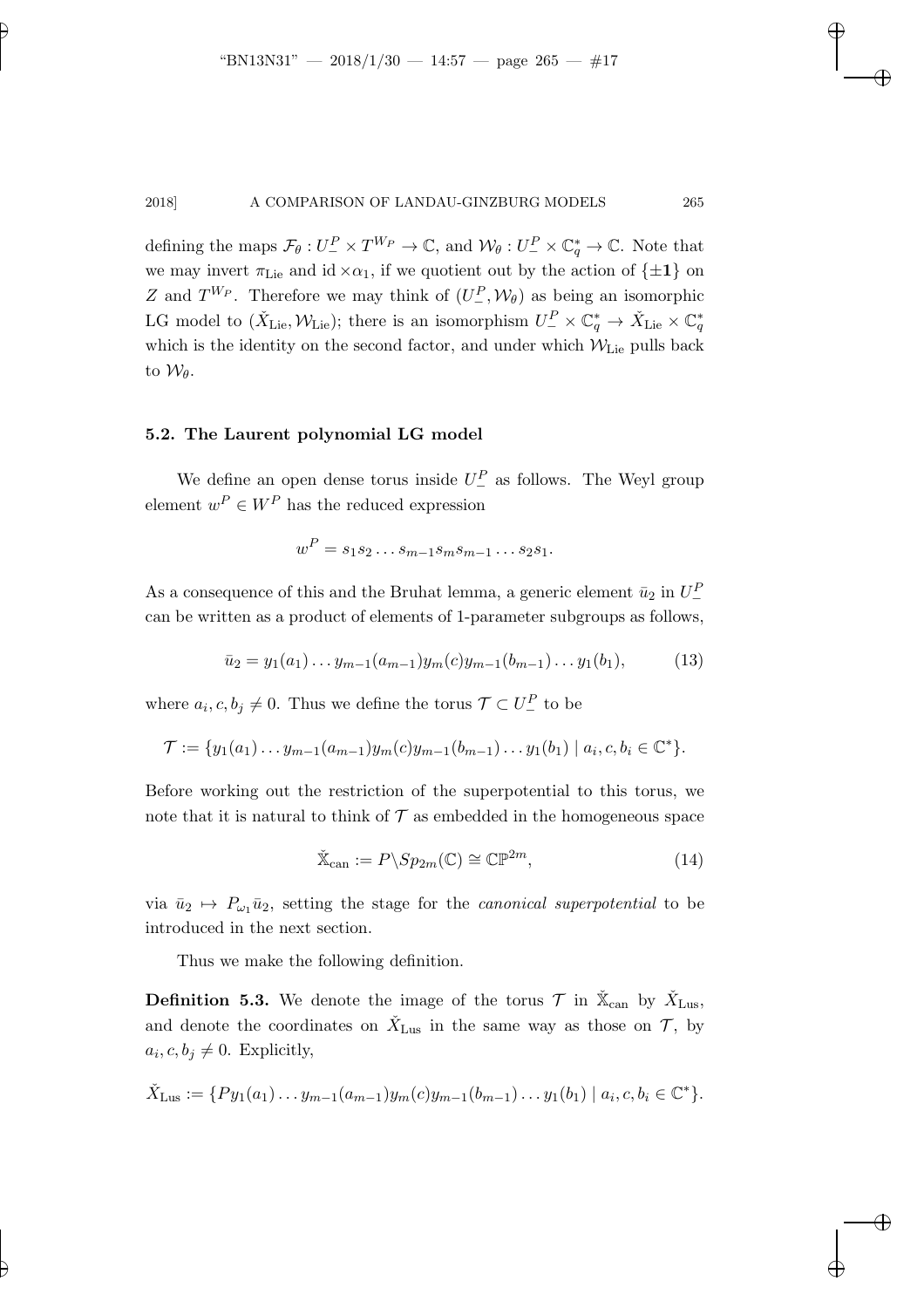The restriction of  $\mathcal{W}_{\theta}$  to  $\mathcal{T}$  defines a map

$$
\mathcal{W}_{\text{Lus}} : \check{X}_{\text{Lus}} \times \mathbb{C}_q^* \to \mathbb{C}.
$$

<span id="page-17-0"></span>**Theorem 5.4.** In terms of the coordinates  $a_i, b_i, c$  on  $\check{X}_{\text{Lus}},$ 

$$
\mathcal{W}_{\text{Lus}} = a_1 + \dots + a_{m-1} + c + b_{m-1} + \dots + b_1 + q \frac{a_1 + b_1}{a_1 \dots a_{m-1} c b_{m-1} \dots b_1}.
$$
 (15)

**Proof of Theorem [5.4.](#page-17-0)** Consider an element  $\bar{u}_2 \in \mathcal{T} \subset U^P$  and choose a  $t \in T^{W_P}$  such that  $\alpha_1(t) = q$ . By definition,  $\bar{u}_2$  admits a factorisation

$$
\bar{u}_2 = y_1(a_1) \dots y_{m-1}(a_{m-1}) y_m(c) y_{m-1}(b_{m-1}) \dots y_1(b_1).
$$

Let  $z := \theta^{-1}(\bar{u}_2, t)$ , where  $\theta$  is the isomorphism from Proposition [5.1.](#page-14-0) Then z can be written as  $z = u_1 t \dot{w}_P \bar{u}_2$  for some unique  $u_1 \in U_+$ , and

$$
\mathcal{W}_{\theta}(\bar{u}_2, q) = \mathcal{F}(u_1 t \dot{w}_P \bar{u}_2) = \sum_{i=1}^m e_i^*(u_1) + \sum_{i=1}^m f_i^*(\bar{u}_2).
$$

The theorem now follows from the lemma below.

**Lemma 5.5.** If  $u_1$  and  $\bar{u}_2$  are as above then we have the following identities

<span id="page-17-1"></span>
$$
f_i^*(\bar{u}_2) = \begin{cases} a_i + b_i & \text{if } 1 \le i \le m, \\ c & \text{otherwise.} \end{cases}
$$
 (16)

$$
e_i^*(u_1) = \begin{cases} 0 & \text{if } 2 \le i \le m, \\ q_{\frac{a_1 + b_1}{a_1 \dots a_{m-1} cb_{m-1} \dots b_1}} & \text{if } i = 1. \end{cases}
$$
(17)

**Proof.** Equation [\(16\)](#page-17-1) is obtained immediately from the definition of  $\bar{u}_2$ . For Equation [\(17\)](#page-17-1), let  $v_{\omega_i}^-$  and  $v_{\omega_i}^+$  denote a lowest, respectively highest, weight vector in  $V_{\omega_i}$  and notice that

$$
e_i^*(u_1) = \frac{\langle u_1^{-1} \cdot v_{\omega_i}^-, e_i \cdot v_{\omega_i}^- \rangle}{\langle u_1^{-1} \cdot v_{\omega_i}^-, v_{\omega_i}^- \rangle}
$$
  
= 
$$
\frac{\langle t \dot{w}_P \bar{u}_2 \cdot v_{\omega_i}^+, e_i \cdot v_{\omega_i}^- \rangle}{\langle t \dot{w}_P \bar{u}_2 \cdot v_{\omega_i}^+, v_{\omega_i}^- \rangle}.
$$

Assume  $2 \leq i \leq m$ . Then  $e_i^*(u_1) = 0$  if and only if  $\langle \bar{u}_2 \cdot v_{\omega_i}^+, \dot{w}_P^{-1} \rangle$  $\overline{P}^1 e_i \cdot v_{\omega_i}^- \rangle = 0.$ 

$$
\qquad \qquad \Box
$$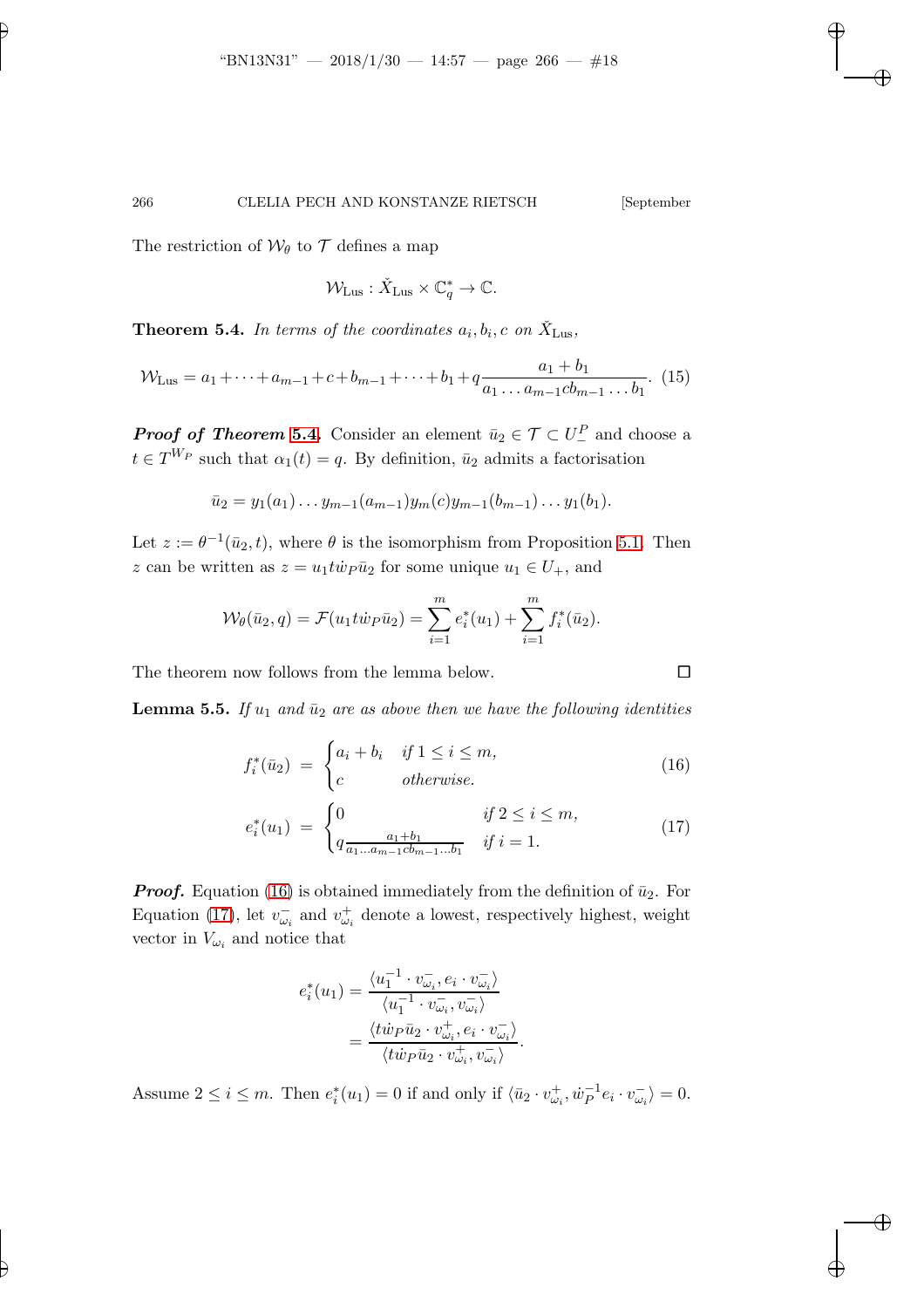Now the vector  $w_P^{-1}e_i \cdot v_{\omega_i}^-$  is in the  $\mu$ -weight space of the *i*-th fundamental representation, where  $\mu = w_P^{-1}$  $P^{-1} s_i(-\omega_i)$ . Moreover,  $\bar{u}_2 \in B_+(\dot{w}^P)^{-1}B_+$ , hence  $\bar{u}_2 \cdot v_{\omega_i}^+$  can have non-zero components only down to the weight space of weight  $(w^P)^{-1}(\omega_i) = w_P^{-1}$  $_P^{-1}(-\omega_i)$ . Since  $\ell(w_P^{-1})$  $\bar{P}^{-1}s_i$ ) >  $\ell(w_P^{-1})$  $\overline{P}^1$ ) for  $2 \leq i \leq m$ , this is higher than  $\mu$ , which proves that  $e_i^*(u_1) = 0$ .

Now assume  $i = 1$ . We have

$$
e_1^*(u_1) = \frac{\langle t\dot{w}_P\bar{u}_2 \cdot v_{\omega_1}^+, e_1 \cdot v_{\omega_1}^- \rangle}{\langle t\dot{w}_P\bar{u}_2 \cdot v_{\omega_1}^+, v_{\omega_1}^- \rangle}
$$
  
=  $(\omega_1 + \alpha_1 - \omega_1)(t) \frac{\langle \bar{u}_2 \cdot v_{\omega_1}^+, \dot{w}_P^{-1}e_1 \cdot v_{\omega_1}^- \rangle}{\langle \bar{u}_2 \cdot v_{\omega_1}^+, \dot{w}_P v_{\omega_1}^- \rangle}$   
=  $q \frac{\langle \bar{u}_2 \cdot v_{\omega_1}^+, \dot{w}_P^{-1}e_1 \cdot v_{\omega_1}^- \rangle}{\langle \bar{u}_2 \cdot v_{\omega_1}^+, v_{\omega_1}^- \rangle}.$ 

First look at the denominator. The only way to go from the highest weight vector  $v_{\omega_1}^+$  of the first fundamental representation to the lowest  $v_{\omega_1}^-$  is to apply  $g \in B_+ w B_+$  for  $w \geq (w^P)^{-1}$ . Since  $\bar{u}_2 \in B_+ (\dot{w}^P)^{-1} B_+$ , it follows that we need to use all factors of  $\bar{u}_2$ , and normalising  $v_{\omega_1}^-$  appropriately, we get

$$
\langle \bar{u}_2 \cdot v_{\omega_1}^+, v_{\omega_1}^- \rangle = a_1 \dots a_{m-1}cb_{m-1} \dots b_1.
$$

Finally, we look at the numerator  $\langle \bar{u}_2 \cdot v_{\omega_1}^+, \dot{w}_P^{-1} \rangle$  $\bar{P}^1e_1\cdot v_{\omega_1}^-\rangle$ . Let  $\epsilon_i$  denote the weight of the basis vector  $v_i \in V_{\omega_1}$  when  $1 \leq i \leq m$ . The vector  $\dot{w}_P^{-1}$  $_P^{-1}e_1\cdot v_{\omega_1}^$ has weight

$$
\mu' = \dot{w}_P^{-1} s_1(-\omega_1) = \dot{w}_P^{-1}(-\epsilon_2) = \epsilon_2.
$$

Indeed,  $\dot{w}_P^{-1}$  $P^{-1}e_1 \cdot v_{\omega_1} = v_2$ . From the definition of  $\bar{u}_2$ , it follows that  $\langle \bar{u}_2 \cdot v_{\omega_1}^+, v_2 \rangle = a_1 + b_1$ , which concludes the proof of the lemma and of the theorem.  $\Box$ 

In this section we have re-expressed the LG model  $(\check{X}_{\mathrm{Lie}}, \mathcal{W}_{\mathrm{Lie}})$  in terms of a regular function on a subvariety of U−, namely we introduced the intermediate LG model  $(U^P_-, \mathcal{W}_\theta)$ . Then we restricted to a natural choice of torus inside  $U^P_{-}$  to find a simple Laurent polynomial expression, leading us to  $(\check{X}_{\text{Lus}}, \mathcal{W}_{\text{Lus}})$ .

We are now ready to introduce the canonical mirror.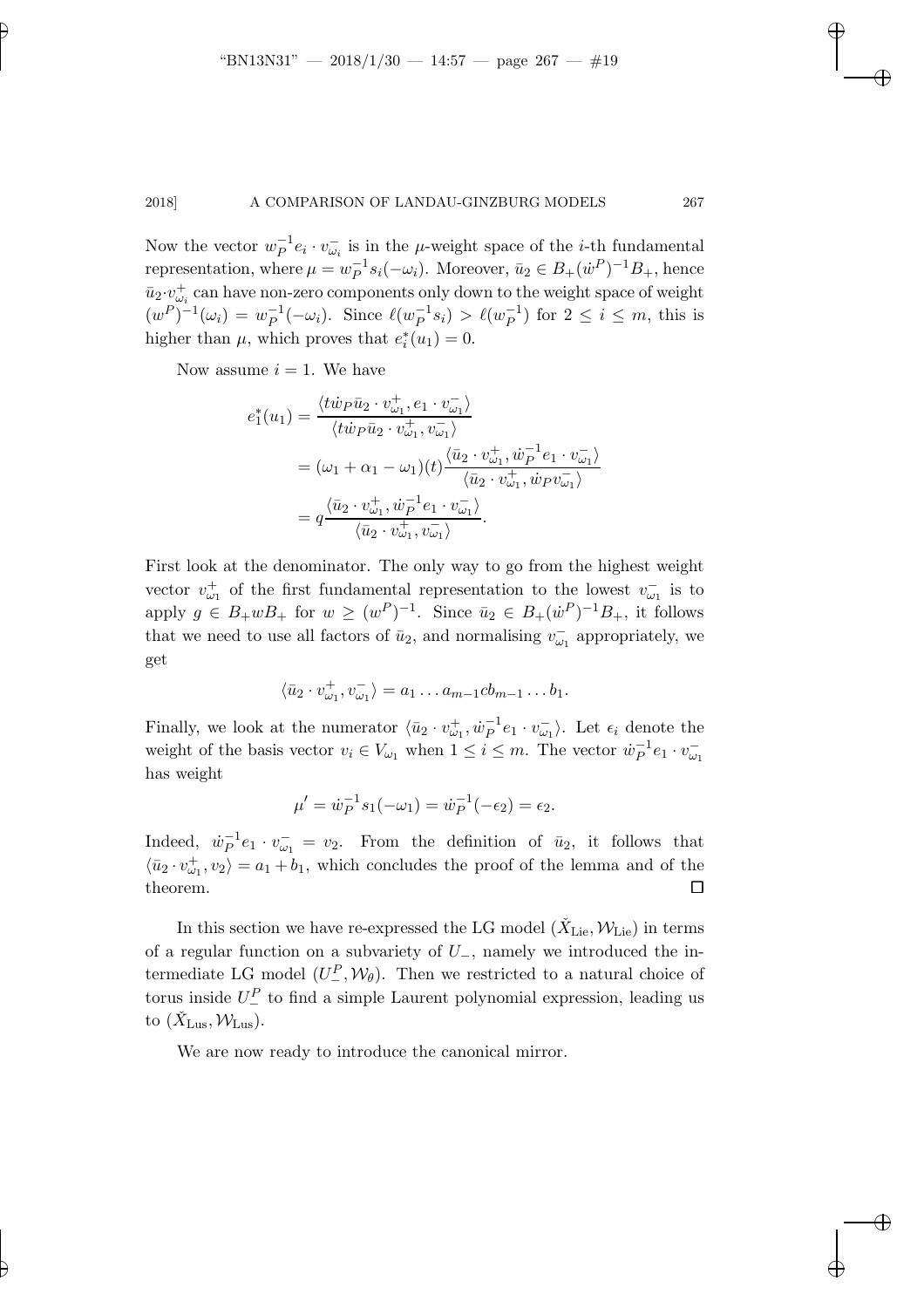# 6. Construction of the canonical LG model  $(\check{X}_{\mathrm{can}}, \mathcal{W}_{\mathrm{can}})$

We now construct the canonical LG model  $(\check{X}_{\mathrm{can}}, \mathcal{W}_{\mathrm{can}})$  and state our main comparison theorem.

# 6.1.  $\check{\mathbb{X}}_\mathrm{can}$  and its affine subvariety  $\check{X}_\mathrm{can}$

Recall the definition of  $\mathbb{X}_{\text{can}}$  from [\(14\)](#page-16-0), as the right homogeneous space for  $Sp_{2m}(\mathbb{C}),$ 

$$
\check{\mathbb{X}}_{\operatorname{can}} = P_{\omega_1} \backslash \operatorname{Sp}_{2m}(\mathbb{C}).
$$

If  $V = \mathbb{C}^{2m}$  is the defining representation of  $Sp_{2m}(\mathbb{C})$  as in Section 4.1, then  $\mathbb{X}_{\mathrm{can}}$  may equivalently be described as  $\mathbb{P}(V^*)$ , viewed as an orbit of  $\mathrm{Sp}_{2m}(\mathbb{C})$ acting from the right.

**Remark.** We note that on  $V^*$  we have both the action from the right (matrix multiplication from the right on the vector space of row vectors), and the action from the left (dual representation of  $V$ ). Namely these are related by  $g \cdot v^* = v^* \cdot g^{-1}$  for  $v^* \in V^*$ .

We want to choose fixed coordinates on  $\mathbb{X}_{\text{can}}$ . Let  $v^0 = (0, \ldots, 0, 1)$  in  $V^*$ , so that the line  $\langle v^0 \rangle_{\mathbb{C}} \in \mathbb{P}(V^*)$  has stabiliser  $P = P_{\omega_1}$ . We let  $w_{(k)} \in W$ be defined by

$$
w_{(k)} = \begin{cases} s_1 s_2 \dots s_k & \text{if } k \le m, \\ s_1 s_2 \dots \dots s_{m-1} s_m s_{m-1} \dots s_{2m-k} & \text{if } m+1 \le k \le 2m-1. \end{cases}
$$

This defines a total ordering,  $w_{(0)} = e \langle w_{(1)} \rangle \langle \dots \rangle \langle w_{(2m-1)} \rangle$ , on the minimal length coset representatives for  $W_P \backslash W$ . It gives rise to a basis  $\{v^0, \ldots, v^{2m-1}\}\$  of  $V^*$  where  $v^k := v^0 \cdot \dot{w}_{(k)}$ . Explicitly,

<span id="page-19-0"></span>
$$
v^{0} = (0, ..., 0, 1), v^{1} = (0, ..., 1, 0), ..., v^{2m-1} = (1, 0, ..., 0).
$$
 (18)

<span id="page-19-1"></span>We can now introduce notation for the homogeneous coordinates of an element  $x \in \check{X}_{can}$ , described as a coset  $x = Pg$ , by using the identification  $\check{\mathbb{X}}_{\text{can}} = \mathbb{P}(V^*)$  and the basis [\(18\)](#page-19-0).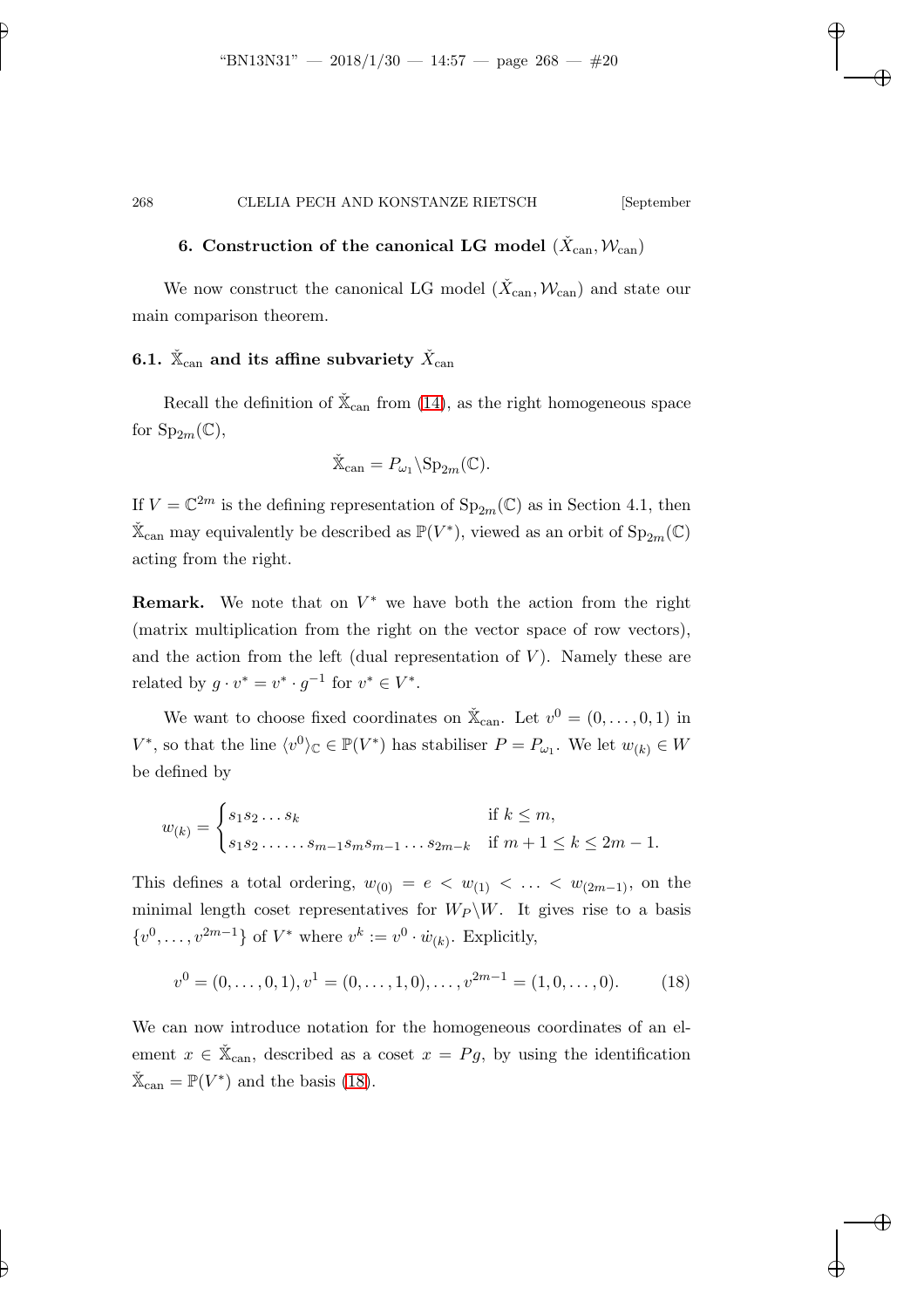**Definition 6.1.** For  $0 \le k \le 2m - 1$  and  $g \in \text{Sp}_{2m}(\mathbb{C})$  define the homogeneous coordinates  $p_k(g)$  for the coset  $Pg \in \mathbb{X}_{\text{can}}$  by

$$
p_k(g) = \langle v^0 \cdot g, v^k \rangle.
$$

Here the angle brackets refer to the coefficient with respect to the basis  $\{v^0, \ldots, v^{2m-1}\}.$ 

Applying this definition, the homogeneous coordinates for a coset  $Pg \in$  $\check{\mathbb{X}}_{\operatorname{can}}$  are just given by the bottom row entries of the matrix g read from right to left. We note that, if as before we write g as  $g = u_1 t \dot{w}_P \bar{u}_2$ , then

$$
(p_0(g) : \ldots : p_{2m-1}(g)) = (p_0(\bar{u}_2) : \ldots : p_{2m-1}(\bar{u}_2)),
$$

since  $Pg = P\bar{u}_2$ . Changing the coset representative only rescales all of the homogeneous coordinates by a common factor.

Finally, note that the basis elements are of the form  $v^k = v^0 \cdot \dot{w}_{(k)}$ and these homogeneous coordinates can also be interpreted as generalised minors.

<span id="page-20-0"></span>**Definition 6.2.** We define an affine subvariety of  $\check{\mathbb{X}}_{\text{can}}$  by

$$
\check{X}_{\text{can}} := \check{\mathbb{X}}_{\text{can}} \setminus D,\tag{19}
$$

where  $D := D_0 \cup D_1 \cup ... \cup D_{m-1} \cup D_m$ , the divisors  $D_i$  being given by

$$
D_0 := \{p_0 = 0\},
$$
  
\n
$$
D_{\ell} := \left\{ p_{\ell} p_{2m-1-\ell} - p_{\ell-1} p_{2m-\ell} + \dots + (-1)^{\ell} p_0 p_{2m-1} = 0 \right\}
$$
 for  $1 \le \ell \le m-1$ ,  
\n
$$
D_m := \{ p_{2m-1} = 0 \}.
$$

Since the index of projective space  $\check{\mathbb{X}}_{\text{can}} = \mathbb{CP}^{2m-1}$  is  $2m$  which is also the degree of the divisor  $D$ , it follows that  $D$  is an anticanonical divisor. We may also use the notation  $\delta_{\ell}$  for the quadratic expression

$$
\delta_{\ell} := p_{\ell} p_{2m-1-\ell} - p_{\ell-1} p_{2m-\ell} + \cdots + (-1)^{\ell} p_0 p_{2m-1},
$$

where  $0 \leq \ell \leq m-1$ .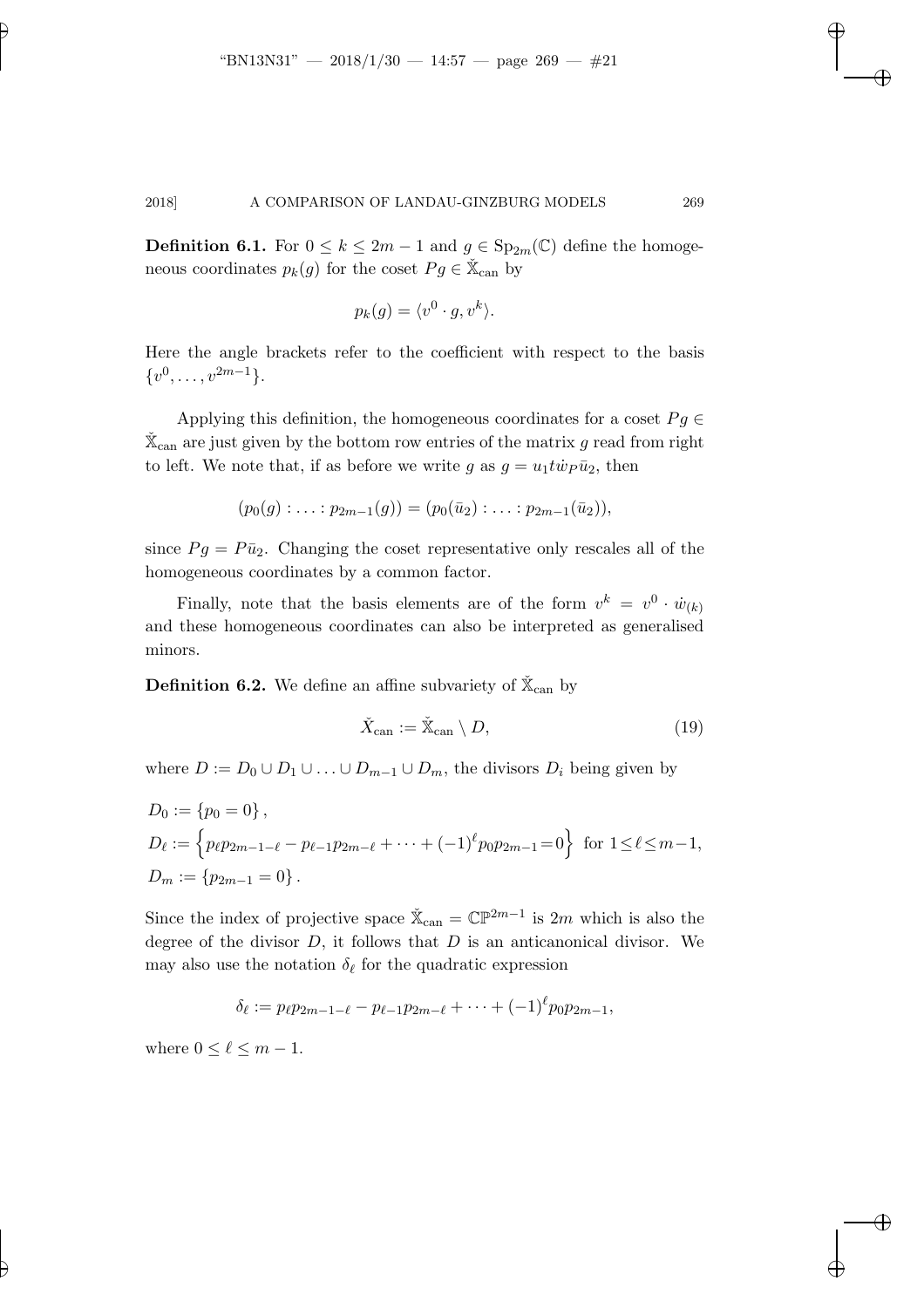### 6.2. The superpotential  $W_{\text{can}}$  and the isomorphism theorem

In the previous section we defined  $\check{X}_{\mathrm{can}}$  and  $\check{\mathbb{X}}_{\mathrm{can}}$  and the homogeneous coordinates  $p_i$ . To define the 'canonical' LG model  $(\check{X}_{\text{can}}, \mathcal{W}_{\text{can}})$  it remains to define the superpotential  $\mathcal{W}_{\mathrm{can}}$ .

**Definition 6.3.** The superpotential  $W_{\text{can}}$  is defined to be the regular map  $\mathcal{W}_{\mathrm{can}} : \check{X}_{\mathrm{can}} \times \mathbb{C}^*_q \to \mathbb{C}$  expressed in terms of the homogeneous coordinates of  $\check{\mathbb{X}}_{\operatorname{can}}$  by

<span id="page-21-2"></span>
$$
\mathcal{W}_{\text{can}} = \frac{p_1}{p_0} + \sum_{\ell=1}^{m-1} \frac{p_{\ell+1}p_{2m-1-\ell}}{p_{\ell}p_{2m-1-\ell} - p_{\ell-1}p_{2m-\ell} + \dots + (-1)^{\ell}p_0p_{2m-1}} + q\frac{p_1}{p_{2m-1}}.
$$
\n(20)

If q is fixed we use the notation  $\mathcal{W}_{\text{can},q}$ . We refer to the pair  $(\check{X}_{\text{can}}, \mathcal{W}_{\text{can}})$  as the 'canonical' LG model.

The next two sections will be devoted to proving the following comparison theorem between  $(\check{X}_{\text{Lie}}, \mathcal{W}_{\text{Lie}})$  and  $(\check{X}_{\text{can}}, \mathcal{W}_{\text{can}})$ . Recall the definition of the subvarieties  $Z \subset B_-\dot{w}_0$  and  $U_-^P \subset U_-$  from [\(10\)](#page-13-0) and [\(12\)](#page-14-2), respectively.

By Proposition [5.1](#page-14-0) and Section 5.1 we have an isomorphism  $\check{X}_{\text{Lie}}$   $\times$  $\mathbb{C}_q^* \xrightarrow{\sim} U_P^- \times \mathbb{C}_q^*$ . We use it to define a 'comparison' map

<span id="page-21-0"></span>
$$
\Psi: \check{X}_{\mathrm{Lie}} \times \mathbb{C}_q^* \xrightarrow{\sim} U_P^- \times \mathbb{C}_q^* \xrightarrow{\pi_{\mathrm{can}}} \check{X}_{\mathrm{can}} \times \mathbb{C}_q^* \tag{21}
$$

where the right hand side map is simply defined by  $(\bar{u}_2, q) \mapsto (P\bar{u}_2, q)$ . All in all the map  $\Psi$  is given by

$$
(gB_-, q) = (u_1 t \dot{w}_P \bar{u}_2 B_-, q) \mapsto (\bar{u}_2, q) \mapsto (P \bar{u}_2, q), \tag{22}
$$

<span id="page-21-1"></span>where  $z = u_1 t \dot{w}_P \bar{u}_2$  is the uniquely (up to  $\pm 1$ ) determined element of Z for which  $\alpha_1(t) = q$  and  $zB_ - = gB_$ .

**Theorem 6.4.** The map  $\Psi$  from [\(21\)](#page-21-0) has image  $\check{X}_{\text{can}} \times \mathbb{C}_q^*$  and defines an isomorphism between  $\check{X}_{\text{Lie}} \times \mathbb{C}^*_{q}$  and  $\check{X}_{\text{can}} \times \mathbb{C}^*_{q}$  such that the following diagram commutes

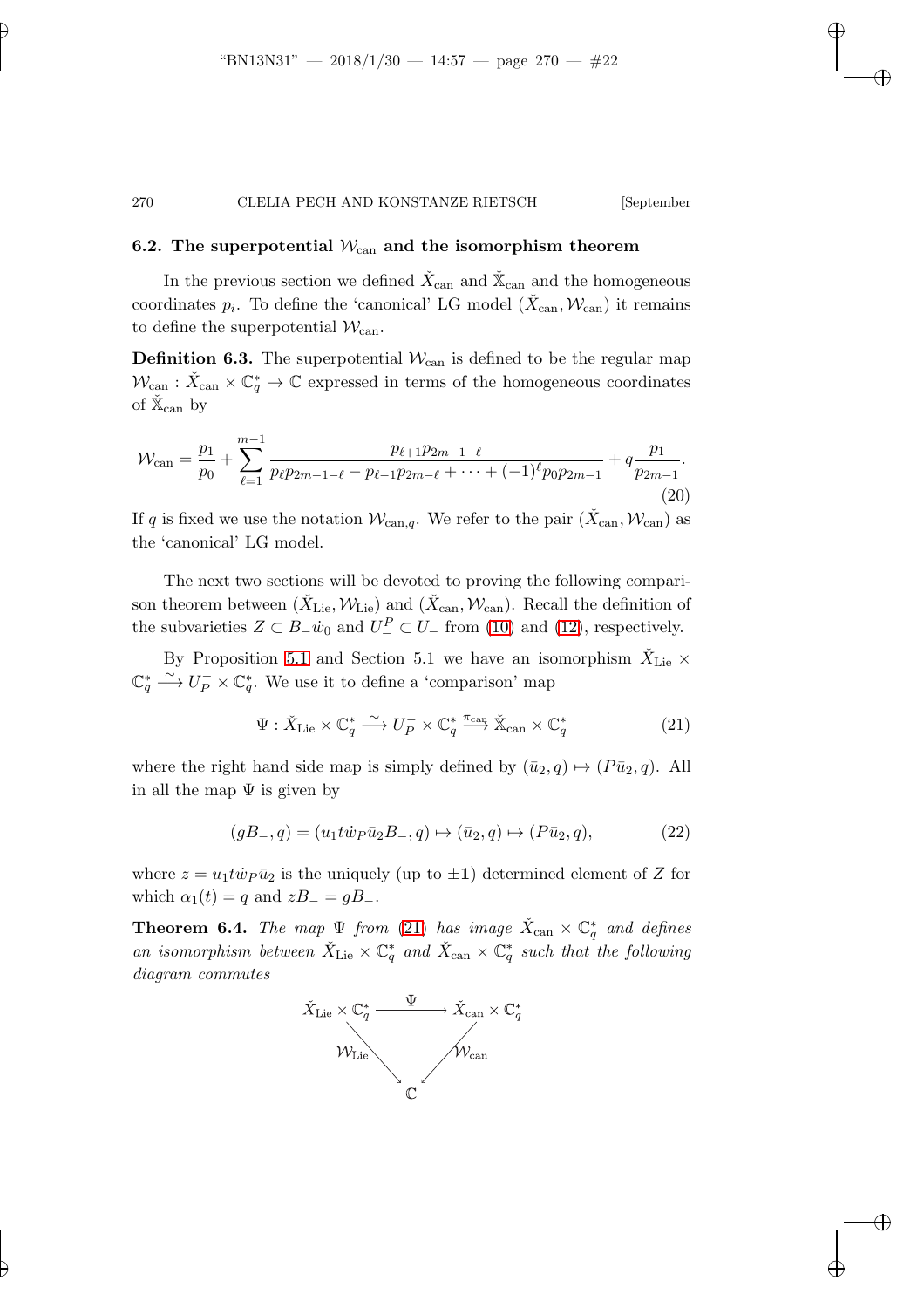In other words, we have an isomorphism  $\check{X}_{\text{Lie}} \times \mathbb{C}_q^* \to \check{X}_{\text{can}} \times \mathbb{C}_q^*$  which is the identity on the second factor, and under which  $W_{\text{can}}$  pulls back to  $W_{\text{Lie}}$ .

### 7. The Superpotential  $W_{\text{can}}$  and the Laurent polynomial  $W_{\text{Lus}}$

In this section we prove a birational version of Theorem [6.4.](#page-21-1) To do this we make use of the Laurent polynomial LG model  $(\check{X}_{\text{Lus}}, \mathcal{W}_{\text{Lus}})$  which is birational to  $(\check{X}_{\text{Lie}}, \mathcal{W}_{\text{Lie}})$  by construction.

<span id="page-22-0"></span>**Proposition 7.1.** Consider the canonical superpotential  $\mathcal{W}_{\text{can}}$  as the rational function on  $\mathbb{X}_{\text{can}} \times \mathbb{C}_q^*$  given by,

$$
\mathcal{W}_{\text{can},q} = \frac{p_1}{p_0} + \sum_{\ell=1}^{m-1} \frac{p_{\ell+1}p_{2m-1-\ell}}{p_{\ell}p_{2m-1-\ell} - p_{\ell-1}p_{2m-\ell} + \cdots + (-1)^{\ell}p_0p_{2m-1}} + q\frac{p_1}{p_{2m-1}}.
$$

The restriction of  $\mathcal{W}_{\text{can}}$  to the Lusztig torus  $\check{X}_{\text{Lus}} \subset \check{X}_{\text{can}}$  is regular and agrees with  $W_{\text{Lus}}$ , see Definition [5.3](#page-16-1) and Theorem [5.4.](#page-17-0)

Note that the Laurent polynomial superpotential  $\mathcal{W}_{\text{Lus}}$  was in fact obtained from  $\mathcal{W}_{\rm Lie}$  by restriction of  $\mathcal{W}_{\rm Lie}$  to the torus  $\Psi^{-1}(\check{X}_{\rm Lus}\times \mathbb{C}^{*}_q)$ , compare Section 5. Thus Proposition [7.1](#page-22-0) has the following Corollary.

<span id="page-22-1"></span>Corollary 7.2. We have a commutative diagram of (rational) maps



**Proof of Proposition [7.1.](#page-22-0)** Consider an element  $x = P\bar{u}_2 \in \check{X}_{\text{Lus}}$ . By definition of  $\check{X}_{\text{Lus}}, \bar{u}_2$  admits a factorisation

$$
\bar{u}_2 = y_1(a_1) \dots y_{m-1}(a_{m-1}) y_m(c) y_{m-1}(b_{m-1}) \dots y_1(b_1).
$$

Recall from Definition [6.1](#page-19-1) that the homogeneous coordinates are given by

$$
p_k(x) = \langle v^0 \cdot \bar{u}_2, v^k \rangle = \langle v^0 \cdot \bar{u}_2, v^0 \cdot \dot{w}_{(k)} \rangle.
$$

Using the factorisation of  $\bar{u}_2$  the following result is immediate.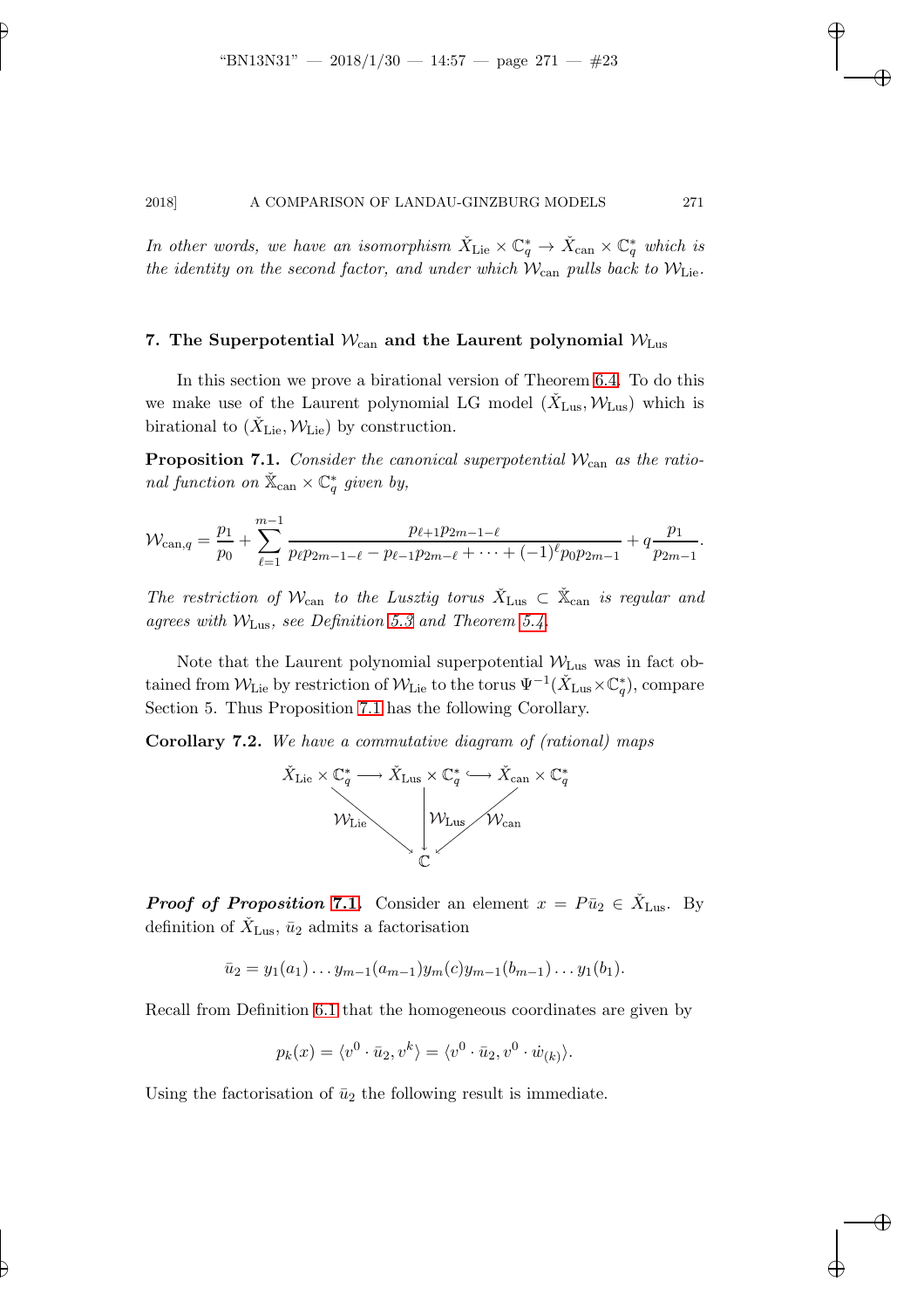**Lemma 7.3.** Let  $0 \leq k \leq 2m-1$  be an integer. Then if  $\bar{u}_2$  possesses a factorisation of the form [\(13\)](#page-16-2) we have

$$
p_k(\bar{u}_2) = \begin{cases} 1 & \text{if } k = 0, \\ a_1 \dots a_{k-1}(a_k + b_k) & \text{if } 1 \le k \le m - 1, \\ a_1 \dots a_{m-1}cb_{m-1} \dots b_{2m-k} & otherwise. \end{cases}
$$

By an easy computation it follows that

$$
\mathcal{W}_{\text{can},q}(x) = \frac{p_1}{p_0} + \sum_{\ell=1}^{m-1} \frac{p_{\ell+1}p_{2m-1-\ell}}{p_{\ell}p_{2m-1-\ell} - p_{\ell-1}p_{2m-\ell} + \dots + (-1)^{\ell}p_0p_{2m-1}} \n+ q \frac{p_1}{p_{2m-1}} \n= \mathcal{W}_{\text{Lus},q}(x).
$$

Since  $\check{X}_{\text{Lus}}$  is open dense in  $\check{X}_{\text{can}}$  this completes the proof of the proposition.

In the next section we will study the locus  $\check{X}_{\text{can}}$  where  $\mathcal{W}_{\text{can},q}$  is regular and prove that  $\Psi$  is an isomorphism  $\check{X}_{\text{Lie}} \times \mathbb{C}_q^* \to \check{X}_{\text{can}} \times \mathbb{C}_q^*$ . This will complete the proof of Theorem [6.4.](#page-21-1)

### 8. The canonical mirror variety

Recall that a element in  $\check{\mathbb{X}}_{\text{can}} = P \backslash SL_{2m}(\mathbb{C})$  has projective coordinates  $(p_0 : p_1 : \cdots : p_{2m-1})$  which were introduced in Definition [6.1.](#page-19-1) Then the affine subvariety  $\check{X}_{\mathrm{can}}$  was defined as the complement of a particular anticanonical divisor  $D \subset \check{\mathbb{X}}_{\text{can}}$  expressed in these coordinates. Namely

$$
D := D_0 + D_1 + \ldots + D_{m-1} + D_m,
$$

with  $D_0 = \{p_0 = 0\}$ ,  $D_m = \{p_{2m-1} = 0\}$  and each remaining  $D_\ell$  of the form  $D_{\ell} = \{\delta_{\ell} = 0\}$  for a particular quadratic polynomial  $\delta_{\ell}$ , see Definition [6.2.](#page-20-0) We let  $\delta_0 = p_0 p_{2m-1}$ .

<span id="page-23-0"></span>The goal of this section is to prove the following proposition.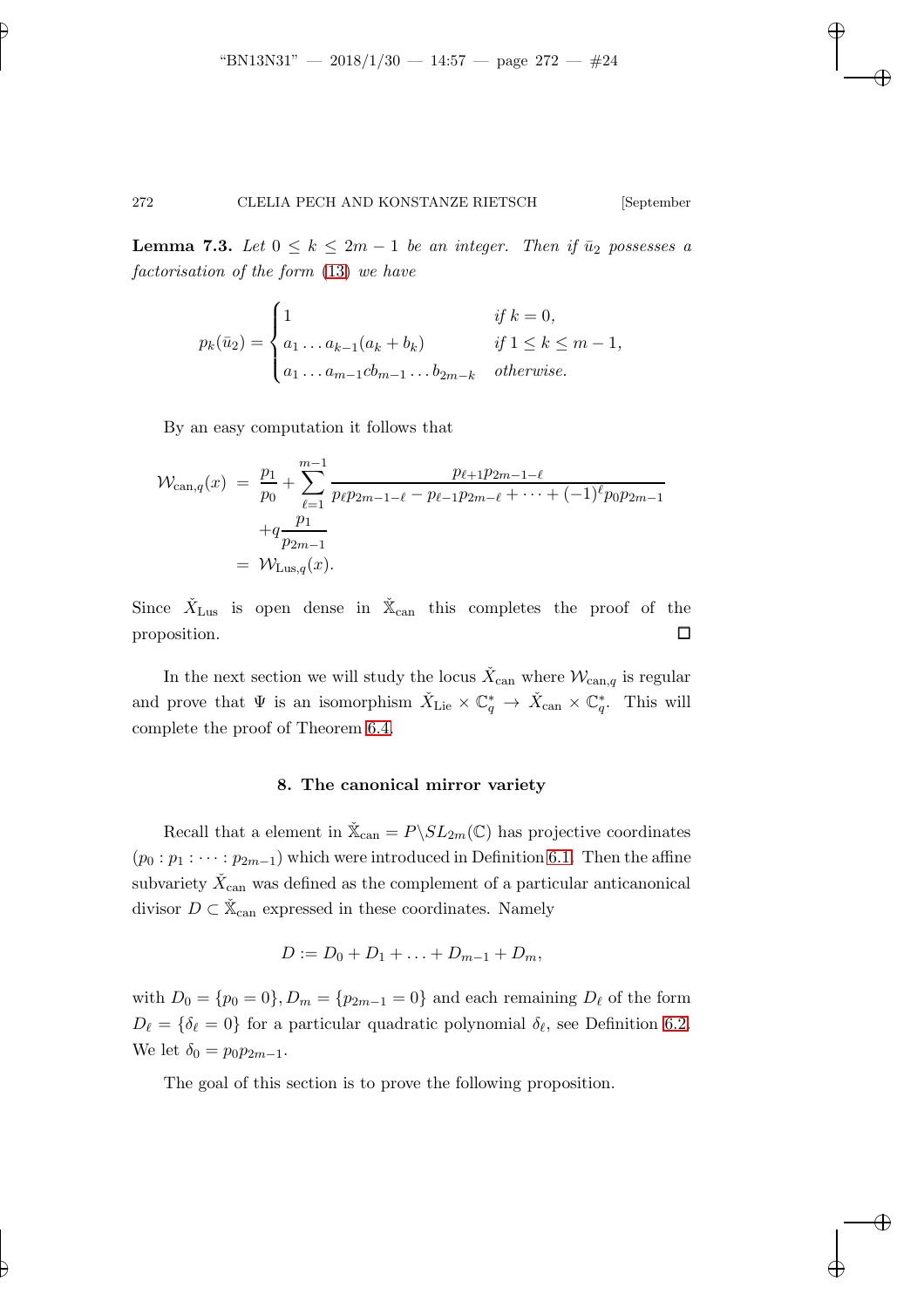**Proposition 8.1.** The map from [\(21\)](#page-21-0) defines an isomorphism  $\Psi$  :  $\check{X}_{\text{Lie}} \times$  $\mathbb{C}_q^* \to \check{X}_{\operatorname{can}} \times \mathbb{C}_q^*.$ 

**Proof.** By construction, the canonical superpotential  $W_{\text{can},q}$  is regular on  $\check{X}_{\text{can}}$  and this is the whole regular locus. Now from Corollary [7.2](#page-22-1) it follows that  $\Psi$  maps  $\check{X}_{\text{Lie}} \times \mathbb{C}^*_{q}$  into the regular locus of  $\mathcal{W}_{\text{can}}$ . Therefore  $\Psi$  must have its image in  $\check{X}_{\text{can}} \times \mathbb{C}^*_{q}$ . We will now prove the result by constructing an inverse map  $\Psi^{-1} : \check{X}_{\text{can}} \times \mathbb{C}_q^* \to \check{X}_{\text{Lie}} \times \mathbb{C}_q^*$ .

It suffices to set  $q = 1$  and construct a map  $\Psi_{q=1}^{-1} : \check{X}_{\operatorname{can}} \to \check{X}_{\operatorname{Lie}}$  for which

$$
\Psi_{q=1}^{-1}(P\bar{u}_2) = zB_-
$$

where  $z = u_1 \dot{w}_P \bar{u}_2 \in Z$ . Then  $\Psi^{-1}$  is constructed out of  $\Psi_{q=1}^{-1}$  by setting

$$
\Psi^{-1}:\ (P\bar u_2,q)\ \mapsto\ t(q)\Psi_{q=1}^{-1}(P\bar u_2)\ =\ t(q)zB_-,
$$

where for any q we let  $t(q) \in T^{W_P}$  be a torus element for which  $\alpha_1(t(q)) = q$ .

To construct  $\Psi_{q=1}^{-1}$  we consider the morphism

$$
\Phi: \check{X}_{\text{can}} \to B_{-} \dot{w}_0, \qquad (p_0:p_1:\cdots:p_{2m-1}) \to \Phi(p_0:p_1:\cdots:p_{2m-1}),
$$

where  $\Phi(p_0 : p_1 : \cdots : p_{2m-1})$  is the matrix of the linear map which to the basis element  $v_j$  of  $V \cong \mathbb{C}^{2m}$  associates

$$
\begin{cases}\np_{2m-1}v_{2m} & \text{if } j = 1, \\
(-1)^{j-1}\frac{\delta_{j-1}}{\delta_{j-2}}v_{2m+1-j} + p_{2m-j}\left(\sum_{\ell=1}^{j-2}(-1)^{\ell}\frac{p_{\ell}}{\delta_{\ell-1}}v_{2m-\ell} + v_{2m}\right) & \text{if } 2 \leq j \leq m, \\
(-1)^{j-1}\frac{\delta_{2m-1-j}}{\delta_{2m-j}}v_{2m+1-j} + p_{2m-j}\left(\sum_{\ell=m+1}^{j-1}(-1)^{\ell-1}\frac{p_{\ell-1}}{\delta_{2m-\ell}}v_{2m+1-\ell} + \sum_{\ell=1}^{m-1}(-1)^{\ell}\frac{p_{\ell}}{\delta_{\ell-1}}v_{2m-\ell} + v_{2m}\right) & \text{if } m+1 \leq j \leq 2m-1, \\
\frac{-1}{\delta_0}v_1 + \sum_{\ell=1}^{m-1}(-1)^{\ell+1}\frac{p_{2m-1-\ell}}{\delta_{\ell}}v_{\ell+1} + \sum_{\ell=1}^{m-1}(-1)^{\ell}\frac{p_{\ell}}{\delta_{\ell-1}}v_{2m-\ell} + v_{2m} & \text{if } j = 2m.\n\end{cases}
$$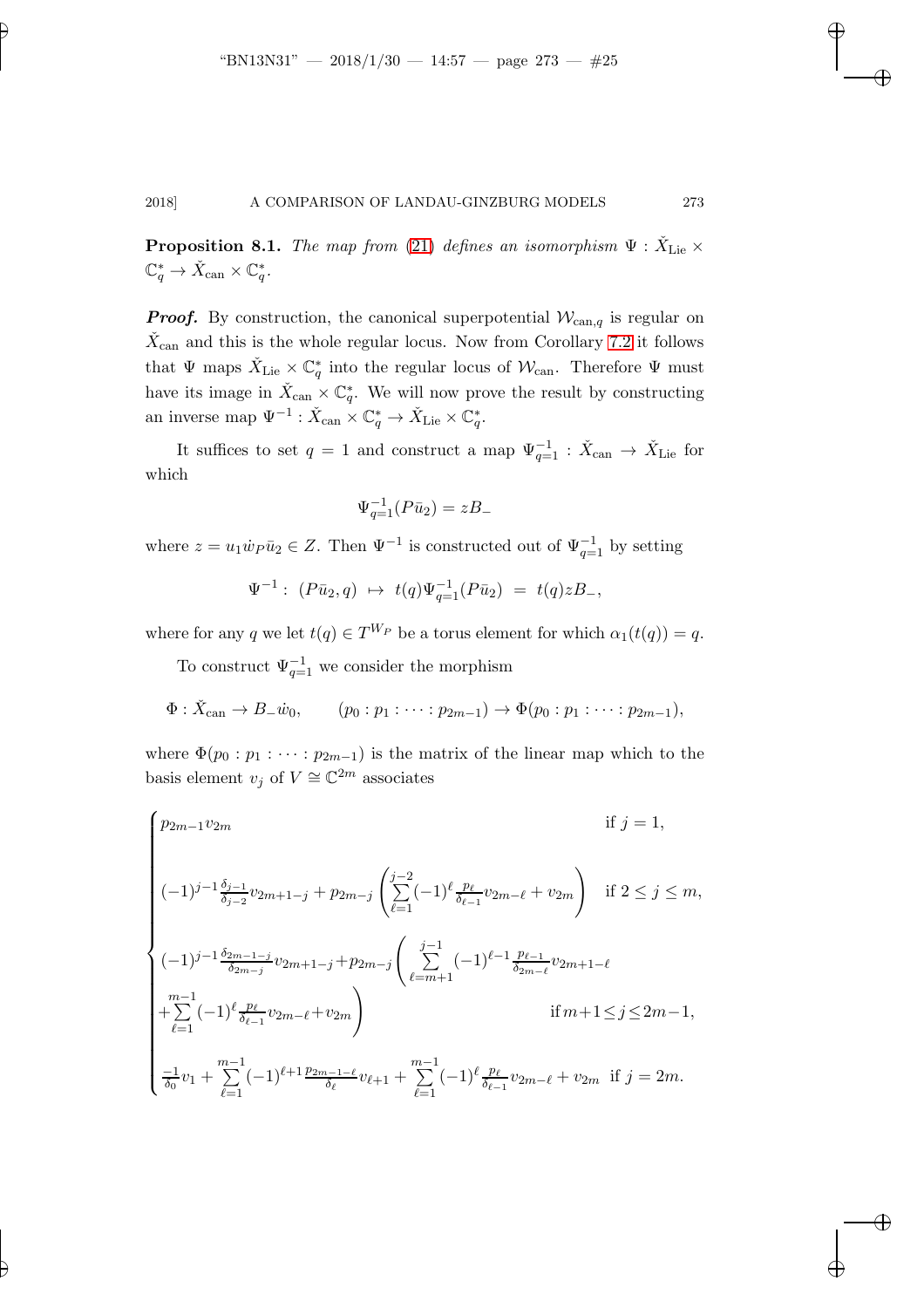Here  $p_0 = 1$ . Let  $\Omega \subset \check{X}_{\text{can}}$  be the open dense subset where the coordinates  $p_m, p_{m+1}, \ldots, p_{2m-2}$  do not vanish. This subset is isomorphic to the Lusztig torus  $\check{X}_{\text{Lus}}$  via the change of coordinates

$$
a_i = \frac{p_{2m-1}\delta_i}{p_{2m-1-i}\delta_{i-1}}, \qquad b_i = \frac{p_{2m-1}}{p_{2m-1-i}} \text{ for all } 1 \le i \le m-1, \qquad c = \frac{p_m^2}{\delta_{m-1}}.
$$

<span id="page-25-0"></span>Lemma 8.2. For any element  $(p_0 : p_1 : \cdots : p_{2m-1}) \in \Omega$ ,  $\Phi(p_0 : p_1 : \cdots : p_{2m-1})$  $p_{2m-1}$ ) factorizes as  $u_1 \dot{w}_P \bar{u}_2$ , where

$$
\bar{u}_2 = y_1(a_1) \dots y_{m-1}(a_{m-1}) y_m(c) y_{m-1}(b_{m-1}) \dots y_1(b_1)
$$

and  $u_1$  is given by the matrix



**Proof of Proposition [8.2.](#page-25-0)** Using the definition of the  $y_i$ , it is easy to check that  $\bar{u}_2 \cdot v_j$  is equal to

$$
\begin{cases}\nv_j + \sum_{\ell=0}^{m-1-j} (a_{j+\ell} + b_{j+\ell}) \left( \prod_{r=0}^{\ell-1} b_r \right) v_{j+\ell+1} \\
+ \sum_{\ell=0}^{m-1} \left( \prod_{r=1}^{\ell} a_{m-r} \right) cb_{m-1} \dots b_j v_{m+1+\ell} & \text{if } 1 \le j \le m-1, \\
v_m + \sum_{k=0}^{m-1} a_{m-k} \dots a_{m-1} c \ v_{m+1+k} & \text{if } j = m, \\
v_j + (a_{2m-j} + b_{2m-j}) \sum_{\ell=0}^{2m-1-j} \left( \prod_{r=1}^{\ell-1} a_{2m-1-j-r} \right) v_{j+1+\ell} & \text{if } m+1 \le j \le 2m.\n\end{cases}
$$

Now a straightforward computation shows that  $\Phi(p_0 : p_1 : \cdots : p_{2m-1})$  $= u_1 \dot{w}_P \bar{u}_2.$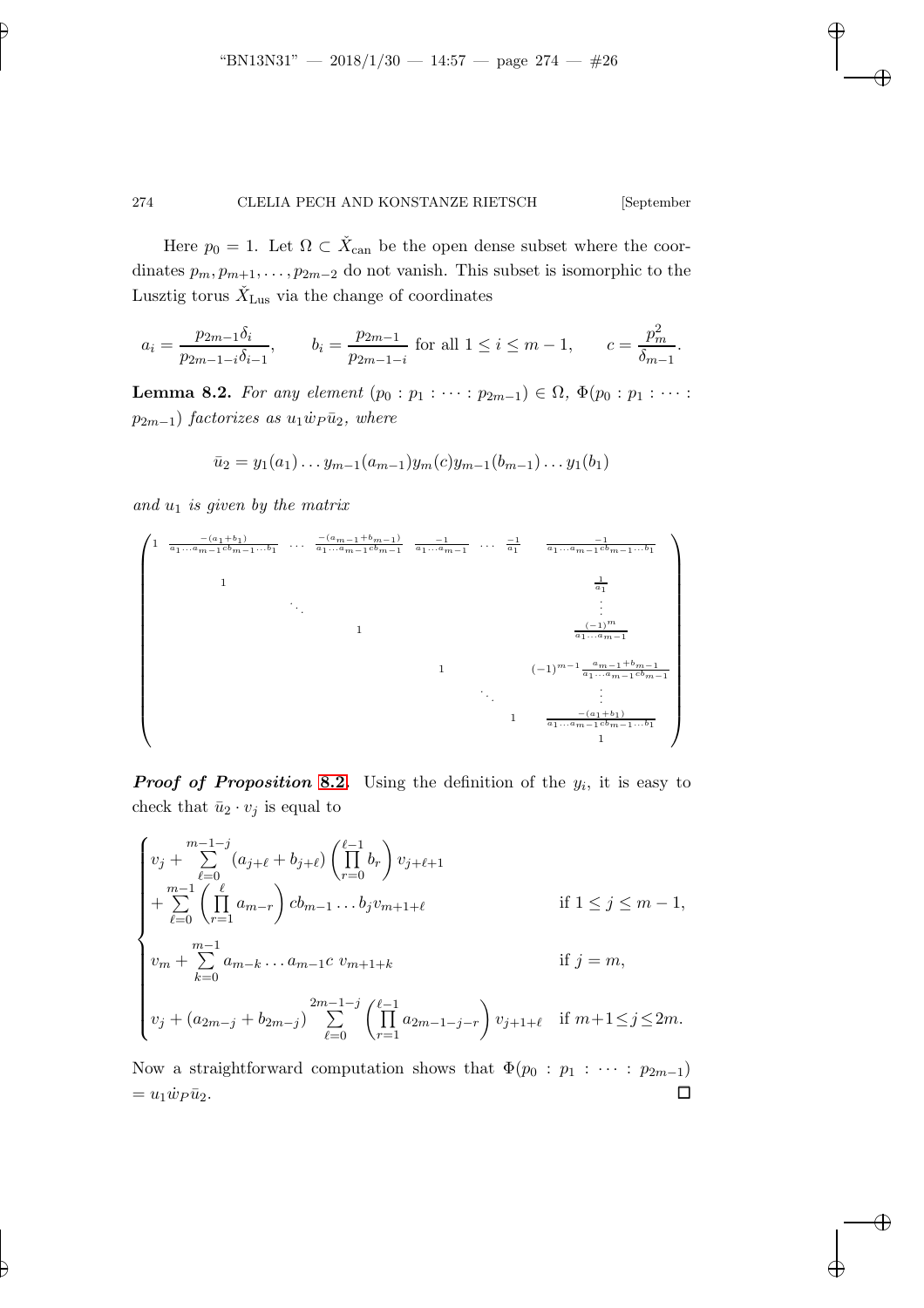<span id="page-26-0"></span>Lemma [8.2](#page-25-0) shows that  $\Phi(\Omega)$  is contained in  $Z_{q=1} := B_{-} \dot{w}_0 \cap U_{+} \dot{w}_P U_{-}$ . In the next lemma we prove that the entire image of  $\Phi$  is contained in  $Z_{q=1}$ .

**Lemma 8.3.** The image  $\Phi(p_0 : p_1 : \cdots : p_{2m-1})$  of any element  $(p_0 : p_1 :$  $\cdots : p_{2m-1}) \in \check{X}_{\text{can}}$  lies in  $Z_{q=1}$ .

**Proof of Lemma [8.3.](#page-26-0)** Since  $\Omega$  is open dense in  $\check{X}_{\text{can}}$  we have that  $\Phi(\check{X}_{\text{can}}) \subset B_{-}\dot{w}_0 \cap \overline{U_{+}\dot{w}_P U_{-}}$ . Suppose indirectly there exists  $x = (p_0 :$  $p_1: \cdots: p_{2m-1}) \in \check{X}_{\text{can}}$  such that  $\Phi(x) \notin U_+ \dot{w}_P U_-.$  Then from the Bruhat decomposition, we get  $\Phi(x)\dot{w}_0^{-1} \in U_+ \dot{w} U_+$  with  $w < w_P w_0$ . It follows that we must have

<span id="page-26-1"></span>
$$
0 = \langle \Phi(x)\dot{w}_0^{-1} \cdot v_{\omega_1}^+, v_{\omega_1}^- \rangle = \langle \Phi(x) \cdot v_{\omega_1}^-, v_{\omega_1}^- \rangle \tag{23}
$$

in the representation  $V_{\omega_1}$  of G, where  $v_{\omega_1}^+ = v_1$  and  $v_{\omega_1}^- = v_{2m}$ , compare Section 4.1. However we have seen that the lower right hand corner of the matrix representing  $\Phi(x)$  is equal to 1, contradicting [\(23\)](#page-26-1). Thus we must have  $\Phi(x) \in Z_{q=1}$ .

We have thus shown that the map  $\Phi$  is a regular morphism  $\check{X}_{\operatorname{can}} \to Z_{q=1}$ . Moreover by construction the composition with the coset map,  $\pi: Z_{q=1} \rightarrow$  $\check{X}_{\mathrm{Lie}}, z \mapsto zB_-,$  gives the map

$$
\Psi_{q=1}^{-1} : \check{X}_{\operatorname{can}} \to \check{X}_{\operatorname{Lie}}
$$

we were looking for. This concludes the proof of Proposition [8.1.](#page-23-0)  $\Box$ 

We have now proved our main comparison result, Theorem [6.4.](#page-21-1)

## 9. The Jacobi ring presentation of  $qH^*(X,\mathbb{C})[q^{-1}]$

The main result of [\[25](#page-42-0)] was to show that there is an isomorphism between the quantum cohomology of X and the Jacobi ring of  $(\check{X}_{\text{Lie}}, \mathcal{W}_{\text{Lie}})$  (for the case of the quadric X as well as for a general homogeneous space  $X =$  $G^{\vee}/P^{\vee}$ ). This result made use of the remarkable Peterson presentation [\[21](#page-42-11)] of qH<sup>\*</sup>( $G^{\vee}/P^{\vee}$ ), which identifies the quantum cohomology ring with the coordinate ring of an associated affine variety  $\mathcal{Y}_P \subset G/B$ . The variety  $\mathcal{Y}_P$ is called the 'Peterson variety' associated to the parabolic subgroup P.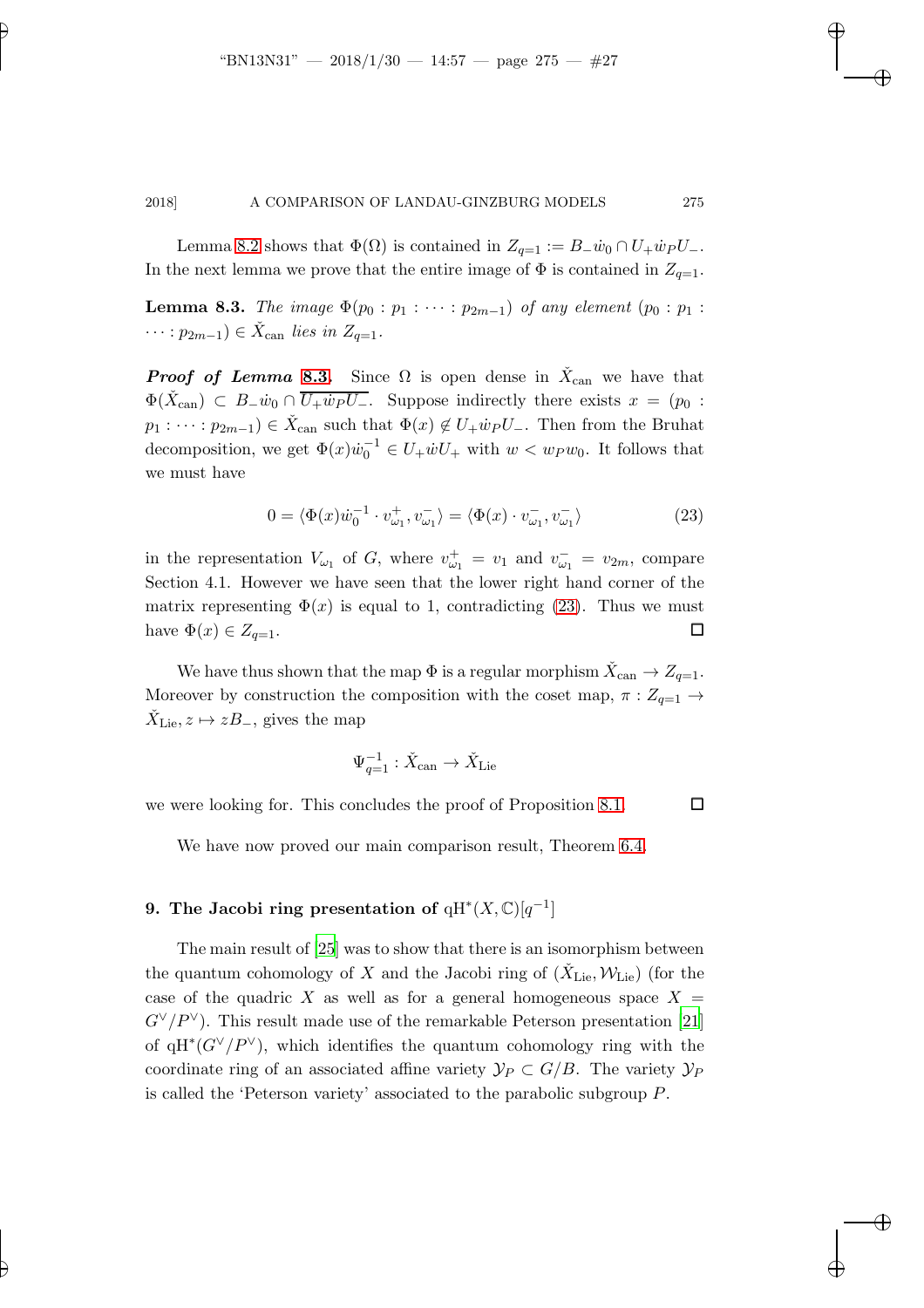Now that we have proved that the canonical LG model  $(\check{X}_{\text{can}}, \mathcal{W}_{\text{can}})$  is isomorphic to the Lie-theoretic LG model  $(\check{X}_{\mathrm{Lie}}, \mathcal{W}_{\mathrm{Lie}})$ , Theorem [6.4,](#page-21-1) we may apply the result from [\[25](#page-42-0)] to deduce that there is an isomorphism between the quantum cohomology of  $X = Q_{2m-1}$  and the Jacobi ring of  $(\check{X}_{\text{can}}, \mathcal{W}_{\text{can}})$ ,

$$
\mathbb{C}\left[\check{X}_{\text{can}} \times \mathbb{C}_q^*\right] / \left(\frac{\partial \mathcal{W}_{\text{can},q}}{\partial p_1}, \dots, \frac{\partial \mathcal{W}_{\text{can},q}}{\partial p_{2m-1}}\right) \cong \mathrm{qH}^*(X, \mathbb{C})\left[q^{-1}\right].\tag{24}
$$

<span id="page-27-2"></span>In this section we prove that the isomorphism sends the homogeneous coordinate  $p_i$  to the Schubert class  $\sigma_i$ .

Theorem 9.1. The isomorphism

<span id="page-27-3"></span>
$$
\mathbb{C}[\check{X}_{\text{can}} \times \mathbb{C}_q^*]/(\partial \mathcal{W}_{\text{can},q}) \to \text{qH}^*(X)[q^{-1}]
$$
\n(25)

defined using [\[25\]](#page-42-0), identifies the coordinate q with the quantum parameter q and sends  $p_i$  to the Schubert class  $\sigma_i \in H^{2i}(X, \mathbb{C})$ .

We first prove the following lemma. Note that when we write  $p_0$  we mean 1, since this homogeneous coordinate has been fixed as  $p_0 = 1$ .

**Lemma 9.2.** In the Jacobi ring  $\mathbb{C}[\check{X}_{\mathrm{can}}\times \mathbb{C}^*_q]/(\partial \mathcal{W}_{\mathrm{can},q})$  of  $\mathcal{W}_{\mathrm{can}},$  the element  $\delta_0 = p_0 p_{2m-1}$  has the property

<span id="page-27-0"></span>
$$
\delta_0^2 = p_{2m-1}^2 = q^2, \quad \text{and} \quad \delta_0 p_i = qp_i, \text{ for } i = 1, \dots, 2m - 1. \tag{26}
$$

For the elements  $\delta_{\ell}$  with  $1 \leq \ell \leq m-1$  we have

$$
\delta_{\ell} = p_{\ell} p_{2m-1-\ell} - p_{\ell-1} p_{2m-\ell} + \dots + (-1)^{l} p_0 p_{2m-1} = \begin{cases} q & \text{if } \ell \text{ is odd} \\ p_{2m-1} & \text{if } \ell \text{ is even,} \end{cases}
$$
\n(27)

in the Jacobi ring.

**Proof.** The equations [\(26\)](#page-27-0) and [\(27\)](#page-27-1) for  $p_i$  replaced by  $\sigma_i$  are a straightforward consequence of quantum Schubert calculus on the quadric (which can be deduced from the quantum Chevalley formula [\[7\]](#page-41-7) in this case), see also [\(33\)](#page-35-0). It is not hard to check by a direct calculation that the relations

<span id="page-27-1"></span>
$$
\frac{\partial \mathcal{W}_{\text{can},q}}{\partial p_i} = 0
$$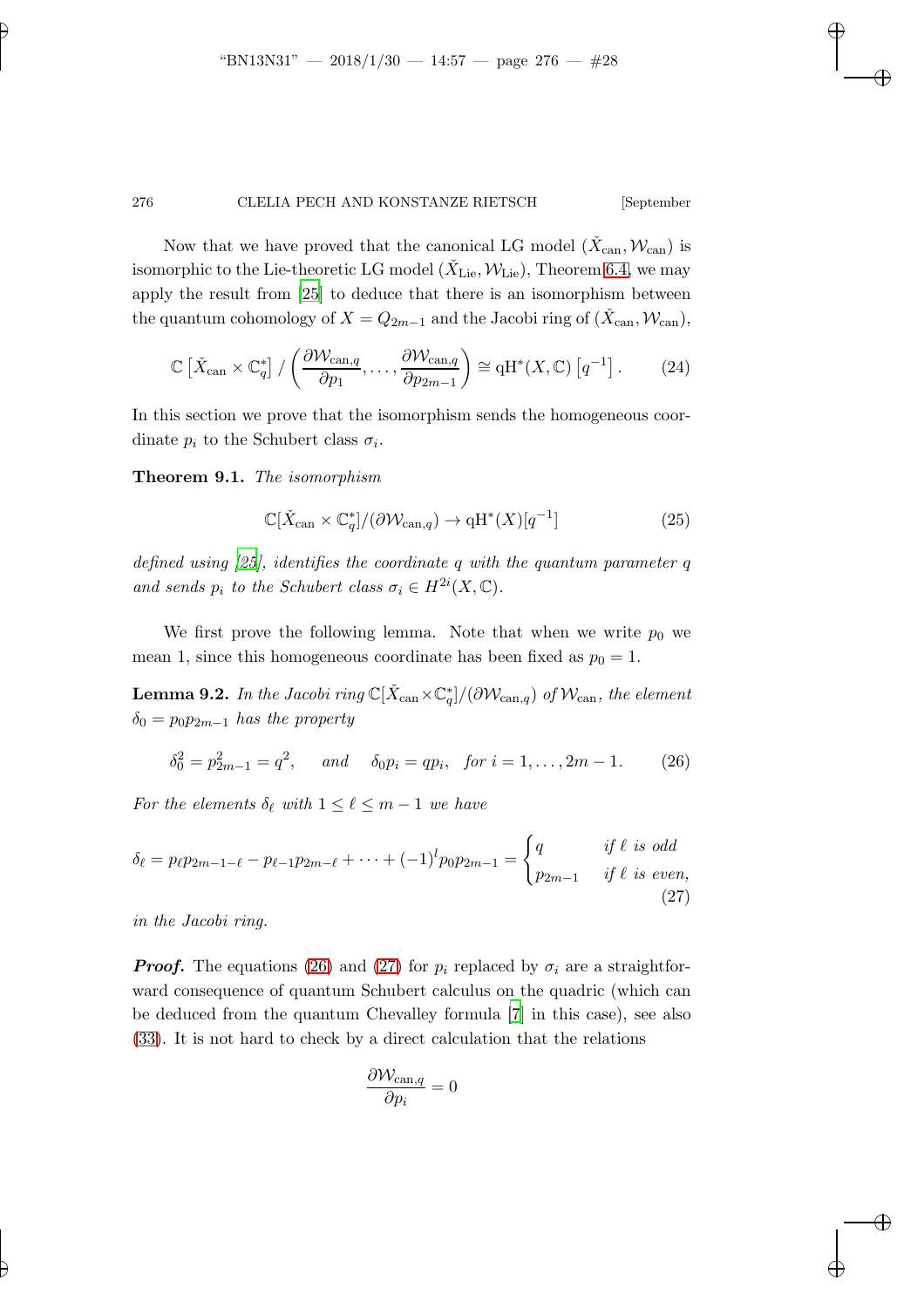imply that the  $p_i$  in the Jacobi ring satisfy all the same relations as the  $\sigma_i$ do in the quantum cohomology ring.

Alternatively, particularly to prove [\(26\)](#page-27-0), one can check that the coordinates of the critical points of  $W_{\text{can},q}$  satisfy the equations. They are all non-degenerate; the quantum cohomology ring is semisimple. These critical points are worked out explicitly in [\[23,](#page-42-7) Proposition 2.3].  $\Box$ 

**Proof of Proposition [9.1.](#page-27-2)** While we already noted in the preceding proof that the  $p_i$  satisfy the relations of quantum Schubert calculus in the Jacobi ring of  $\mathcal{W}_{\text{can}}$ , the statement of the theorem is about a specific isomorphism. It remains to check that this isomorphism does indeed send  $p_i$  to  $\sigma_i$ .

The isomorphism,

<span id="page-28-0"></span>
$$
qH^*(X,\mathbb{C})[q^{-1}] \longrightarrow \mathbb{C}[\check{X}_{\mathrm{Lie}} \times \mathbb{C}_q^*]/(\partial \mathcal{W}_{\mathrm{Lie},q}),\tag{28}
$$

coming from [\[25](#page-42-0)] and involving the Peterson presentation [\[21\]](#page-42-11) takes the following form. The Schubert class  $\sigma_k$  is associated to the element  $w^{(k)} \in W^F$ defined by

$$
w^{(k)} = \begin{cases} s_k s_{k-1} \dots s_1 & \text{if } k \le m, \\ s_{2m-k} \dots s_{m-1} s_m s_{m-1} \dots s_1 & \text{if } m+1 \le k \le 2m-1. \end{cases}
$$

Note that  $w^{(k)} = w_{(k)}^{-1}$  $\binom{-1}{(k)}$ , compare Section 6.1. The isomorphism [\(28\)](#page-28-0) is explicitly given by  $\sigma_k \mapsto f_k$  where  $f_k$  is the regular function

$$
f_k(zB_-) := \frac{\langle z \cdot v_{\omega_1}^-, \dot{w}^{(k)} \cdot v_{\omega_1}^- \rangle}{\langle z \cdot v_{\omega_1}^-, v_{\omega_1}^- \rangle}.
$$

Here  $v_{\omega_1}^- = v_{2m}$  is the lowest weight vector of the representation  $V = V_{\omega_1}$ . We may assume that  $z = u_1 t(q) \dot{w}_P \bar{u}_2$ , as in Section 4.2. We need to show that

$$
f_k(zB_-) = p_k(\bar{u}_2),
$$

whenever  $P\bar{u}_2$  is a critical point of  $W_{\text{can},q}$  with  $q = \alpha_1(t)$ . We use the notations from the proof of Proposition [8.1.](#page-23-0) Recall that there we have a map  $\Phi$  :  $\check{X}_{\text{can}} \to B_{\text{-}}\dot{w}_0$  given explicitly in terms of the coordinates  $p_i$ , for which

$$
t(q) \Phi(p_1(\bar{u}_2), \ldots, p_{2m-1}(\bar{u}_2)) = z = u_1 t(q) \dot{w}_P \bar{u}_2 \in Z.
$$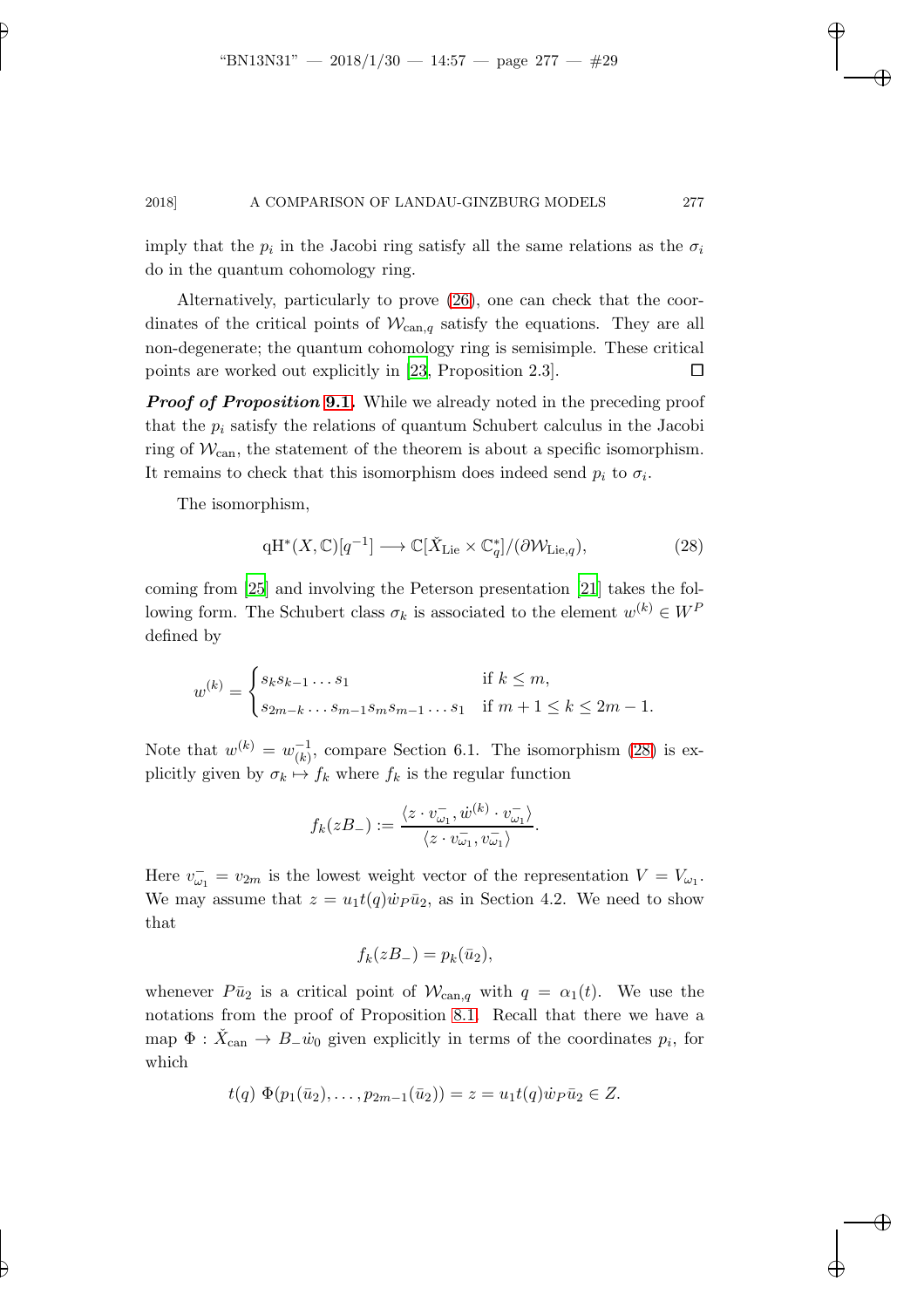We can now work out  $f_k(zB_+)$  by looking at the entries of the last column of the matrix  $z = t(q)\Phi(p_1(\bar{u}_2), \ldots, p_{2m-1}(\bar{u}_2))$ . Namely we get

$$
f_k(zB_-) = \begin{cases} 1, & \text{if } k = 0, \\ \frac{qp_k}{\delta_{k-1}}, & \text{if } 1 \le k \le m, \\ \frac{qp_k}{\delta_{2m-k-1}}, & \text{if } m+1 \le k \le 2m-1, \\ \frac{q^2}{\delta_0}, & \text{if } k = 2m-1. \end{cases}
$$

Applying the relations [\(26\)](#page-27-0) and [\(27\)](#page-27-1) we get the identity  $f_k(zB_{-}) = p_k(\bar{u}_2)$ as required.  $\square$ 

It is interesting to note that by the isomorphism from Theorem [9.1](#page-27-2) and the quantum Pieri rule, the summands of  $\mathcal{W}_{\text{can}}$  map to  $\sigma_1$  or  $2\sigma_1$ , and  $\mathcal{W}_{\text{can}}$ maps to the anticanonical class of  $X$  in the quantum cohomology ring. Indeed for  $k = 2, \ldots, m-2$  it follows from the relations that the k-th summand of  $W_{\text{can}} = W_1 + W_2 + \ldots + W_{m-1} + qW_m$  in the Jacobi ring simplifies to

$$
W_k = \frac{p_{k+1}p_{2m-1-k}}{\delta_k} = 2p_1,
$$

while  $k = 1, m - 1, m$  gives

$$
W_1 = p_1
$$
,  $W_{m-1} = \frac{p_m^2}{\delta_m} = p_1$ ,  $W_m = q \frac{p_1}{p_{2m-1}} = p_1$ .

In total we have  $\mathcal{W}_{\text{can}} = (2m-1)p_1$  in  $\mathbb{C}[\check{X}_{\text{can}} \times \mathbb{C}_q^*]/(\partial \mathcal{W}_{\text{can},q})$  and  $\mathcal{W}_{\text{can}}$ represents the anticanonical class  $(2m-1)\sigma_1$  of  $X = Q_{2m-1}$  via the isomorphism [\(25\)](#page-27-3).

#### 10. Comparison with other LG models

Let us now see how our canonical mirror  $(\check{X}_{\text{can}}, \mathcal{W}_{\text{can}})$  and the corresponding Laurent polynomial mirror  $(\check{X}_{\text{Lus}}, \mathcal{W}_{\text{Lus}})$  compare with previous Landau-Ginzburg models for odd quadrics presented in Section 2. From Theorem [6.4](#page-21-1) we already know that  $(\check{X}_{\text{can}}, \mathcal{W}_{\text{can}})$  is isomorphic to the Lietheoretic mirror  $(\check{X}_{\text{Lie}}, \mathcal{W}_{\text{Lie}})$ , so it only remains to consider the Givental, Przyjalkowski mirrors and the partial compactification by Gorbounov and Smirnov.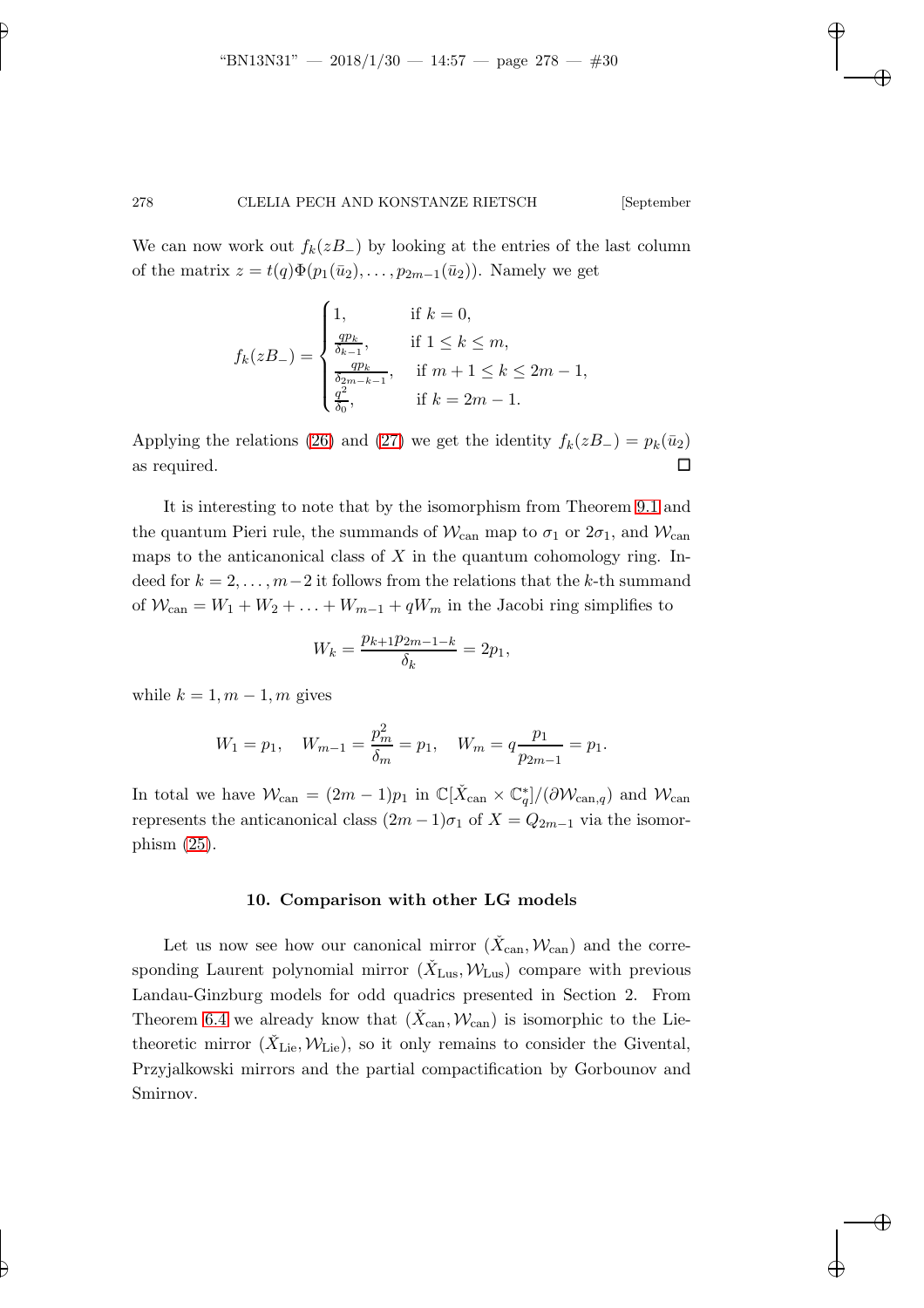Comparison with the Givental mirror and Przyjalkowski Laurent **polynomial.** First recall the definition of the Givental mirror of  $Q_{2m-1}$ ,

$$
\check{X}_{\text{Giv}} = \left\{ (\nu_1, \dots, \nu_{2m+1}) \in (\mathbb{C}^*)^{2m+1} \mid \prod_{i=1}^{2m+1} \nu_i = q, \nu_{2m} + \nu_{2m+1} = 1 \right\},\,
$$
  

$$
\mathcal{W}_{\text{Giv}} = \nu_1 + \dots + \nu_{2m-1}.
$$

The Laurent polynomial 'extension' of this mirror, written down in [\[24\]](#page-42-10), is as follows

$$
\check{X}_{\text{Prz}} = (\mathbb{C}^*)^{2m-1}, \quad \mathcal{W}_{\text{Prz}} = Y_1 + \dots + Y_{2m-2} + \frac{(Y_{2m-1} + q)^2}{Y_1 \dots Y_{2m-1}}.
$$

It is obtained via the change of coordinates

$$
Y_i = \begin{cases} \nu_{i+1} & \text{if } 1 \le i \le 2m - 2, \\ q \frac{\nu_{2m}}{\nu_{2m+1}} & \text{if } i = 2m - 1. \end{cases}
$$

The torus  $\check{X}_{\text{Prz}}$  is slightly larger that  $\check{X}_{\text{Giv}}$ , as

$$
\check{X}_{\mathrm{Giv}} \cong \check{X}_{\mathrm{Prz}} \setminus \{Y_{2m-1} + q = 0\}.
$$

<span id="page-30-0"></span>Our canonical mirror is a partial compactification of the Givental mirror, as shown by the following result, whose proof is immediate.

**Proposition 10.1.** The change of coordinates (dependant on  $q$ )

$$
Y_i = \begin{cases} \frac{p_i}{p_{i-1}} & \text{if } 1 \le i \le m-1, \\ \frac{p_{2m-1-i}\delta_{2m-3-1}}{p_{2m-2-i}\delta_{2m-2-i}} & \text{if } m \le i \le 2m-3, \\ q_{\frac{p_1}{p_{2m-1}}} & \text{if } i = 2m-2, \\ q_{\frac{\delta_{2m-2}}{\delta_{m-1}}}^{\frac{\delta_{2m-2}}{\delta_{m-1}}} & \text{if } i = 2m-1, \end{cases}
$$

induces an isomorphism between  $\check{X}_\text{Prz}$  and the torus inside  $\check{X}_\text{can}$  where the Plücker coordinates  $p_i$  for  $0 \le i \le m-1$  are all non-zero.

Thus we have two distinguished tori inside the canonical mirror variety  $\check{X}_{\mathrm{can}}$ , namely the Lusztig torus,  $\check{X}_{\mathrm{Lus}}$ , and the image of  $\check{X}_{\mathrm{Prz}}$  under the map from Proposition [10.1.](#page-30-0) They are however distinct, since  $\check{X}_{\text{Lus}}$  is the torus inside  $\check{X}_{\text{can}}$  where the Plücker coordinates  $p_i$  for  $m \leq i \leq 2m - 1$  are all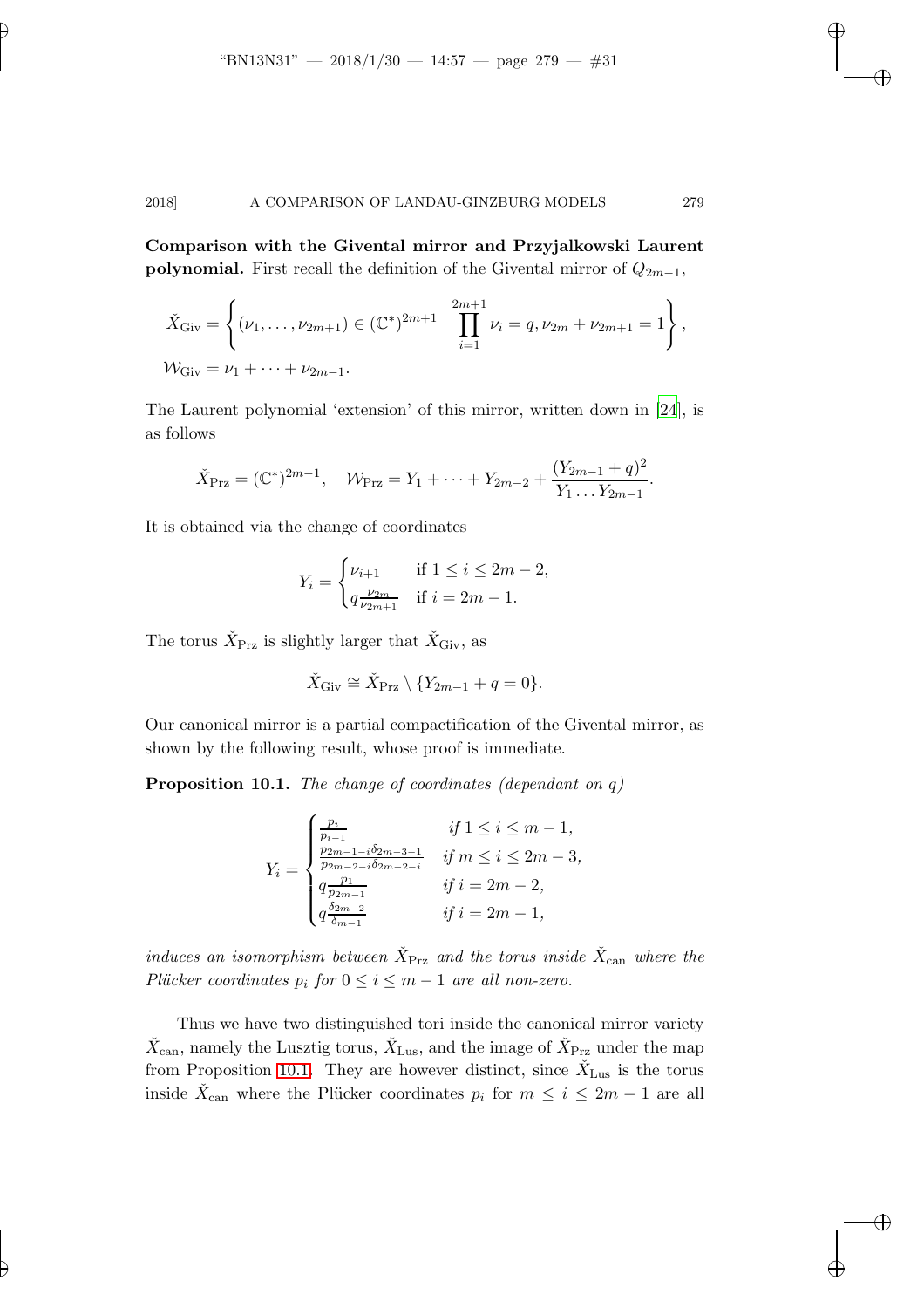non-zero. In fact,  $\check{X}_{\text{can}}$  is an example of a cluster variety, see [\[11,](#page-42-12) Section 12], so it contains multiple tori. We will describe the cluster structure in detail in Section 11 where we will also see that the two distinguished tori are cluster tori.

Comparison with the Gorbounov-Smirnov mirror. The Landau-Ginzburg model  $(X_{\text{GS}}, \mathcal{W}_{\text{GS}})$  from [\[13](#page-42-2)] goes as follows

$$
\check{X}_{\text{GS}} = \{ (x; y_1, \dots, y_{m-1}; z_1, \dots, z_{m-1}) \in \mathbb{C}^m \times (\mathbb{C}^*)^{m-1} \mid xy_1 \dots y_{m-1} - 1 \neq 0 \},
$$

$$
\mathcal{W}_{\text{GS}} = \sum_{i=1}^{m-1} y_i (1+z_i) + q \frac{x^2}{(xy_1y_2 \dots y_{m-1} - 1)z_1z_2 \dots z_{m-1}}.
$$
 (29)

Consider the change of coordinates:

$$
y_i = \frac{p_i}{p_{i-1}} \text{ for } 1 \le i \le m - 1; z_i = \frac{\delta_{i-2}}{\delta_{i-1}} \text{ for } 2 \le i \le m - 1; z_1 = q \frac{p_0}{p_{2m-1}}, \quad x = \frac{p_0 p_m}{\delta_{m-1}}.
$$

<span id="page-31-0"></span>**Proposition 10.2.** The change of coordinates  $\{p_i\} \mapsto \{x, y_i, z_i\}$  above defines an isomorphism between the torus  $\{p_1 \ldots p_{m-1} \neq 0\}$  and  $\{y_1 \ldots y_{m-1} \neq 0\}$  $0\}$  inside  $\check X_{\rm GS}$  and the torus inside  $\check X_{\rm can}$ , which pulls back the Gorbounov-Smirnov superpotential  $W_{\text{GS}}$  to  $W_{\text{can}}$ . Moreover when  $m = 2$  the change of coordinates is a well-defined isomorphism between  $\check{X}_{\mathrm{can}}$  and  $\check{X}_{\mathrm{GS}}$ .

*Proof.* We have  $y_1(1 + z_1) = p_1 + q \frac{p_1}{p_2m_1}$  $\frac{p_1}{p_{2m-1}}$ , and  $y_i(1 + z_i) = \frac{p_i p_{2m-i}}{\delta_{i-1}}$  for  $2 \leq i \leq m-1$ . Moreover

$$
xy_1 \dots y_{m-1} - 1 = \frac{\delta_{m-2}}{\delta_{m-1}}, \qquad z_1 \dots z_{m-1} = \frac{q}{\delta_{m-2}}, \qquad x^2 = \frac{p_m^2}{(\delta_{m-1})^2},
$$

which gives

$$
q \frac{x^2}{(xy_1y_2\ldots y_{m-1}-1)z_1z_2\ldots z_{m-1}} = \frac{p_m^2}{\delta_{m-1}},
$$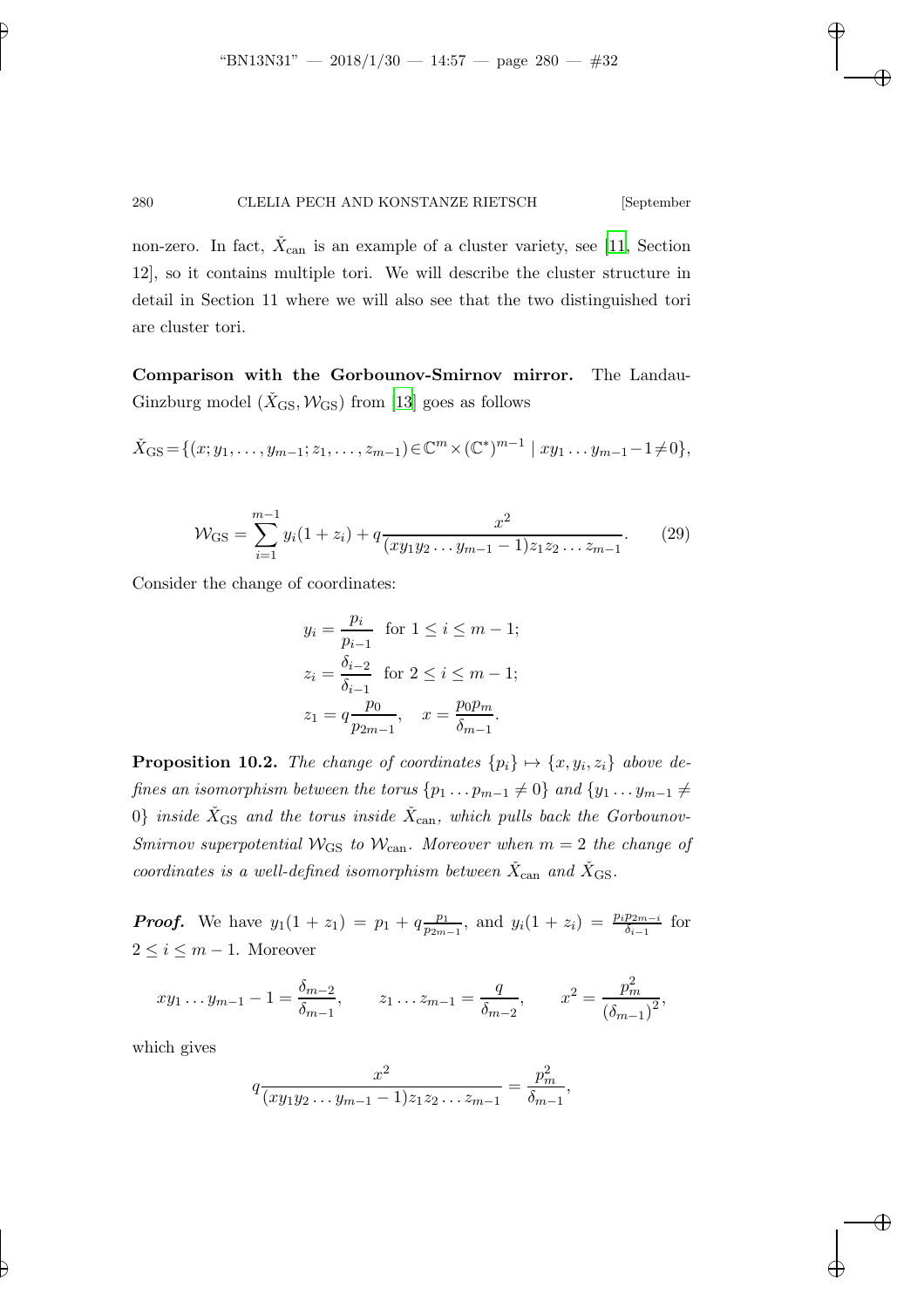hence the change of coordinates maps  $W_{\text{GS}}$  to  $W_{\text{can}}$ . Finally, the change of coordinates is well-defined on the tori, and so is its inverse,

$$
p_0 = 1, \quad p_i = \prod_{j=1}^{m-1} y_j \text{ for } 1 \le i \le m-1, \quad p_m = \frac{q}{z_1 \dots z_{m-1}} \frac{x}{xy_1 \dots y_{m-1} - 1}
$$

$$
p_{2m-1-i} = \frac{q(1+z_{i+1})}{y_1 z_1 \dots y_i z_i} \text{ for } 1 \le i \le m-2, \qquad p_{2m-1} = \frac{q}{z_1},
$$

which concludes the proof.  $\Box$ 

It follows from Proposition [10.2](#page-31-0) that the LG models  $(\check{X}_{\text{can}}, \mathcal{W}_{\text{can}})$  and  $(\dot{X}_{\text{GS}}, \mathcal{W}_{\text{GS}})$  are isomorphic in the case of the three-dimensional quadric  $Q_3$ , but in the general case we only get a birational equivalence.

#### 11. The A-model and B-model connections

Recall that we have proved that the canonical LG model  $(\check{X}_{\text{can}}, \mathcal{W}_{\text{can}})$ is isomorphic to the Lie-theoretic LG model ( $\check{X}_{\mathrm{Lie}}, \mathcal{W}_{\mathrm{Lie}}$ ); hence using [\[25](#page-42-0)] we deduced that there is an isomorphism between the quantum cohomology of  $X = Q_{2m-1}$  and the Jacobi ring of  $(\check{X}_{\text{can}}, W_{\text{can}})$ ,

$$
\mathrm{qH}^*(X,\mathbb{C})\left[q^{-1}\right] \cong \mathbb{C}\left[\check{X}_{\mathrm{can}} \times \mathbb{C}_q^*\right] / \left(\frac{\partial \mathcal{W}_{\mathrm{can},q}}{\partial p_1},\ldots,\frac{\partial \mathcal{W}_{\mathrm{can},q}}{\partial p_{2m-1}}\right).
$$

Furthermore we have proved that the isomorphism is given by mapping the Schubert class  $\sigma_i \in H^{2i}(X,\mathbb{Z})$  to the Plücker coordinate  $p_i$ .

We may now prove a more detailed mirror theorem by comparing two flat connections, one related to  $X = Q_{2m-1}$  and one constructed from  $(\check{X}_{\text{can}}, \mathcal{W}_{\text{can}})$ . Let  $\mathcal{H}_A$  be the sheaf of regular functions of the trivial vector bundle with fibre  $H^*(X, \mathbb{C})$  over  $\mathbb{C}^*_{\hbar} \times \mathbb{C}^*_{q}$ , the two-dimensional complex torus with coordinates  $\hbar$  and q. The A-model connection <sup>A</sup> $\nabla$ , also known as the Dubrovin connection, is defined on  $\mathcal{H}_A$  by

$$
{}^{A}\nabla_{q\partial_{q}} = q\frac{\partial}{\partial q} + \frac{1}{\hbar}p_{1} \star_{q} \bullet,
$$
  

$$
{}^{A}\nabla_{\hbar\partial_{\hbar}} = \hbar \frac{\partial}{\partial \hbar} + \text{gr} - \frac{1}{\hbar}c_{1}(TX) \star_{q} \bullet,
$$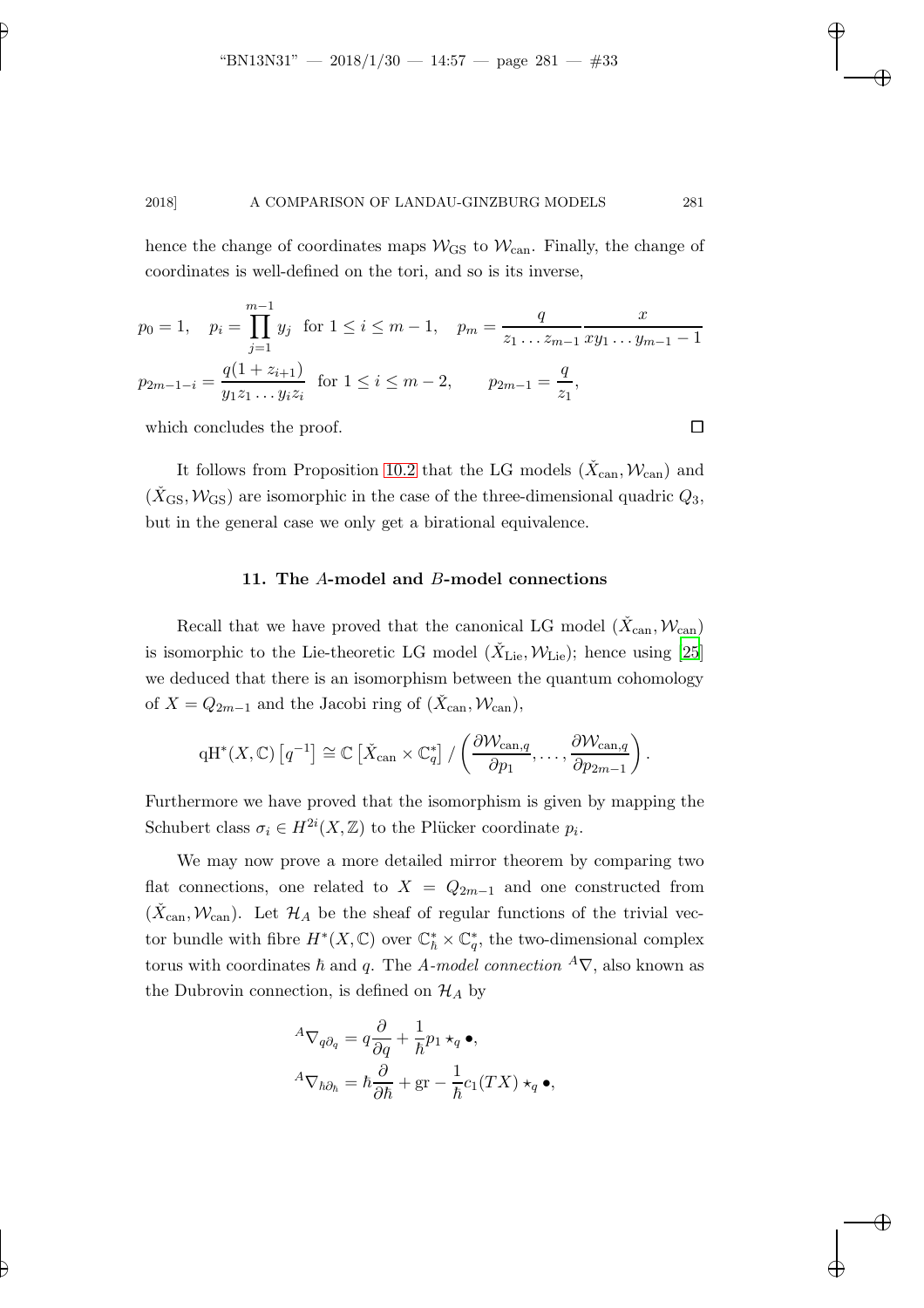where gr is a diagonal operator on  $H^*(X, \mathbb{C})$  given by  $gr(\alpha) = k\alpha$  for  $\alpha \in \mathbb{C}$  $H^{2k}(X,\mathbb{C})$ . Here we are using the conventions of [\[15](#page-42-13)]. Let  $\mathcal{H}_A^{\vee}$  be the vector bundle on  $\mathbb{C}^*_{\hbar} \times \mathbb{C}^*_{q}$  defined by  $\mathcal{H}_A^{\vee} = j^* \mathcal{H}_A$  for  $j : (\hbar, q) \mapsto (-\hbar, q)$ . This vector bundle with the pulled back connection  ${}^A\nabla^{\vee} = j^* ({}^A \nabla)$  is dual to  $(\mathcal{H}_A, {}^A \nabla)$  via the flat non-degenerate pairing,

$$
\langle \sigma_j, \sigma_k \rangle = (2\pi i\hbar)^{2m-1} \int_{[X]} \sigma_j \cup \sigma_k = (2\pi i\hbar)^{2m-1} \delta_{j+k, 2m-1}.
$$

The dual A-model connection  $^A\nabla^\vee$  defines a system of differential equations which we call the (small) quantum differential equations

<span id="page-33-1"></span>
$$
{}^{A}\nabla_{q\partial_{q}}^{\vee}S = 0. \tag{30}
$$

Let us now define a  $\mathbb{C}[\hbar^{\pm 1}, q^{\pm 1}]$ -module

$$
\mathcal{G} := \Omega^N\left(\check{X}_{\text{can}}\right)[\hbar^{\pm 1}, q^{\pm 1}]/\left(d - \frac{1}{\hbar}d\mathcal{W}_{\text{can},q}\wedge\bullet\right)\Omega^{N-1}\left(\check{X}_{\text{can}}\right)[\hbar^{\pm 1}, q^{\pm 1}],
$$

where  $\Omega^k(\check{X}_{\text{can}})$  is the space of holomorphic k-forms on  $\check{X}_{\text{can}}$ . We denote by  $\mathcal{H}_B$  the sheaf with global sections  $\mathcal{G}$ . The B-model connection, or Gauss-Manin connection, on  $\mathcal{H}_B$  is given by

$$
{}^{B}\nabla_{q\partial_{q}}[\eta] = q \frac{\partial}{\partial q}[\eta] + \frac{1}{\hbar} \left[ q \frac{\partial \mathcal{W}_{\text{can},q}}{\partial q} \eta \right],
$$
  

$$
{}^{B}\nabla_{\hbar \partial_{\hbar}}[\eta] = \hbar \frac{\partial}{\partial \hbar}[\eta] - \frac{1}{\hbar} \left[ \mathcal{W}_{\text{can},q} \eta \right].
$$

Since  $\check{X}_{\text{can}}$  is a cluster variety there exists a unique up to a scalar nonvanishing N-form on  $\check{X}_{\text{can}}$  with simple poles along the boundary, which we denote by  $\omega_{can}$ , compare [\[16](#page-42-14)]. Explicitly, in terms of homogeneous coordinates we write

$$
\omega_{can} := \bigwedge_{i=1}^{m-1} \frac{dp_i}{p_i} \wedge \bigwedge_{i=1}^{m-1} \frac{d\delta_i}{\delta_i} \wedge \frac{dp_{2m-1}}{p_{2m-1}}.
$$

<span id="page-33-0"></span>In the isomorphic case of  $\check{X}_{\text{Lie}}$  this is the form introduced in [\[25,](#page-42-0) Section 7].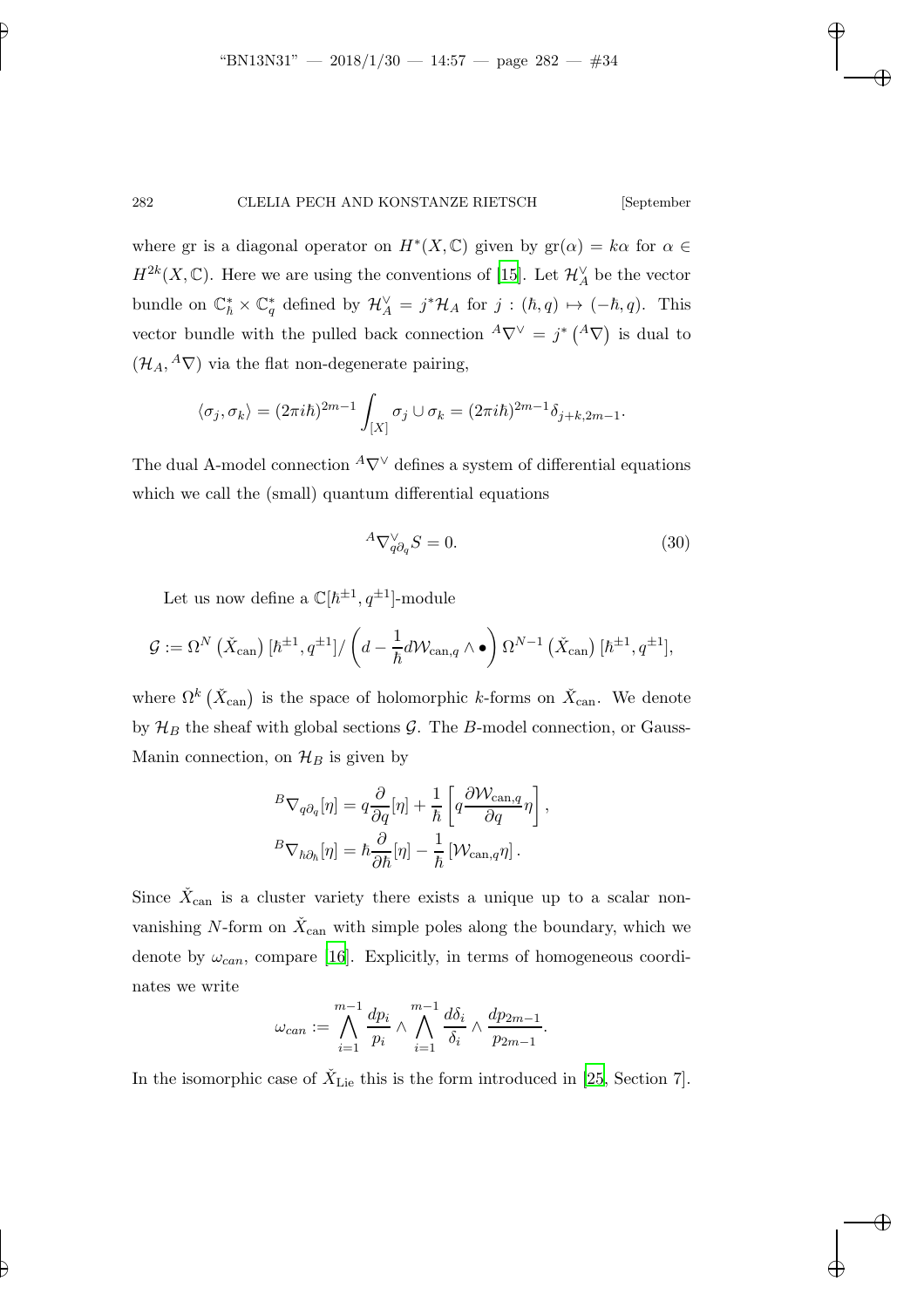#### Theorem 11.1. The map

$$
\Psi: (\mathcal{H}_A, {}^A \nabla) \to (\mathcal{H}_B, {}^B \nabla)
$$
  
\n
$$
\sigma_j \quad \mapsto \quad [p_j \omega_{can}]
$$
\n(31)

is an injective homomorphism of bundles with connection. Moreover, in the case of the three-dimensional quadric  $Q_3$  it is an isomorphism.

**Proof.** We use the cluster variety structure of the mirror of  $Q_{2m-1}$ . Namely, the coordinate ring  $\mathbb{C}[\check{X}_{\text{can}}]$  has a cluster algebra structure of type  $A_1^{m-1}$ , which is described in detail in [\[12](#page-42-15), Section 2] and [\[11,](#page-42-12) Section 12]. Consider the following initial quiver:



Here the initial cluster variables correspond to the vertices in the top row of the quiver, while the frozen variables (or coefficients) correspond to the vertices in the bottom row. In particular, it is of finite type  $A_1^{m-1}$ , and there are  $2^{m-1}$  different clusters, consisting of

- the cluster variables  $r_1, \ldots, r_{m-1}$ , where  $r_i \in \{p_i, p_{2m-1-i}\};$
- the frozen variables (or coefficients)  $\delta_1, \ldots, \delta_{m-1}$ , and  $p_{2m-1}$ .

Moreover we have set  $p_0 = 1$ . The exchange relations are

<span id="page-34-0"></span>
$$
p_i p_{2m-1-i} = \begin{cases} p_{2m-1} + \delta_1 & \text{for } i = 1; \\ \delta_{i-1} + \delta_i & \text{for } 2 \le i \le m-1. \end{cases}
$$
 (32)

For the injectivity of  $\Psi$  the proof agrees with the proof of the analogous lemma [\[19,](#page-42-5) Lemma 9.3]. We note that the only ingredients used in [\[19](#page-42-5), Lemma 9.3] are the isomorphism of the Jacobi ring with the quantum co-homology ring, see Theorem [9.1,](#page-27-2) and the fact that  $\mathcal{W}_{\text{can}}$  has isolated criti-cal points, see [\[23,](#page-42-7) Proposition 2.3]. It remains to prove that  $\Psi$  maps the A-model connection to the B-model connection. We use a change of coordinates to reduce the problem to checking only the action of  $q\partial_q$ . Namely,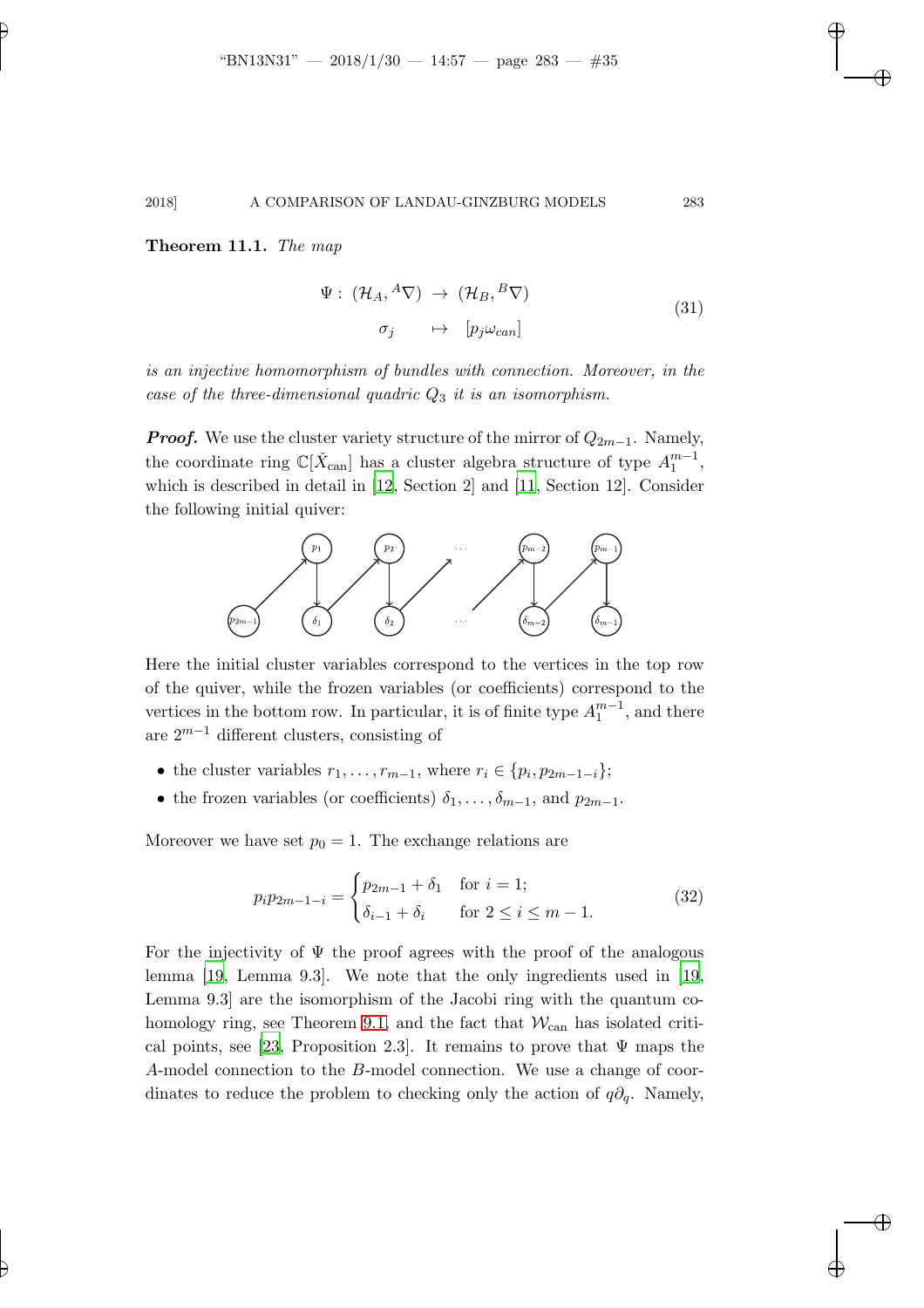<span id="page-35-0"></span>

this follows by replacing  $(p_i, q, \hbar)$  with  $(\mathbf{p}_i, \mathbf{q}, \hbar)$ , where

$$
\mathbf{p}_i = \hbar^{-i} p_i, \qquad \mathbf{q} = \hbar^{1-2m} q, \qquad \hbar = \hbar,
$$

and observing that written in these coordinates the Gauss-Manin system for  $\frac{1}{\hbar} \mathcal{W}_{\text{can},q}$  no longer involves the  $\hbar$ .

Now we check that the map  $\Psi$  preserves the action of  $q\partial_q$ . We consider the following identities in  $qH^*(Q_{2m-1}, \mathbb{C})$ , which are a special case of results in [\[7\]](#page-41-7):

$$
\sigma_1 \star_q \sigma_i = \begin{cases}\n\sigma_{i+1} & \text{for } 0 \le i \le m-2 \text{ or } m \le i \le 2m-3; \\
2\sigma_m & \text{for } i = m-1; \\
\sigma_{2m-1} + q & \text{for } i = 2m-2; \\
q\sigma_1 & \text{for } i = 2m-1,\n\end{cases} \tag{33}
$$

We need to prove that there are similar identities on the  $B$  side:

$$
\left[q\frac{\partial W_{\text{can},q}}{\partial q}p_i\omega_{\text{can}}\right] = \begin{cases} [p_{i+1}\omega_{\text{can}}] & \text{for } 0 \le i \le m-2\\ 0 & \text{or } m \le i \le 2m-3; \\ [2p_{m-1}\omega_{\text{can}}] & \text{for } i = m-1; \\ [(p_{2m-1}+q)\omega_{\text{can}}] & \text{for } i = 2m-2; \\ [qp_1\omega_{\text{can}}] & \text{for } i = 2m-1, \end{cases} \tag{34}
$$

where  $\omega_{can}$  is the canonical  $(2m-1)$ -form on  $\check{X}_{can}$ . The proof of these identities on the B side proceeds by constructing closed  $(2m - 2)$ -forms  $\nu_i$ such that the relation corresponding to  $p_i$  will follow from the fact that

<span id="page-35-1"></span>
$$
[d\mathcal{W}_{\text{can},q} \wedge \nu_i] = [(d + d\mathcal{W}_{\text{can},q} \wedge -) \nu_i] = 0.
$$

(The first equality above comes from the fact that  $\nu_i$  is closed, and the second comes from the definition of the B-model.)

Concretely, we will pick a cluster  $C$  containing a particular Plücker coordinate, say  $p_i$ , and use the following Ansatz for constructing  $\nu_i$ . We define a vector field

$$
\xi_i = p_i \left( \sum_{c \in \mathcal{C} \setminus \{p_i\}} m_c c \partial_c \right)
$$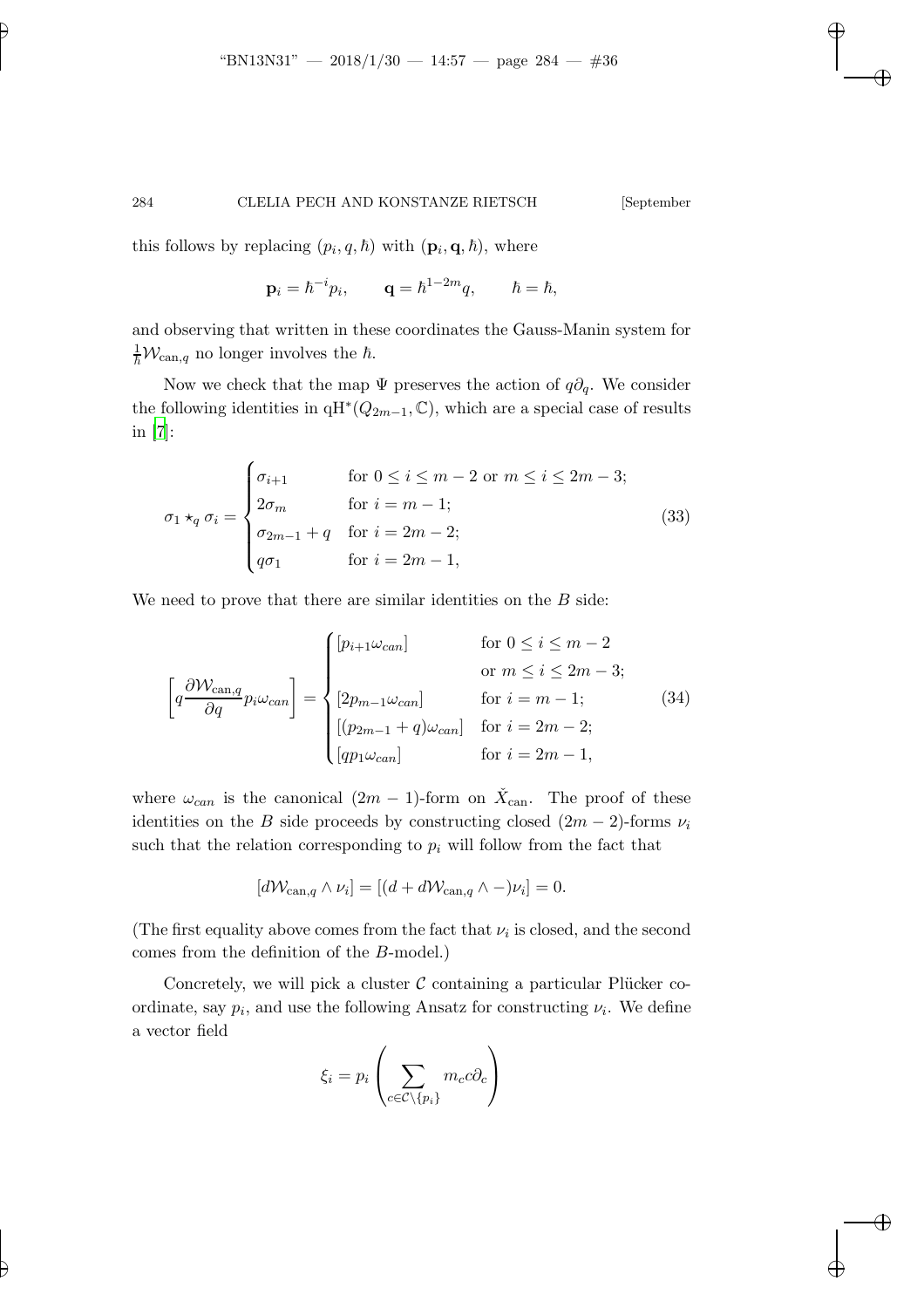and define an associated  $(2m - 2)$ -form by insertion  $\nu_i = \iota_{\xi_i}\omega_{can}$ . Here the  $m_c$ 's are constants and  $\iota$  is the interior product.

To see that these  $(2m-2)$ -forms are closed, write  $\omega_{can} = \bigwedge_{p \in C}$  $_{dp}$  $\frac{ip}{p}$ . For  $c \in \mathcal{C}$ , we have  $\iota_{c\partial_c}\omega_{can} = \bigwedge_{p \in \mathcal{C} \setminus \{c\}}$  $\,dp$  $\frac{dp}{p}$ , and so  $\nu_i$  is a C-linear combination of terms of the form  $p_i \bigwedge_{p \in \mathcal{C} \setminus \{c\}}$  $\frac{dp}{dt}$  $\frac{dp}{p}$  for  $c \neq p_i$ . Such a term is closed, because  $p_i$ lies in  $C \setminus \{c\}$ . Using the fact that  $d\mathcal{W}_{\text{can},q} \wedge \omega_{\text{can}} = 0$ , we get  $d\mathcal{W}_{\text{can},q} \wedge \nu_i =$  $\pm dW_{\text{can},q}(\xi_i)\omega_{can}$ . It follows that

$$
d\mathcal{W}_{\text{can},q} \wedge \nu_i = p_i \left( \sum_{c \in \mathcal{C} \setminus \{p_i\}} m_c c \frac{\partial \mathcal{W}_{\text{can},q}}{\partial c} \right) \omega_{can}.
$$

Therefore e.g. in order to prove that  $\left[q \frac{\partial W_{\text{can},q}}{\partial q} p_i \omega_{\text{can}}\right] - [p_{i+1} \omega_{\text{can}}] = 0$ , we will show that  $q \frac{\partial W_{\text{can},q}}{\partial q} p_i - p_{i+1}$  has the form  $p_i \left( \sum_{c \in \mathcal{C} \setminus \{p_i\}} m_c c \frac{\partial W_{\text{can},q}}{\partial c} \right)$ , for some choice of coefficients  $m_c$ .

To prove these identities, we will work with two clusters:

- the initial cluster  $C_1 = \{p_1, \ldots, p_{m-1}, \delta_1, \ldots, \delta_{m-1}, p_{2m-1}\};$
- the cluster  $C_2 = \{p_{2m-2}, \ldots, p_m, \delta_1, \ldots, \delta_{m-1}, p_{2m-1}\}.$

Let us first start with  $C_1$  and express  $W_{\text{can},q}$  in terms of it using the exchange relations [\(32\)](#page-34-0). To simplify our notation we let  $\delta_0$  denote  $p_{2m-1}$ .

$$
\mathcal{W}_{\text{can},q} = p_1 + \sum_{\ell=1}^{m-1} \left( \frac{p_{\ell+1} \delta_{\ell-1}}{p_{\ell} \delta_{\ell}} + \frac{p_{\ell+1}}{p_{\ell}} \right) + q \frac{p_1}{\delta_0}.
$$

The partial derivatives of  $\mathcal{W}_{\text{can},q}$  are:

$$
q\frac{\partial \mathcal{W}_{\text{can},q}}{\partial q} = q\frac{p_1}{\delta_0},
$$
  
\n
$$
p_1 \frac{\partial \mathcal{W}_{\text{can},q}}{\partial p_1} = p_1 - \frac{p_2 \delta_0}{p_1 \delta_1} - \frac{p_2}{p_1} + q\frac{p_1}{\delta_0},
$$
  
\n
$$
p_i \frac{\partial \mathcal{W}_{\text{can},q}}{\partial p_i} = \frac{p_i \delta_{i-2}}{p_{i-1} \delta_{i-1}} + \frac{p_i}{p_{i-1}} - \frac{p_{i+1} \delta_{i-1}}{p_i \delta_i} - \frac{p_{i+1}}{p_i} \text{ for } 2 \le i \le m - 1,
$$
  
\n
$$
\delta_0 \frac{\partial \mathcal{W}_{\text{can},q}}{\partial \delta_0} = \frac{p_2 \delta_0}{p_1 \delta_1} - q\frac{p_1}{\delta_0},
$$
  
\n
$$
\delta_i \frac{\partial \mathcal{W}_{\text{can},q}}{\partial \delta_i} = -\frac{p_{i+1} \delta_{i-1}}{p_i \delta_i} + \frac{p_{i+2} \delta_i}{p_{i+1} \delta_{i+1}} \text{ for } 1 \le i \le m - 1.
$$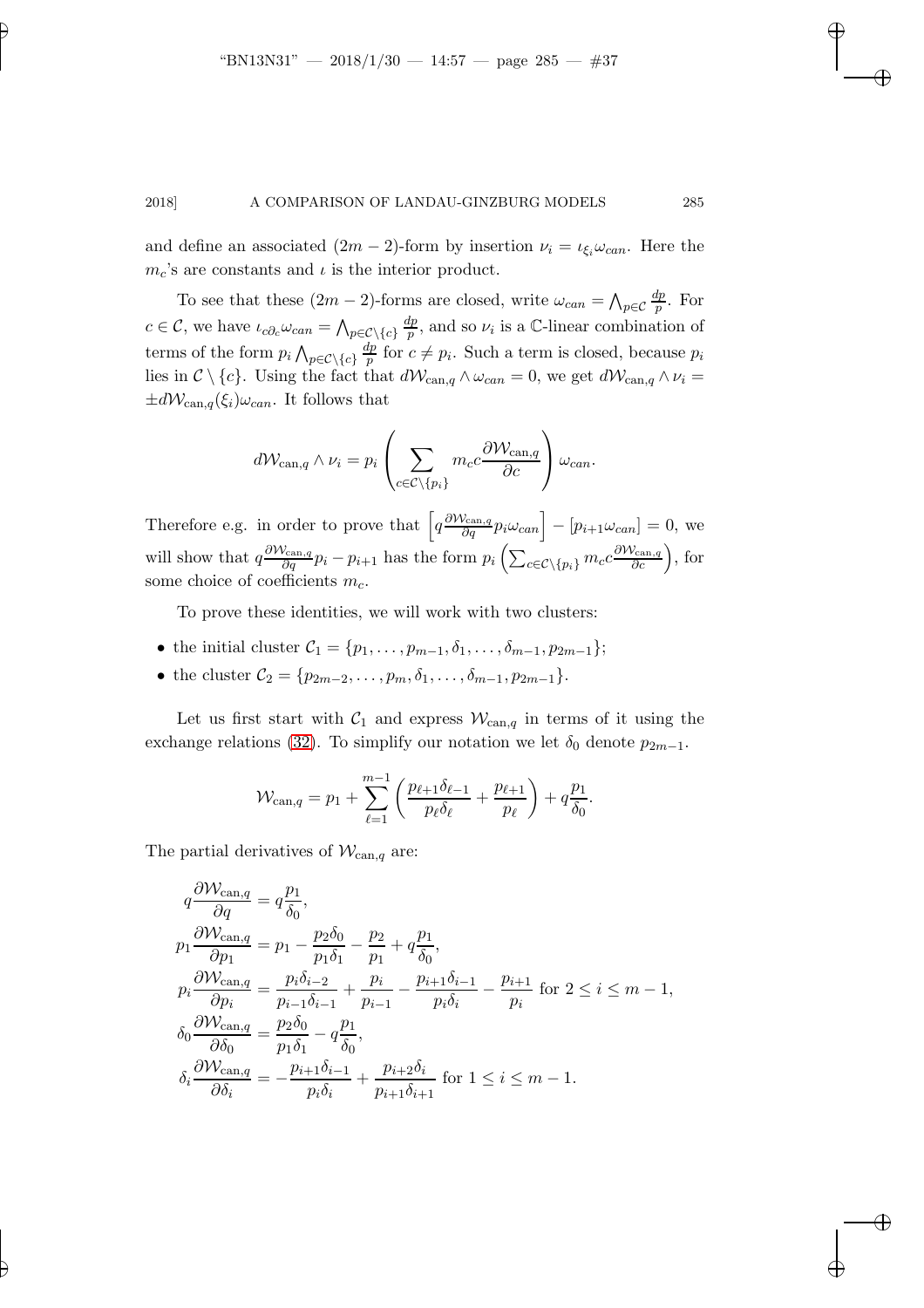Hence

$$
q\frac{\partial W_{\text{can},q}}{\partial q}p_i - p_{i+1} = -p_i \left( \sum_{j=i+1}^{m-1} p_j \frac{\partial W_{\text{can},q}}{\partial p_j} + \sum_{j=0}^{m-1} \delta_j \frac{\partial W_{\text{can},q}}{\partial \delta_j} + \sum_{j=i}^{m-1} \delta_j \frac{\partial W_{\text{can},q}}{\partial \delta_j} \right)
$$

for  $0 \leq i \leq m-2$ , and

$$
q\frac{\partial \mathcal{W}_{\text{can},q}}{\partial q}p_{m-1} - 2p_m = -p_{m-1}\left(\sum_{j=0}^{m-1} \delta_j \frac{\partial \mathcal{W}_{\text{can},q}}{\partial \delta_j}\right).
$$

Since the right-hand sides of the above equations have the form  $p_i\left(\sum_{c\in\mathcal{C}\setminus\{p_i\}}m_c c\partial_c \mathcal{W}_{\text{can},q}\right)$ , this proves identity [\(34\)](#page-35-1) for  $0\leq i\leq m-2$ .

To prove the remaining identities, we use the cluster  $C_2$ . In this cluster chart,  $W_{\text{can},q}$  takes the following form:

$$
\mathcal{W}_{\text{can},q} = \frac{\delta_0}{p_{2m-2}} + \frac{\delta_1}{p_{2m-2}} + \sum_{\ell=1}^{m-1} \left( \frac{p_{2m-1-\ell}}{p_{2m-2-\ell}} + \frac{p_{2m-1-\ell}\delta_{\ell+1}}{p_{2m-2-\ell}\delta_{\ell}} \right) + \frac{q}{p_{2m-2}} + \frac{q\delta_1}{p_{2m-2}\delta_0}.
$$

Working out the partial derivatives of  $\mathcal{W}_{\text{can},q}$  as before, we get

$$
q\frac{\partial W_{\text{can},q}}{\partial q}p_i - p_{i+1} = p_i \left( -\sum_{j=i+1}^{2m-2} p_j \frac{\partial W_{\text{can},q}}{\partial p_j} - \sum_{j=0}^{2m-2-i} \delta_j \frac{\partial W_{\text{can},q}}{\partial \delta_j} \right)
$$
  
for  $m \le i \le 2m - 3$ .

Recall that  $\delta_0$  is  $p_{2m-1}$ . The final two relations are

$$
q\frac{\partial W_{\text{can},q}}{\partial q}p_{2m-2} - (p_{2m-1} + q) = -p_{2m-2}\delta_0 \frac{\partial W_{\text{can},q}}{\partial \delta_0} \quad \text{and}
$$

$$
q\frac{\partial W_{\text{can},q}}{\partial q}p_{2m-1} - qp_1 = 0.
$$

This gives us the identities [\(34\)](#page-35-1) for  $m-1 \leq i \leq 2m-1$ , which concludes the proof of the homomorphism. To deduce that the map is injective as claimed we use the same strategy as in [\[19](#page-42-5), Lemma 9.3]. Namely, observe that the relations in the Gauss-Manin system recover the relations of the Jacobi ring as  $\hbar$  tends to zero. On the other hand as we already proved, the Jacobi ring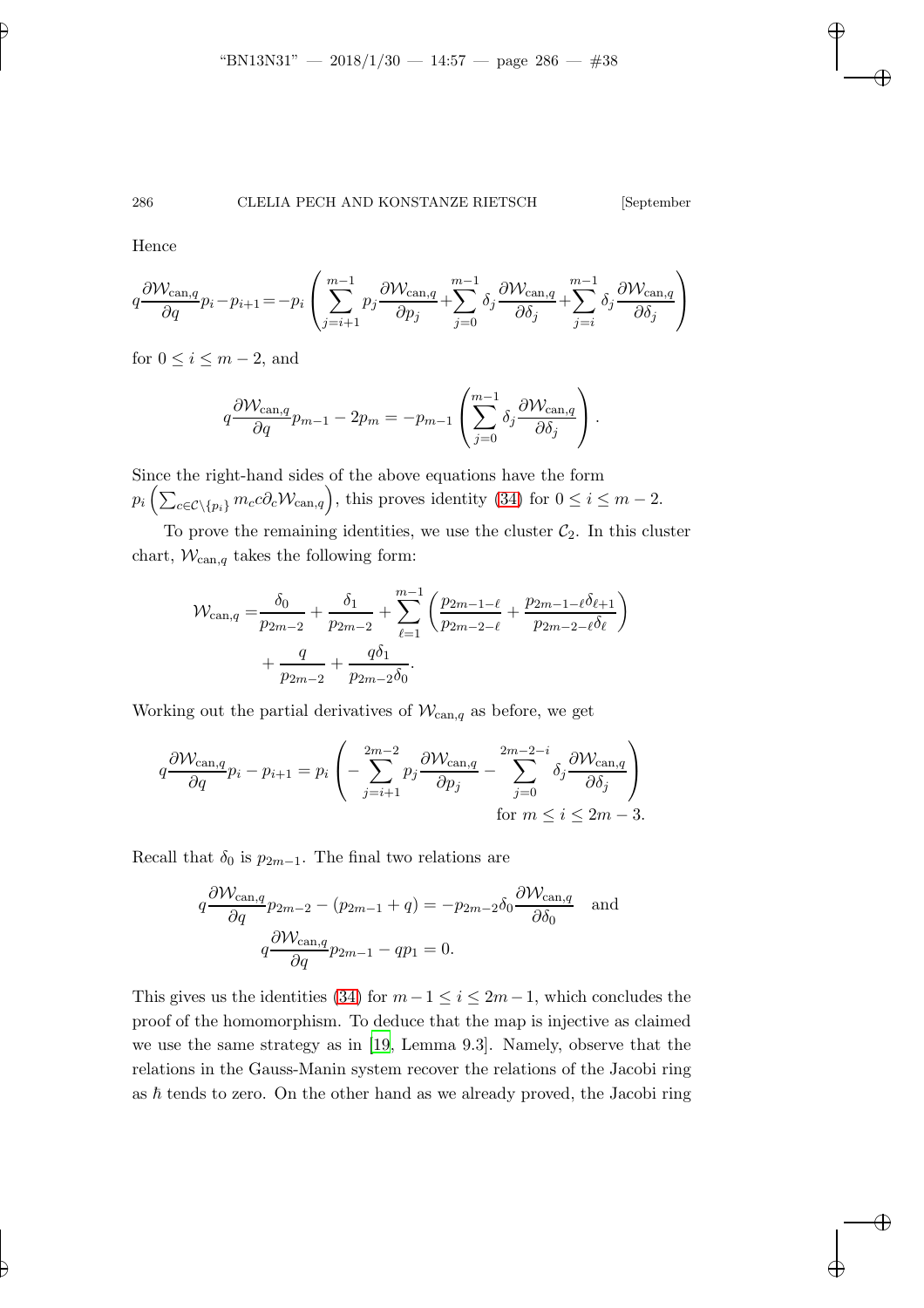is isomorphic to quantum cohomology with the homogeneous coordinates  $p_i$ playing the role of the Schubert basis. Therefore we see that the  $[p_i \omega_{can}] \in \mathcal{G}$ are linearly independent in the  $\hbar \to 0$  limit. Hence they must be linearly independent already in G.

In the case of  $Q_3$  the added surjectivity result is a consequence of the fact that  $(\check{X}_{\text{can}}, \mathcal{W}_{\text{can}})$  is isomorphic to the Gorbounov-Smirnov mirror in that case, see Proposition [10.2.](#page-31-0) Indeed  $W_{\text{GS}}$  is cohomologically tame [\[13](#page-42-2)], hence so is  $\mathcal{W}_{\text{can}}$ . Therefore  $\mathcal G$  is a free  $\mathbb C[h^{\pm 1}, q^{\pm 1}]$ -module of rank  $2m$  (cf. [\[26](#page-42-8)]), and  $\mathcal{H}_B$  a trivial vector bundle of that dimension.  $\Box$ 

Let  $\Gamma_0$  be a compact oriented real  $(2m-1)$ -dimensional submanifold of  $\check{X}_{\text{can}}$  representing a cycle in  $H^{2m-1}(\check{X}_{\text{can}}, \mathbb{Z})$  dual to  $\omega_{can}$ , in the sense that 1  $\frac{1}{(2i\pi)^{2m-1}} \int_{\Gamma_0} \omega_{can} = 1$ . From Theorem [11.1](#page-33-0) we deduce the following formula.

<span id="page-38-0"></span>Corollary 11.2. The integral formula

$$
S_0(\hbar, q) = \frac{1}{(2i\pi\hbar)^{2m-1}} \sum_{j=0}^{2m-1} \left( \int_{\Gamma_0} e^{\frac{\mathcal{W}_{\text{can},q}}{\hbar}} p_j \omega_{\text{can}} \right) \sigma_{2m-1-j}
$$

describes a solution to the quantum differential equation [\(30\)](#page-33-1).

The corollary follows as in [\[19,](#page-42-5) Theorem 4.2]. If we replace  $(\check{X}_{\operatorname{can}}, \mathcal{W}_{\operatorname{can}})$ by the isomorphic LG model  $(\check{X}_{\text{Lie}}, \mathcal{W}_{\text{Lie}})$  the above corollary implies a special case of [\[25,](#page-42-0) Conj. 8.1] for odd-dimensional quadrics.

## 12. The mirror to  $Q_3$

In this section we work out in detail the example of the three-dimensional quadric,  $Q_3$ , to illustrate our main results.

The Laurent polynomial mirror  $(\check{X}_{\text{Lus}}, \mathcal{W}_{\text{Lus}})$ . Recall from Section 4 the definition of the variety  $Z \subset G$ ,

$$
Z := B_{-} \dot{w}_0 \cap U_{+} T^{W_P} \dot{w}_P U_{-}.
$$

A generic element  $g \in Z$  can be written as  $g = u_1 t \dot{w}_P \bar{u}_2$ , where

$$
\bar{u}_2 = y_1(a)y_2(c)y_1(b),
$$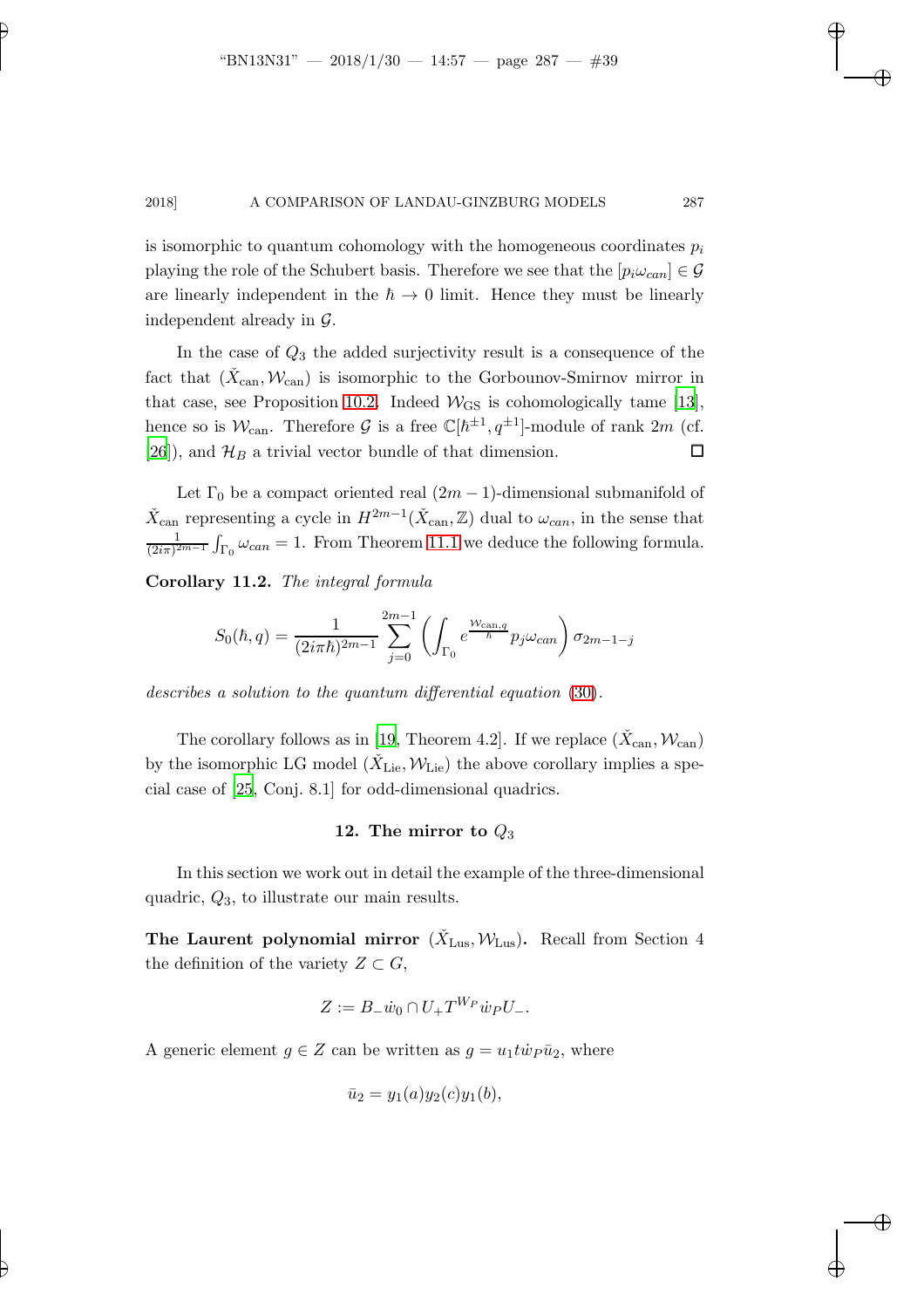and  $a, b, c$  are non-zero, i.e.

$$
\bar{u}_2 = \begin{pmatrix} 1 & 0 & 0 & 0 \\ a+b & 1 & 0 & 0 \\ cb & c & 1 & 0 \\ acb & ac & a+b & 1 \end{pmatrix}.
$$

From this the expression of the Laurent polynomial mirror follows, namely,

$$
\check{X}_{\text{Lus}} = (\mathbb{C}^*)^3_{a,b,c}, \qquad \mathcal{W}_{\text{Lus}} = a + b + c + \frac{a+b}{abc}.
$$

This illustrates Theorem [5.4](#page-17-0) in the case of  $Q_3$ .

The canonical mirror. The map  $Z_t \to \check{X}_{can} \cong \mathbb{CP}^3$  takes  $z = u_1 t \dot{w}_P \bar{u}_2$  to  $Pz = P\bar{u}_2$ . This may be interpreted as taking z to the span of the reverse row vector corresponding to the last row of  $\bar{u}_2$  after the identification  $\check{\mathbb{X}}_{\text{can}} \cong \mathbb{CP}^3$ . The homogeneous coordinates of  $\bar{u}_2$  are given by  $p_0 = 1, p_1 = a + b, p_2 =$  $ac, p_3 = acb.$ 

The image of  $Z_{q=q_0}$  in  $\mathbb{CP}^3$  is independent of  $q_0$ , so we may choose  $q_0$  to be 1, and restrict our attention to  $Z_{q=1} := B_{-} \dot{w}_0 \cap U_{+} \dot{w}_P U_{-}$ . The image of  $Z_{q=1}$  is obtained in coordinates  $(p_0 : p_1 : p_2 : p_3)$  by removing the anticanonical divisor

$$
D := \{p_0 = 0\} \cup \{p_3p_0 - p_2p_1 = 0\} \cup \{p_3 = 0\}.
$$

Thus

$$
\check{X}_{\text{can}} = \{ (p_0 : p_1 : p_2 : p_3) \in \mathbb{CP}^3 \mid p_0(p_1p_2 - p_0p_3)p_3 \neq 0 \}
$$

In terms of the homogeneous coordinates, the canonical superpotential from Equation [\(20\)](#page-21-2) is given by

$$
\mathcal{W}_{\text{can},q} = \frac{p_1}{p_0} + \frac{p_2^2}{p_1 p_2 - p_0 p_3} + q \frac{p_1}{p_3}.
$$

Comparison with the Gorbounov-Smirnov-mirror. The mirror  $(X_{\text{GS}},$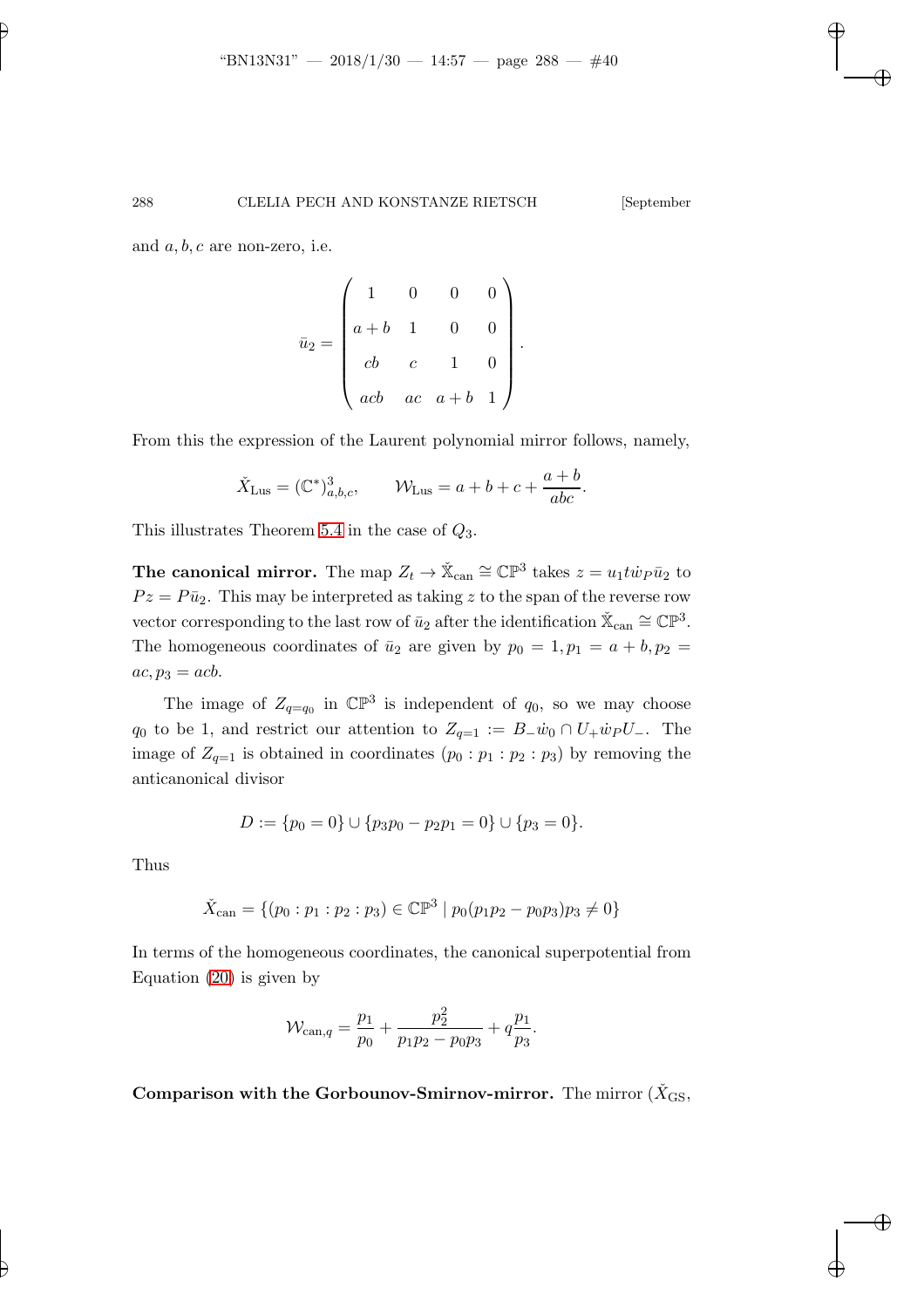$W_{\text{GS}}$ ) for  $Q_3$  is given by

$$
\check{X}_{\text{GS}} = \{ (x, y, z) \in \mathbb{C}^3 \mid (xy - 1)z \neq 0 \}, \mathcal{W}_{\text{GS}} = y(1 + z) + q \frac{x^2}{(xy - 1)z}.
$$

It corresponds to  $(\check{X}_{\text{can}}, \mathcal{W}_{\text{can}})$  via the change of coordinates (setting  $p_0 = 1$ ):

$$
x = \frac{p_2}{p_1 p_2 - p_3}; \quad y = p_1; \quad z = \frac{q}{p_3}.
$$

This change of coordinates is well-defined on  $\check{X}_{\mathrm{can}}$ , and its inverse,

$$
p_1 = y;
$$
  $p_2 = \frac{qx}{(xy - 1)z};$   $p_3 = \frac{q}{z}$ 

is well-defined on  $\check{X}_{\text{GS}}$ . This illustrates the result of Proposition [10.2,](#page-31-0) namely that for  $Q_3$  the LG models  $(\check{X}_{\text{can}}, \mathcal{W}_{\text{can}})$  and  $(\check{X}_{\text{GS}}, \mathcal{W}_{\text{GS}})$  are isomorphic, even though that is not the case in higher dimension.

Isomorphism between the quantum cohomology and the Jacobi ring. Recall that the cohomology of  $Q_3$  is generated by the Schubert classes  $\sigma_i \in H^{2i}(Q_3, \mathbb{C})$  for  $i = 0, \ldots, 3$ . Moreover it has a presentation:

$$
H^*(Q_3, \mathbb{C}) = \mathbb{C}[\sigma_1, \sigma_2]/(\sigma_1^4, \sigma_1^2 - 2\sigma_2),
$$

and the quantum cohomology of  $Q_3$  is presented as follows,

$$
qH^*(Q_3,\mathbb{C})=\mathbb{C}[\sigma_1,\sigma_2,q]/(\sigma_1^4-q\sigma_1,\sigma_1^2-2\sigma_2).
$$

Now the Jacobi ring of  $(\check{X}_{\text{can}}, \mathcal{W}_{\text{can}})$  is

$$
\mathbb{C}[\check{X}_{\text{can}} \times \mathbb{C}_q^*]/(p_3^2 - qp_3, p_1p_2 - 2p_3, p_2^2 - qp_1).
$$

The map

$$
p_1 \mapsto \sigma_1, \quad p_2 \mapsto \sigma_2, \quad p_3 \mapsto \frac{1}{2}\sigma_1^3
$$

defines an isomorphism between the Jacobi ring of  $(\check{X}_{\mathrm{can}}, \mathcal{W}_{\mathrm{can}})$  and  $\mathrm{qH}^*(Q_3, \mathcal{W}_{\mathrm{can}})$ C) as in Theorem [9.1.](#page-27-2)

The quantum differential equations. Recall from Section 11 that the dual A-model connection  $^A\nabla^{\vee}$  defines a system of differential equations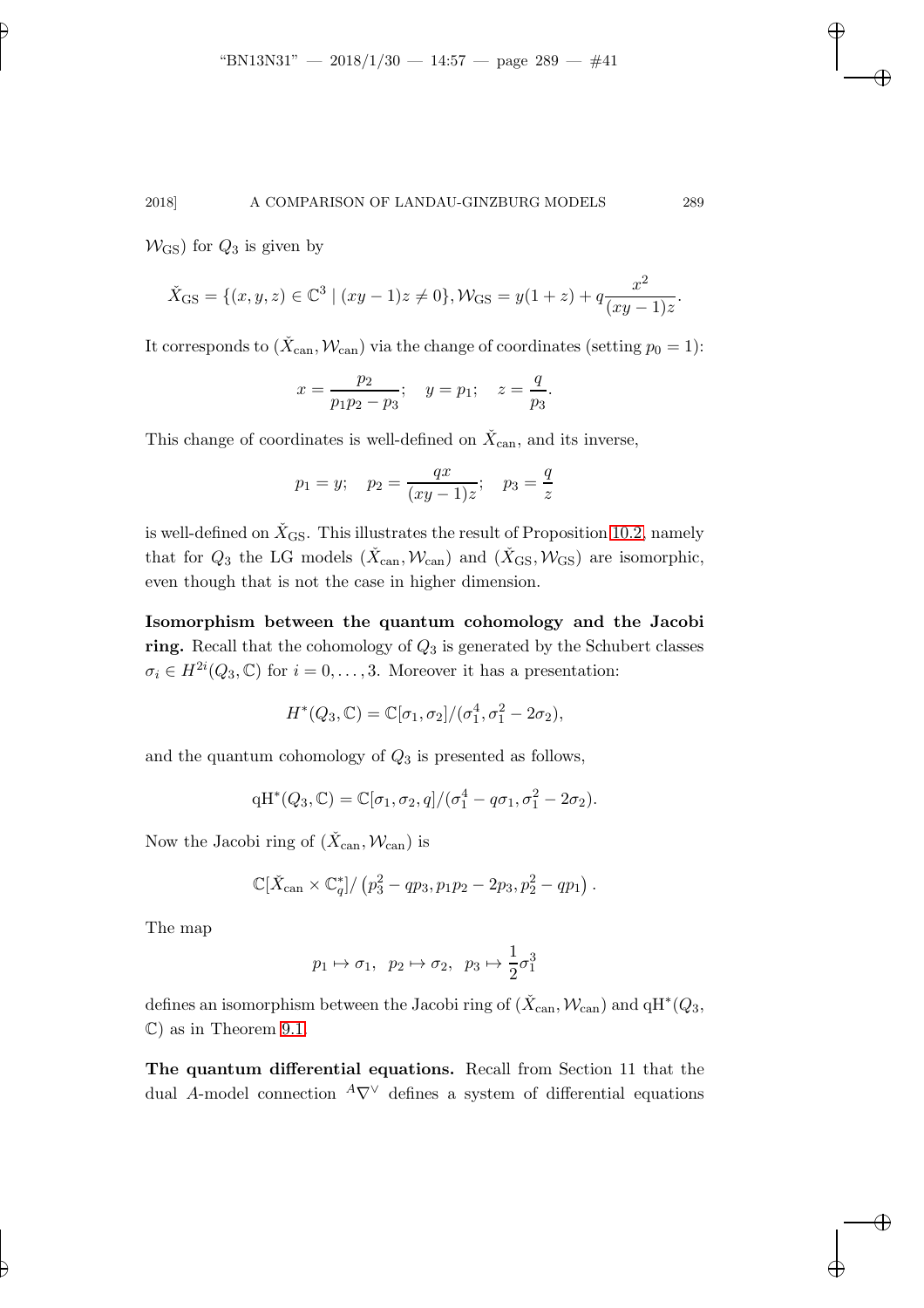called the quantum differential equations,

$$
{}^A\nabla_{q\partial q}^{\vee} S = 0.
$$

In the case of  $Q_3$  our mirror result, Theorem [11.1,](#page-33-0) tells us that the map  $(\mathcal{H}_A, {}^A \nabla) \rightarrow (\mathcal{H}_B, {}^B \nabla)$  given by

 $\sigma_i \mapsto [p_i \omega_{can}],$ 

where  $\omega_{can} = \frac{dp_1}{p_1}$  $\frac{dp_1}{p_1} \wedge \frac{d\delta_1}{\delta_1}$  $\frac{d\delta_1}{\delta_1}\wedge\frac{dp_3}{p_3}$  $\frac{pp_3}{p_3}$ , is an isomorphism. If  $\Gamma$  is a real 3-dimensional cycle in  $\mathbb{CP}^3 \setminus D$  this implies in particular that the function

$$
S_{\Gamma}(q) := \left(\int_{\Gamma} e^{\mathcal{W}_{\text{can},q}} p_3 \omega_{\text{can}}\right) \sigma_0 + \left(\int_{\Gamma} e^{\mathcal{W}_{\text{can},q}} p_2 \omega_{\text{can}}\right) \sigma_1 + \left(\int_{\Gamma} e^{\mathcal{W}_{\text{can},q}} p_1 \omega_{\text{can}}\right) \sigma_2 + \left(\int_{\Gamma} e^{\mathcal{W}_{\text{can},q}} \omega_{\text{can}}\right) \sigma_3
$$

satisfies  ${}^A\nabla_{q\partial q}^{\vee}S_{\Gamma}(q)=0.$ 

## References

- <span id="page-41-1"></span>1. A. Beauville, Quantum cohomology of complete intersections, *Mat. Fiz. Anal. Geom.*, 3–4(1995), No.2, 384-398.
- <span id="page-41-6"></span>2. A. Berenstein and A. Zelevinsky, Total positivity in Schubert varieties. *Comment. Math. Helv.*, 72(1997), No.1, 128-166.
- <span id="page-41-3"></span>3. P.-E. Chaput, L. Manivel and N. Perrin, Quantum cohomology of minuscule homogeneous spaces II: Hidden symmetries, International Mathematics Research Notices, Vol. 2007, Article ID rnm107, 29 pages. <doi:10.1093/imrn/rnm107>.
- <span id="page-41-2"></span>4. D. A. Cox and S. Katz, Mirror symmetry and algebraic geometry, *Mathematical Surveys and Monographs*, 68:xxii+469, American Mathematical Society, Providence, RI, 1999.
- <span id="page-41-4"></span>5. B. Dubrovin, Geometry of 2D topological field theories, In *Integrable systems and quantum groups* (*Montecatini Terme,* 1993), volume 1620 of *Lecture Notes in Math.*, 120-348. Springer, Berlin, 1996.
- <span id="page-41-5"></span>6. T. Eguchi, K. Hori and C.-S. Xiong. Gravitational quantum cohomology, *Internat. J. Modern Phys. A*, 12(1997), No.9, 1743-1782.
- <span id="page-41-7"></span>7. W. Fulton and C. Woodward, On the quantum product of Schubert classes, *J. Algebraic Geom.*, 13(2004), No.4, 641-661.
- <span id="page-41-0"></span>8. V. Ginzburg, Perverse sheaves on a Loop group and Langlands' duality, arXiv:9511007, 1995.